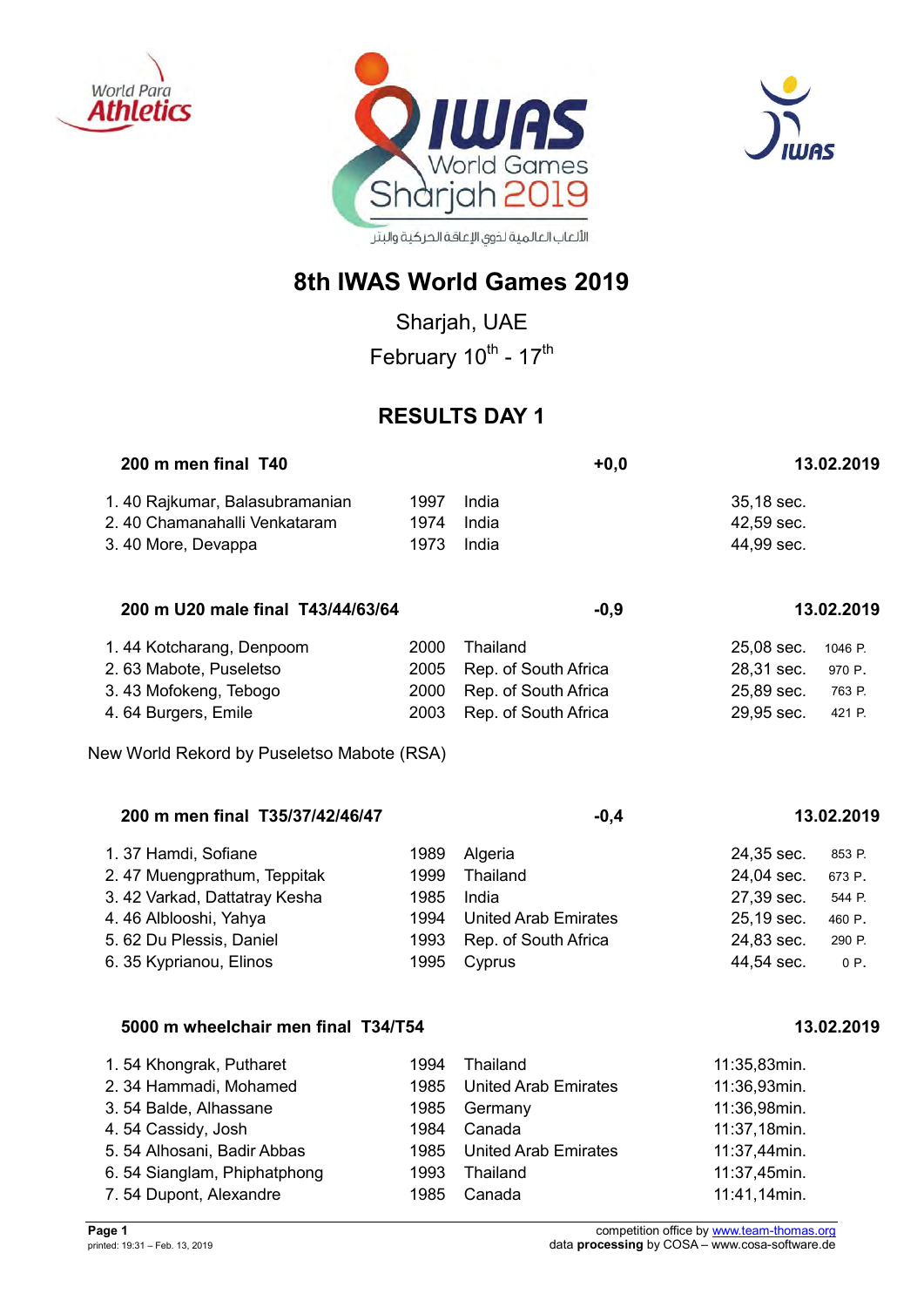





## **8th IWAS World Games 2019**

Sharjah, UAE February 10<sup>th</sup> - 17<sup>th</sup>

| shot put wheelch. men final F56/F57                                                |              |               |                                                                                                                                                                                                                                                                                                  |              | 13.02.2019   |       |
|------------------------------------------------------------------------------------|--------------|---------------|--------------------------------------------------------------------------------------------------------------------------------------------------------------------------------------------------------------------------------------------------------------------------------------------------|--------------|--------------|-------|
| 1. 57 Mohamad, Mohamad                                                             |              | 1984 Syria    |                                                                                                                                                                                                                                                                                                  |              | 13,44 m      | 946 P |
| 12,01  12,81  12,93                                                                |              | 12,87         | 13,38 13,44                                                                                                                                                                                                                                                                                      |              |              |       |
| 2. 57 Petrous, Jaroslav                                                            |              | 1977          | Czech Republic                                                                                                                                                                                                                                                                                   |              | $11,61 \; m$ | 771 P |
| 11,35 10,89 11,46                                                                  |              |               |                                                                                                                                                                                                                                                                                                  |              |              |       |
| 3. 57 Aldhanhani, Abdulla Ahmed                                                    |              |               | 1979 United Arab Emirates                                                                                                                                                                                                                                                                        |              | $10,25 \; m$ | 595 P |
| 10,12 10,25 x                                                                      |              |               | $10,06$ x                                                                                                                                                                                                                                                                                        | X            |              |       |
| 4. 56 Albakur, Abd Allhakem                                                        |              | 1993          | Syria                                                                                                                                                                                                                                                                                            |              | 8,09 m       | 473 P |
| 7,77 7,68 8,09                                                                     |              | $\mathsf{X}$  | 7,82                                                                                                                                                                                                                                                                                             | 8,08         |              |       |
| 5. 56 TENAIJY, JUMAH SAEED                                                         |              | 1979          | <b>United Arab Emirates</b>                                                                                                                                                                                                                                                                      |              | $6,87 \; m$  | 265 P |
| 6,72<br>6,40                                                                       | 6, 15        | $\mathsf{X}$  | $\mathsf{X}$ and $\mathsf{X}$ and $\mathsf{X}$ are $\mathsf{X}$ and $\mathsf{X}$ are $\mathsf{X}$ and $\mathsf{X}$ are $\mathsf{X}$ and $\mathsf{X}$ are $\mathsf{X}$ and $\mathsf{X}$ are $\mathsf{X}$ and $\mathsf{X}$ are $\mathsf{X}$ and $\mathsf{X}$ are $\mathsf{X}$ and $\mathsf{X}$ are | 6,87         |              |       |
| 6. 56 ZEYOUDI, RASHED AHMED                                                        |              | 1982          | <b>United Arab Emirates</b>                                                                                                                                                                                                                                                                      |              | 6,19 m       | 166 P |
| 5,93<br>$\mathsf{X}$ and $\mathsf{X}$ and $\mathsf{X}$ are the set of $\mathsf{X}$ | $\mathsf{X}$ | 6, 19         | $\mathsf{X}$ and $\mathsf{X}$ and $\mathsf{X}$ are $\mathsf{X}$ and $\mathsf{X}$ are $\mathsf{X}$ and $\mathsf{X}$ are $\mathsf{X}$ and $\mathsf{X}$ are $\mathsf{X}$ and $\mathsf{X}$ are $\mathsf{X}$ and $\mathsf{X}$ are $\mathsf{X}$ and $\mathsf{X}$ are $\mathsf{X}$ and $\mathsf{X}$ are | 6,17         |              |       |
| 7. 56 O' Neill, Cian Matthew                                                       |              | 1998          | Ireland                                                                                                                                                                                                                                                                                          |              | 6,15 m       | 161 P |
| 5,78 x 5,99                                                                        |              | $\mathsf{X}$  | 6,15                                                                                                                                                                                                                                                                                             | 6,02         |              |       |
| 8. 56 Kamzari, Abdulazeiz                                                          |              | 1988          | <b>United Arab Emirates</b>                                                                                                                                                                                                                                                                      |              | $5,82 \; m$  | 122 P |
| 5,21<br>$\mathsf{x}$                                                               | $\mathsf{X}$ | 5,74          | $\mathbf x$                                                                                                                                                                                                                                                                                      | 5,82         |              |       |
| javelin wheelchair men final F33                                                   |              |               |                                                                                                                                                                                                                                                                                                  |              | 13.02.2019   |       |
|                                                                                    |              | 1987          | <b>United Arab Emirates</b>                                                                                                                                                                                                                                                                      |              |              |       |
| 1. 33 Alhousani, Ahmed                                                             |              |               |                                                                                                                                                                                                                                                                                                  |              | 18,59 m      |       |
| 18,59<br>$\mathsf{X}$<br>2. 33 Kardjena, Kamel                                     | $\mathsf{x}$ | 18,18<br>1981 | 18,28 17,85<br>Algeria                                                                                                                                                                                                                                                                           |              | $17,42 \; m$ |       |
| $17,42 \times$                                                                     | $\mathsf{x}$ | $\mathsf{X}$  | $\mathsf{X}$                                                                                                                                                                                                                                                                                     | $\mathsf{x}$ |              |       |
| 3. 33 Malaleih, Hassan Ali Obai                                                    |              | 1984          | United Arab Emirates                                                                                                                                                                                                                                                                             |              | $15,25 \; m$ |       |
| x 13,67                                                                            | $\mathsf{x}$ | 15,25         | $\mathsf{X}$                                                                                                                                                                                                                                                                                     | X            |              |       |
| 4. 33 Aldhanhani, Mubarak                                                          |              | 1975          | <b>United Arab Emirates</b>                                                                                                                                                                                                                                                                      |              | $14,18 \; m$ |       |
|                                                                                    |              |               |                                                                                                                                                                                                                                                                                                  |              |              |       |
| 12,98 12,96<br>13,73                                                               |              | $\mathsf{X}$  | 14, 18                                                                                                                                                                                                                                                                                           | $\mathsf{x}$ |              |       |
| 5. 33 Alshekaili, Abdulaziz                                                        |              | 1986          | <b>United Arab Emirates</b>                                                                                                                                                                                                                                                                      |              | $10,83 \; m$ |       |
| 9,23<br>7,67                                                                       | 10, 10       | 9,32          | $\mathsf{X}$                                                                                                                                                                                                                                                                                     | 10,83        |              |       |

6. 33 Almaazmi, Hamid 1987 United Arab Emirates 10,45 m

7. 33 Soun, Bohumil 1991 Czech Republic 8,68 m

10,04 9,84 10,45 9,54 x 9,81

7,18 7,43 8,68 x 6,87 8,09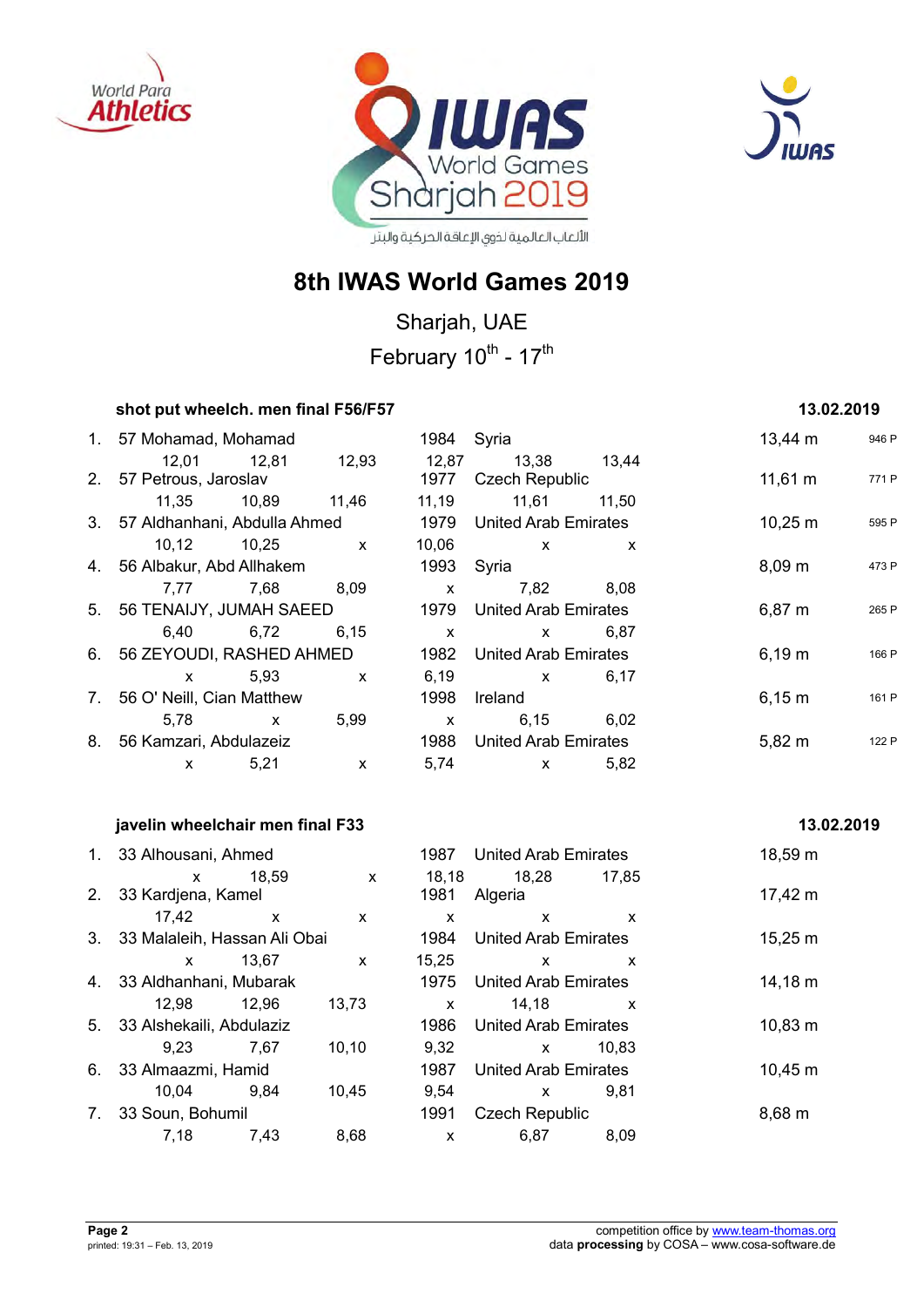





## **8th IWAS World Games 2019**

Sharjah, UAE

February 10<sup>th</sup> - 17<sup>th</sup>

## **javelin wheelchair men final F34 13.02.2019**

|    | 1. 34 Dvorak, Martin      |       |        | 1994 Czech Republic |                             | 14,62 m |              |
|----|---------------------------|-------|--------|---------------------|-----------------------------|---------|--------------|
|    | 14,35                     | 13,60 | 14,62  | 13,81               | 13,22                       | 14,41   |              |
|    | 2. 34 Douda, Marek        |       |        | 1999                | <b>Czech Republic</b>       |         | 13,59 m      |
|    | 13,59                     | 12,88 | 12,83  | 13,56               | 12,40                       | 13.51   |              |
|    | 3. 34 Majo, Jan           |       |        | 1981                | <b>Czech Republic</b>       |         | $13,57 \; m$ |
|    | 12,14 11,54               |       | 11, 13 | 12,54               | 13,57                       | 12.98   |              |
|    | 4. 34 Alnagbi, Ahmed      |       |        |                     | 1985 United Arab Emirates   |         | $12,67 \; m$ |
|    | 11,96 11,12               |       | 10,05  | 12,67               | 12,67                       | 11,45   |              |
|    | 5. 34 Horsky, Marek       |       |        | 1992                | <b>Czech Republic</b>       |         | $9,07 \; m$  |
|    | $\mathbf{x}$              | 8,86  | 9,07   | $\mathsf{x}$        | 8,35                        | 8,14    |              |
|    | 6. 34 Teichmann, Jaroslav |       |        | 1992                | <b>Czech Republic</b>       |         | $8,69 \; m$  |
|    | 8.18                      | 8.47  | 7,69   | 8,69                | 8.29                        | 8.17    |              |
| 7. | 34 Almargzoogi, Khalid    |       |        | 1967                | <b>United Arab Emirates</b> |         | $8,11 \, m$  |
|    | 7,67                      | 8,10  | X      | 7,98                | 7.80                        | 8,11    |              |
|    |                           |       |        |                     |                             |         |              |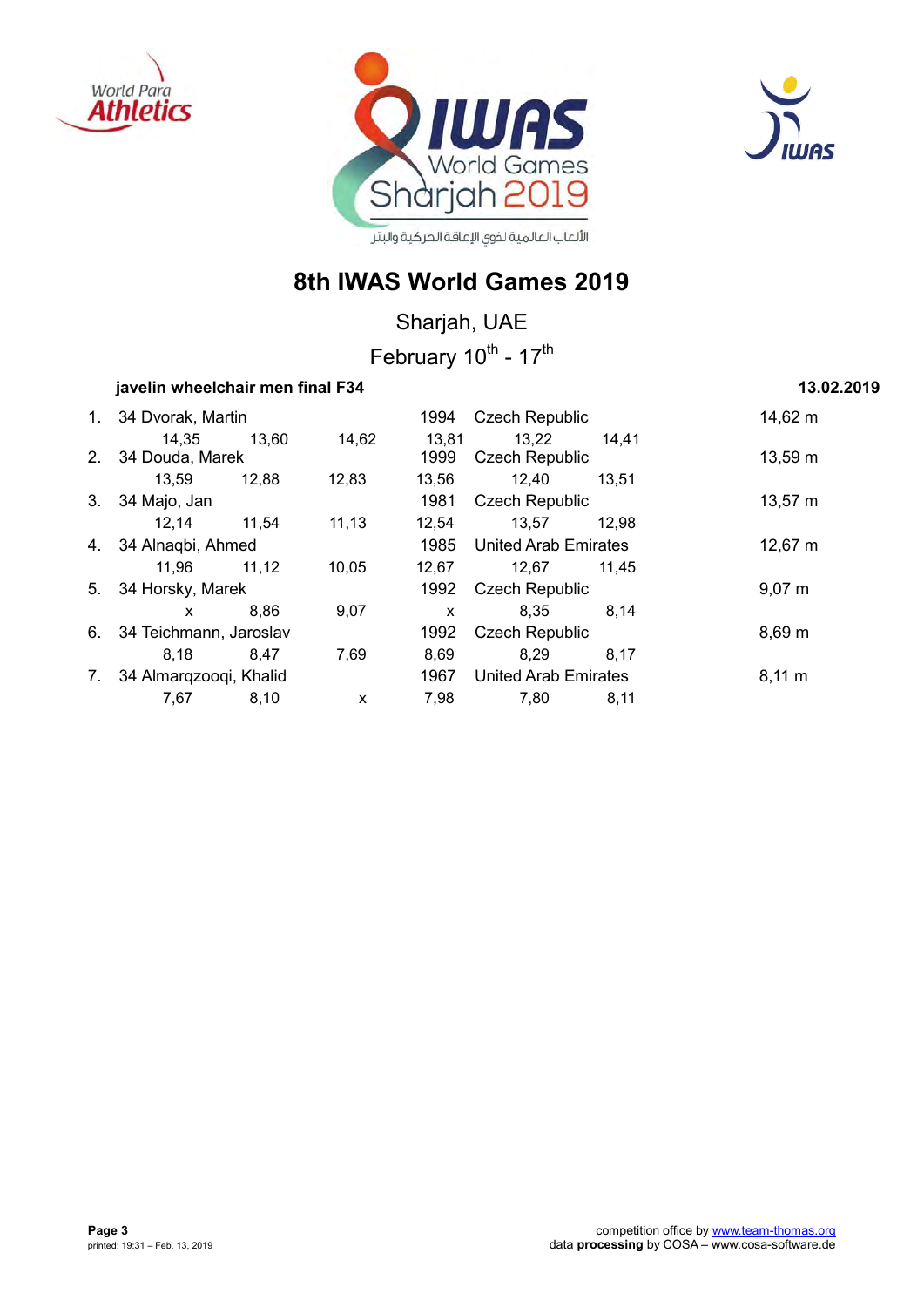





## **8th IWAS World Games 2019**

Sharjah, UAE

February 10<sup>th</sup> - 17<sup>th</sup>

| 100 m women final T37/38/45/47 |                                   |              | $-0,3$                               |              | 13.02.2019 |             |       |
|--------------------------------|-----------------------------------|--------------|--------------------------------------|--------------|------------|-------------|-------|
| 1.38 Ave, Lindy                |                                   | 1998         | Germany                              |              | 13,40 sec. | 910 P.      |       |
| 2.37 James, Sheryl             |                                   | 1986         | Rep. of South Africa                 |              | 14,17 sec. | 859 P.      |       |
| 3.37 Foerder, Isabelle         |                                   | 1979         | Germany                              |              | 15,94 sec. | 411 P.      |       |
| 4.47 Marggraf, Jessica         |                                   | 2004         | Rep. of South Africa                 |              | 14,86 sec. | 333 P.      |       |
| 5. 38 Kruger, Simone           |                                   | 2005         | Rep. of South Africa                 |              | 16,93 sec. | 93 P.       |       |
| Out of ranking                 |                                   |              |                                      |              |            |             |       |
| 13 Engeleiter, Janne Sophie    |                                   | 1995         | Germany                              |              | 13,15 sec. | 688 P.      |       |
| long jump women final T38/T45  |                                   |              |                                      |              |            | 13.02.2019  |       |
| 1.<br>38 Ave, Lindy            |                                   | 1998         | Germany                              |              |            | $4,61 \; m$ | 852 F |
| $4,57$ (-0,1)                  | 4,31<br>$4,53$ (-0,1)<br>$(+0,2)$ |              | 4,61<br>4,51<br>$(+0,0)$<br>$(+0,5)$ | X            |            |             |       |
| 2.<br>46 Marggraf, Jessica     |                                   | 2004         | Rep. of South Africa                 |              |            | $4,11 \; m$ | 214 F |
| 3,92<br>$(+0,0)$               | $4,03$ (-0,1)<br>$4,08$ (-0,1)    | $4,11(-0,4)$ | 3,81<br>$(+0,5)$                     | $3,81(-0,3)$ |            |             |       |

3. 38 Kruger, Simone 2005 Rep. of South Africa 3,30 m 105 P 3,17 (-1,0) 3,16  $(+0,4)$ 3,30  $(+0,4)$ 3,17 (-0,5) 3,15  $(+0,5)$ 3,09 (-0,1)

#### **shot put wheelch. women final F32/F33 13.02.2019**

| 1. | 33 Boudjadar, Asmahan      |                           |      | 1980                        | Algeria                     |                    | $6,34 \; m$ | 991 P |
|----|----------------------------|---------------------------|------|-----------------------------|-----------------------------|--------------------|-------------|-------|
|    | 5.75                       | 3,83                      | 5,22 | 6,34                        | X                           | 5.74               |             |       |
| 2. | 33 Alsenani, Sara          |                           |      | 1992                        | United Arab Emirates        |                    | 4,88 m      | 677 P |
|    | 4.63                       | 4.70                      | 4.81 | 4.88                        | 4.64                        | 4.76               |             |       |
|    | 3. 32 Alktebi, Noura       |                           |      | 1992                        | <b>United Arab Emirates</b> |                    | $5,19 \; m$ | 636 P |
|    | 5.10                       | 4.80                      | 4,77 | 4.77                        | 5.19                        | 4.99               |             |       |
|    | 4. 32 Gasmi, Mounia        |                           |      | 1990                        | Algeria                     |                    | 4,85 m      | 538 P |
|    | 4.39                       | $\boldsymbol{\mathsf{x}}$ | 4.85 | 4.55                        | 4.72                        | X                  |             |       |
|    | 5. 32 Wichmann, Hanna      |                           |      | 1996                        | Germany                     | 4,44 m             |             | 415 P |
|    | 4.04                       | 4.26                      | 4.22 | 4.12                        | 4.44                        | x                  |             |       |
| 6. | 33 Alkhaaldi, AISHAH SALEM |                           | 1975 | <b>United Arab Emirates</b> |                             | $3,98 \, \text{m}$ | 389 P       |       |
|    | 3.85                       | 3,90                      | 3.89 | 3,81                        | 3.98                        | 3.70               |             |       |

#### New Asian record by Noura Alktebi, UAE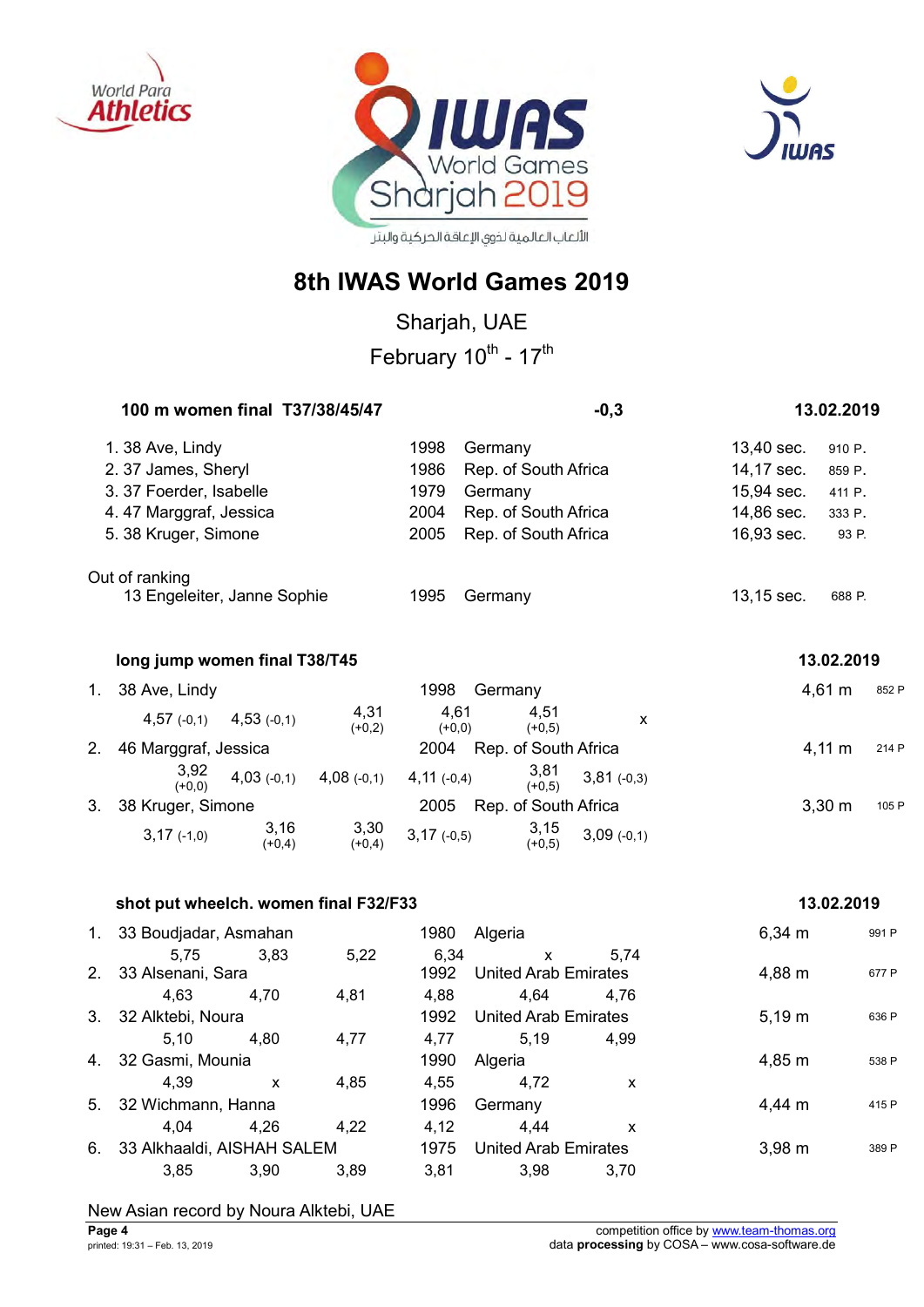





## **8th IWAS World Games 2019**

Sharjah, UAE

February 10<sup>th</sup> - 17<sup>th</sup>

|                | shot put wheelch. Masters final F54/F56/F57 | 13.02.2019   |              |               |                                      |       |              |       |
|----------------|---------------------------------------------|--------------|--------------|---------------|--------------------------------------|-------|--------------|-------|
| 1.             | 54 Kacanu, Eva                              |              |              | 1965          | Czech Republic                       |       | $5,10 \; m$  | 428 P |
| 2.             | 4,53<br>57 Potgieter, Martha                | 5,05         | 5,01         | 5,10<br>1963  | $\mathsf{x}$<br>Rep. of South Africa | X     | 5,95 m       | 249 P |
|                | 5,59                                        | 5,95         | 5,70         | 5,87          | 5,54                                 | 5,62  |              |       |
|                | 56 Obrova, Miroslava                        |              |              | 1975          | <b>Czech Republic</b>                |       | <b>SO</b>    |       |
|                | javelin women final F40/F41                 |              |              |               |                                      |       | 13.02.2019   |       |
| 1.             | 40 Fitzgerald, Mary                         |              |              | 1999          | Ireland                              |       | 19,99 m      | 835 P |
| 2 <sub>1</sub> | 17.26<br>40 Fitzsimons, Hayley              | 19,08        | 18,80        | 19,16<br>1995 | 19,99<br>Ireland                     | 18,53 | 17,43 m      | 688 P |
|                | 17,25                                       | 16,10        | 16,48        | 16,26         | 15,98                                | 17,43 |              |       |
| 3.             | 41 Keon, Sinead                             |              |              | 1997          | Ireland                              |       | 15,76 m      | 511 P |
|                | 9,97                                        | $\mathsf{x}$ | $\mathsf{x}$ | X             | 14,84                                | 15,76 |              |       |
| 4.             | 40 Alzeyoudi, Maryam                        |              |              | 1995          | United Arab Emirates                 |       | $14,10 \; m$ | 455 P |
|                | X                                           | X            | 12,08        | $\mathsf{x}$  | 14,10                                | x     |              |       |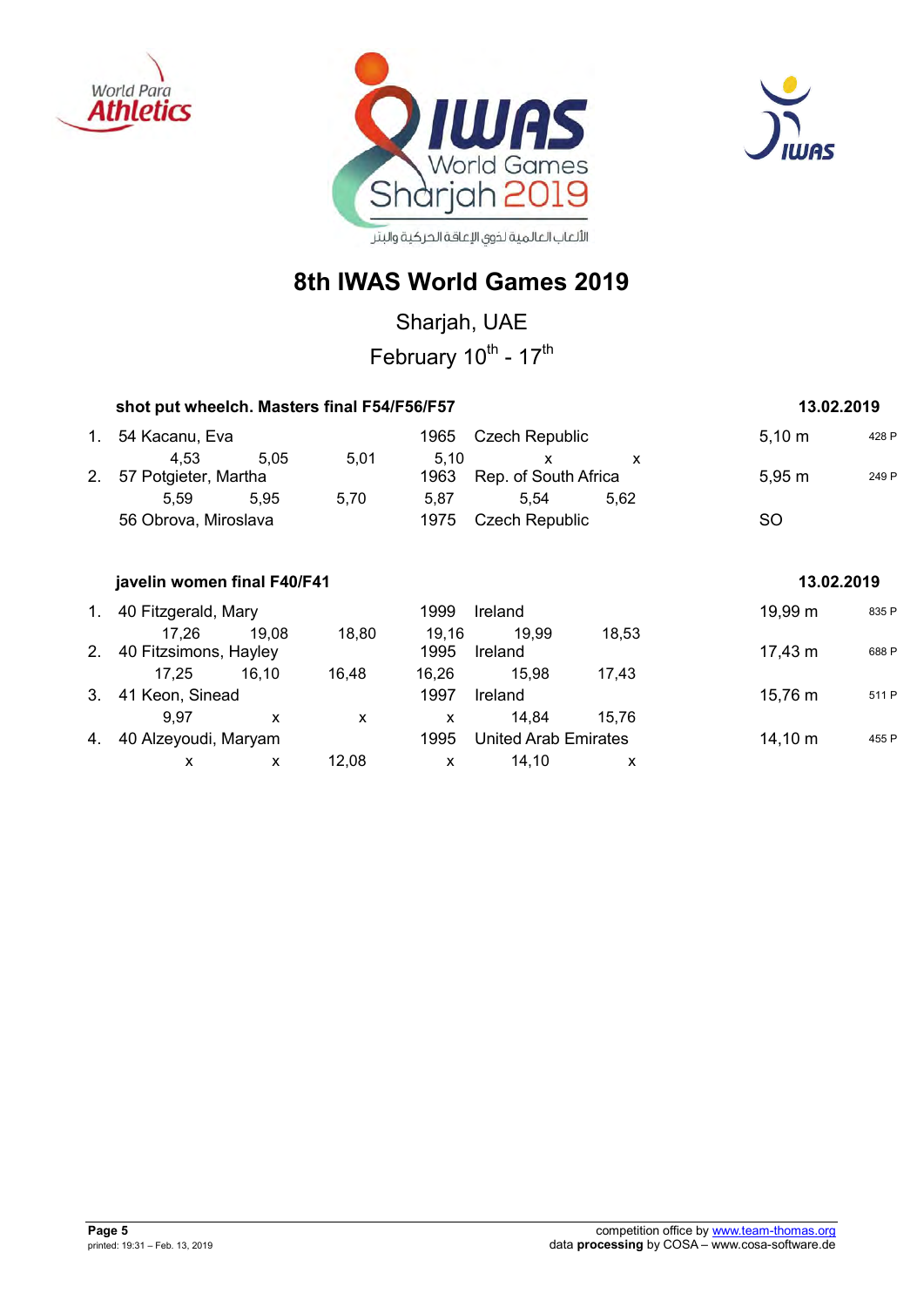





Sharjah, UAE February 10<sup>th</sup> - 17<sup>th</sup>

## **RESULTS DAY 2**

| 100 m wheelchair men final T33/34        |      | $+2,3$                      |            | 14.02.2019 |  |
|------------------------------------------|------|-----------------------------|------------|------------|--|
| 1.34 Smeenk, Austin                      | 1997 | Canada                      | 15,72 sec. | 898 P.     |  |
| 2. 34 Hammadi, Mohamed                   | 1985 | <b>United Arab Emirates</b> | 15,78 sec. | 888 P.     |  |
| 3. 34 Leclerc, Lee                       | 1987 | Canada                      | 17,35 sec. | 555 P.     |  |
| 4. 34 Alkindi, Abdulaziez                | 2002 | <b>United Arab Emirates</b> | 18,71 sec. | 259 P.     |  |
| 5. 34 Alblooshi, Humaid                  | 2002 | <b>United Arab Emirates</b> | 18,76 sec. | 250 P.     |  |
| 6. 33 Schmitz, Denis                     | 1991 | Germany                     | 20,28 sec. | 232 P.     |  |
| 100 m wheelchair U17 men final T34/53/54 |      | $+2,4$                      |            | 14.02.2019 |  |
| 1.34 Nawad, Ahmed                        | 2003 | <b>United Arab Emirates</b> | 16,61 sec. | 1081 P.    |  |
| 2.53 Ainkong, Damrongsak                 | 2004 | Thailand                    | 19,37 sec. | 529 P.     |  |
| 3.54 Alshehhi, Mohammed                  | 2005 | <b>United Arab Emirates</b> | 19,99 sec. | 236 P.     |  |
| 100 m men final T35/42/43/46/47          |      | $+2,6$                      |            | 14.02.2019 |  |
| 1.42 Varkad, Dattatray Kesha             | 1985 | India                       | 12,97 sec. | 722 P.     |  |
| 2.46 Alblooshi, Yahya                    | 1994 | <b>United Arab Emirates</b> | 11,86 sec. | 677 P.     |  |
| 3.62 Du Plessis, Daniel                  | 1993 | Rep. of South Africa        | 11,94 sec. | 607 P.     |  |
| 4.47 Muengprathum, Teppitak              | 1999 | Thailand                    | 12,07 sec. | 596 P.     |  |
| 5. 35 Kyprianou, Elinos                  | 1995 | Cyprus                      | 20,20 sec. | 0 P.       |  |
| 100 m men final T40                      |      | $+3,3$                      |            | 14.02.2019 |  |
| 1.40 Rajkumar, Balasubramanian           | 1997 | India                       | 15,54 sec. |            |  |
| 2.40 More, Devappa                       | 1973 | India                       | 17,25 sec. |            |  |
| 3.40 Kollangi Rajashetty,                | 1990 | India                       | 19,95 sec. |            |  |
| 4.40 Chamanahalli Venkataram,            | 1974 | India                       | 20,67 sec. |            |  |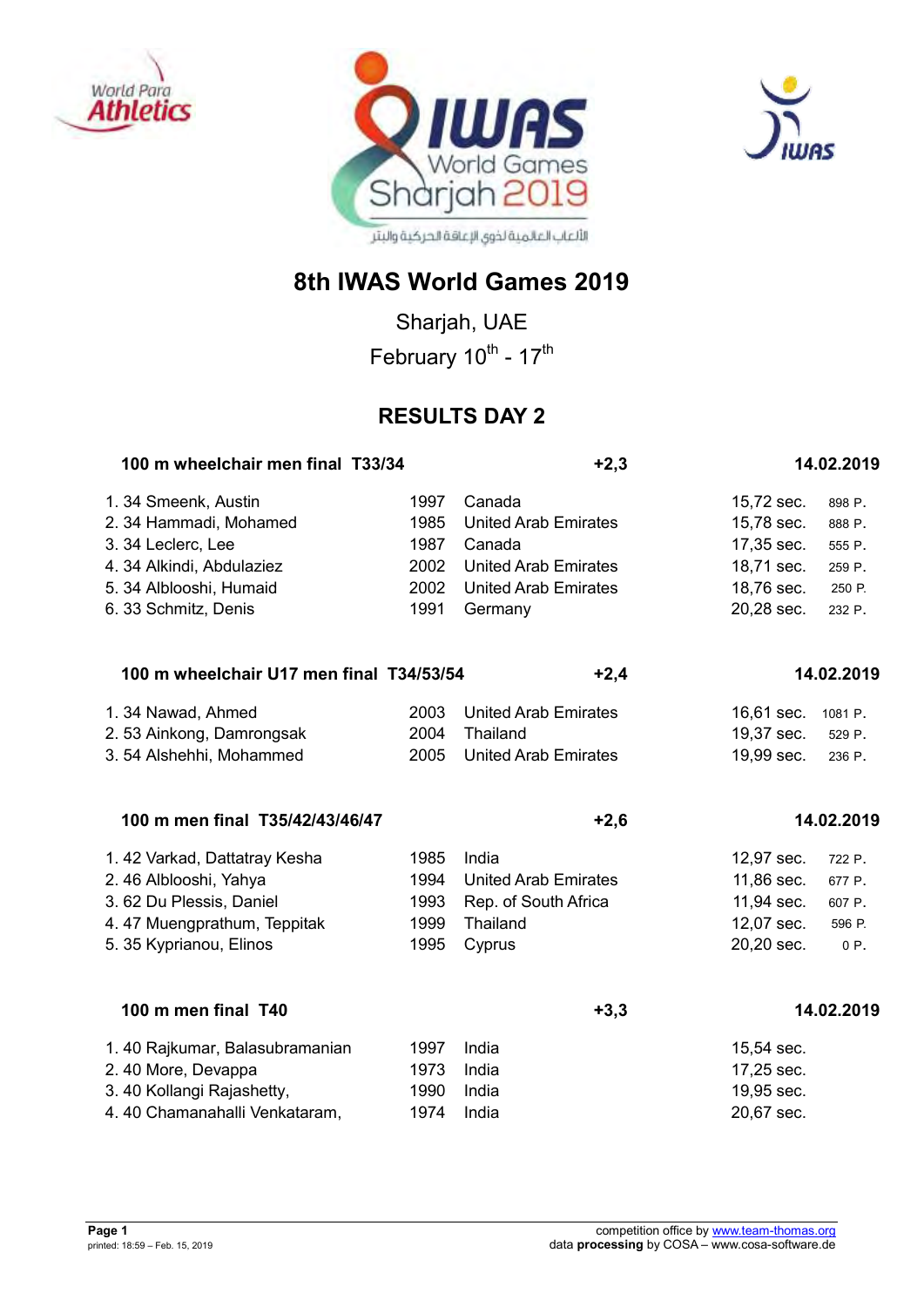





Sharjah, UAE February 10<sup>th</sup> - 17<sup>th</sup>

| 100 m U20 men final T43/44/63/64 |      | $+3.9$                    | 14.02.2019         |  |  |
|----------------------------------|------|---------------------------|--------------------|--|--|
| 1.44 Kotcharang, Denpoom         | 2000 | Thailand                  | 11,50 sec. 1142 P. |  |  |
| 2.63 Khumphong, Kantinan         | 2000 | Thailand                  | 13,05 sec. 1102 P. |  |  |
| 3.63 Mabote, Puseletso           |      | 2005 Rep. of South Africa | 13,27 sec. 1079 P. |  |  |
| 4.43 Mofokeng, Tebogo            | 2000 | Rep. of South Africa      | 12,28 sec. 1024 P. |  |  |
| 5.64 Burgers, Emile              |      | 2003 Rep. of South Africa | 13,86 sec. 705 P.  |  |  |

| 200 m wheelchair men final T54 |      | $+1,9$                      | 14.02.2019  |
|--------------------------------|------|-----------------------------|-------------|
| 1.54 Khongrak, Putharet        | 1994 | Thailand                    | 25,86 sec.  |
| 2.54 Alzahrani, Jamaan         | 1995 | Saudi Arabia                | 26,92 sec.  |
| 3.54 Christophe, Isaiah        | 1994 | Canada                      | 27,48 sec.  |
| 4.54 Alhosani, Badir Abbas     | 1985 | <b>United Arab Emirates</b> | 27,80 sec.  |
| $E E A$ Dunno Cillian          | 1007 | <b>Irolond</b>              | $20.49$ and |

#### 5. 54 Dunne, Cillian 1997 Ireland 1997 Ireland 29,48 sec.<br>6. 54 Jothi. Manikandan 1994 India 6. 54 Jothi, Manikandan 1994 India 32,87 sec.

## 1500 m wheelchair men final T34 **1500 m** 14.02.2019

| 1.34 Hammadi, Mohamed     |      | 1985 United Arab Emirates | 3:31,86min.  |
|---------------------------|------|---------------------------|--------------|
| 2. 34 Smeenk, Austin      | 1997 | Canada                    | 3:38,69min.  |
| 3. 34 Leclerc, Lee        | 1987 | Canada                    | 3:43.71 min. |
| 4. 34 Alkindi, Abdulaziez |      | 2002 United Arab Emirates | 4:42.29min.  |

## **1500 m wheelchair men final T51/52 14.02.2019**

| 1.51 Mestre, Helder        | 1967 Portugal | 5:23,36min. 910 P.      |  |
|----------------------------|---------------|-------------------------|--|
| 2.52 Rungsri, Peth         | 1982 Thailand | $4:24.63$ min. $424$ P. |  |
| 2.52 Wongnonthaphum, Napat | 1991 Thailand | $4:24,63$ min. $424$ P. |  |

| <u>i. 51 Mesue, Helut</u> |
|---------------------------|
| 2.52 Rungsri, Peth        |
| 2.52 Wongnonthar          |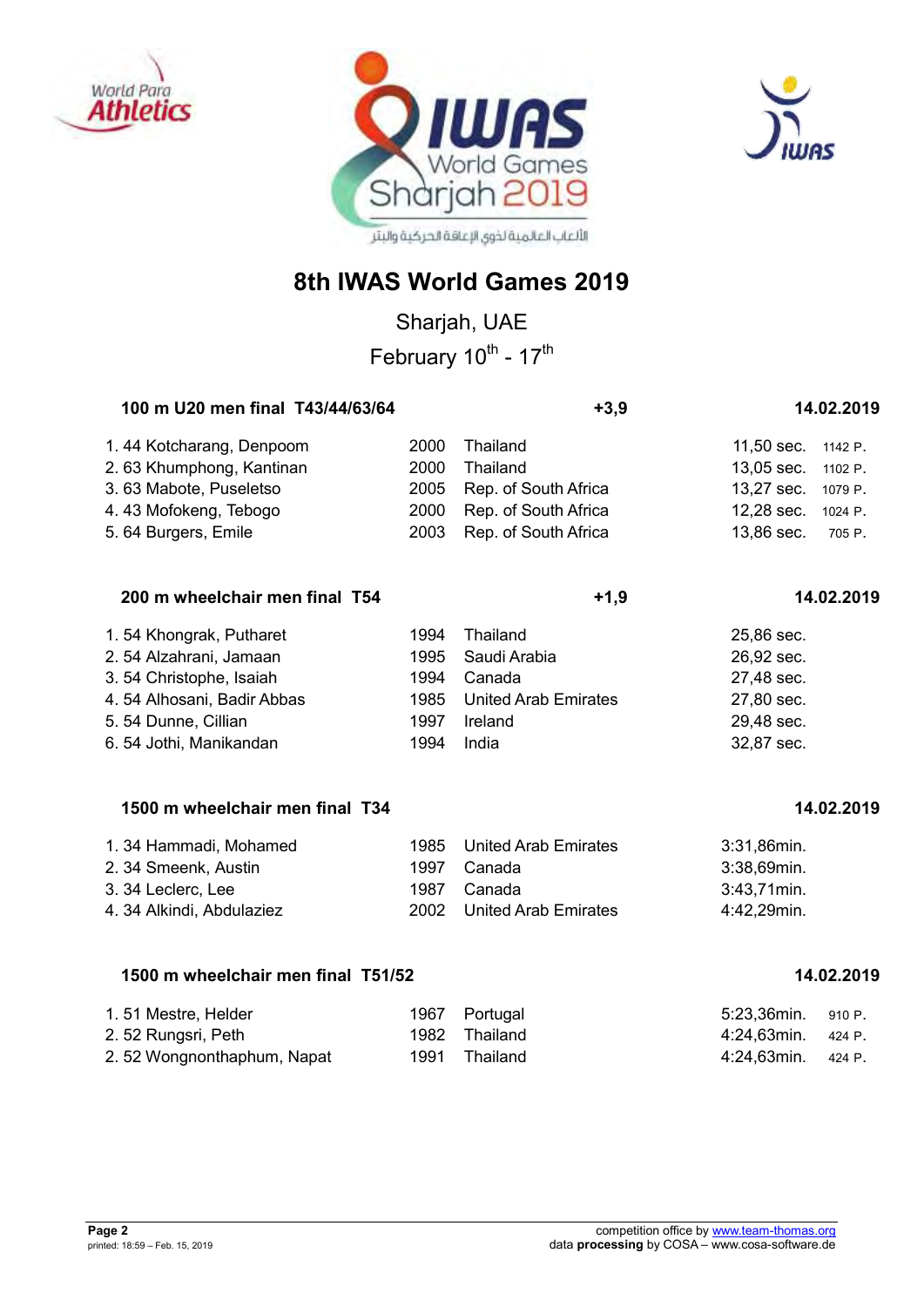





Sharjah, UAE February 10<sup>th</sup> - 17<sup>th</sup>

## 1500 m wheelchair men final T54 **1500 m** 14.02.2019

| 1.54 Khongrak, Putharet     | 1994 | Thailand                    | 3:16,06min.    |
|-----------------------------|------|-----------------------------|----------------|
| 2.54 Balde, Alhassane       | 1985 | Germany                     | $3:16,33$ min. |
| 3.54 Dupont, Alexandre      | 1985 | Canada                      | 3:17,13min.    |
| 4.54 Alhosani, Badir Abbas  | 1985 | <b>United Arab Emirates</b> | $3:17,34$ min. |
| 5.54 Cassidy, Josh          | 1984 | Canada                      | $3:17,51$ min. |
| 6.54 Sianglam, Phiphatphong | 1993 | Thailand                    | $3:22,11$ min. |
| 7.54 Christophe, Isaiah     | 1994 | Canada                      | 3:32,00min.    |
| 8.54 Dunne, Cillian         | 1997 | Ireland                     | 3:57,15min.    |

#### **shot put wheelch. men final F33** 14.02.2019

| 1. 33 Kardjena, Kamel           |           |              |      | 1981 Algeria              |      | $9,95 \, \text{m}$ |
|---------------------------------|-----------|--------------|------|---------------------------|------|--------------------|
| x 9,95 9,80                     |           |              |      | x 9,77 9,59               |      |                    |
| 2. 33 Alshekaili, Abdulaziz     |           |              |      | 1986 United Arab Emirates |      | $9,07 \; m$        |
|                                 | 5,31 7,39 | $\mathsf{X}$ | 8,80 | $9,07$ x                  |      |                    |
| 3. 33 Alhousani, Ahmed          |           |              |      | 1987 United Arab Emirates |      | $8,74 \, m$        |
|                                 | 8,74 8,53 | 8,33         |      | x 8,20 8,18               |      |                    |
| 4. 33 Malaleih, Hassan Ali Obai |           |              | 1984 | United Arab Emirates      |      | $7,17 \; m$        |
|                                 | x 6,65    | 6,91         |      | 7,17 6,92 6,66            |      |                    |
| 5. 33 Aldhanhani, Mubarak       |           |              |      | 1975 United Arab Emirates |      | $5,83 \; m$        |
|                                 | 5,83 5,61 | 5,61         |      | 4,90 5,82 5,83            |      |                    |
| 6. 33 Soun, Bohumil             |           |              |      | 1991 Czech Republic       |      | $5,42 \; m$        |
|                                 | 5,28 5,14 | 4,90         |      | 5,29 5,27 5,42            |      |                    |
| 7. 33 Almaazmi, Hamid           |           |              | 1987 | United Arab Emirates      |      | $5,01 \; m$        |
|                                 | 4,85 5,00 | 5,01         |      | 4,53 4,63 4,65            |      |                    |
| 8. 33 Ali, Juma Salem           |           |              |      | 1978 United Arab Emirates |      | $4,96 \; m$        |
|                                 | 4,78 4,74 | 4,96         |      | 4,80 4,92 4,87            |      |                    |
| 9. 33 Bagaber, Ahmed            |           |              | 1996 | Kenya                     |      | 4,92 m             |
| $x = 4,30$                      |           | 4,19         |      | 4,92 4,08                 | 4,43 |                    |
| 10. 33 Mohamad, Abdallah        |           |              |      | 1992 Comores              |      | $3,24 \, m$        |
|                                 | 3,19 3,14 | 3,24         |      | 3,02 3,16 3,03            |      |                    |
| 33 Alblooshi, Yousuf            |           |              |      | 1974 United Arab Emirates |      | <b>DNS</b>         |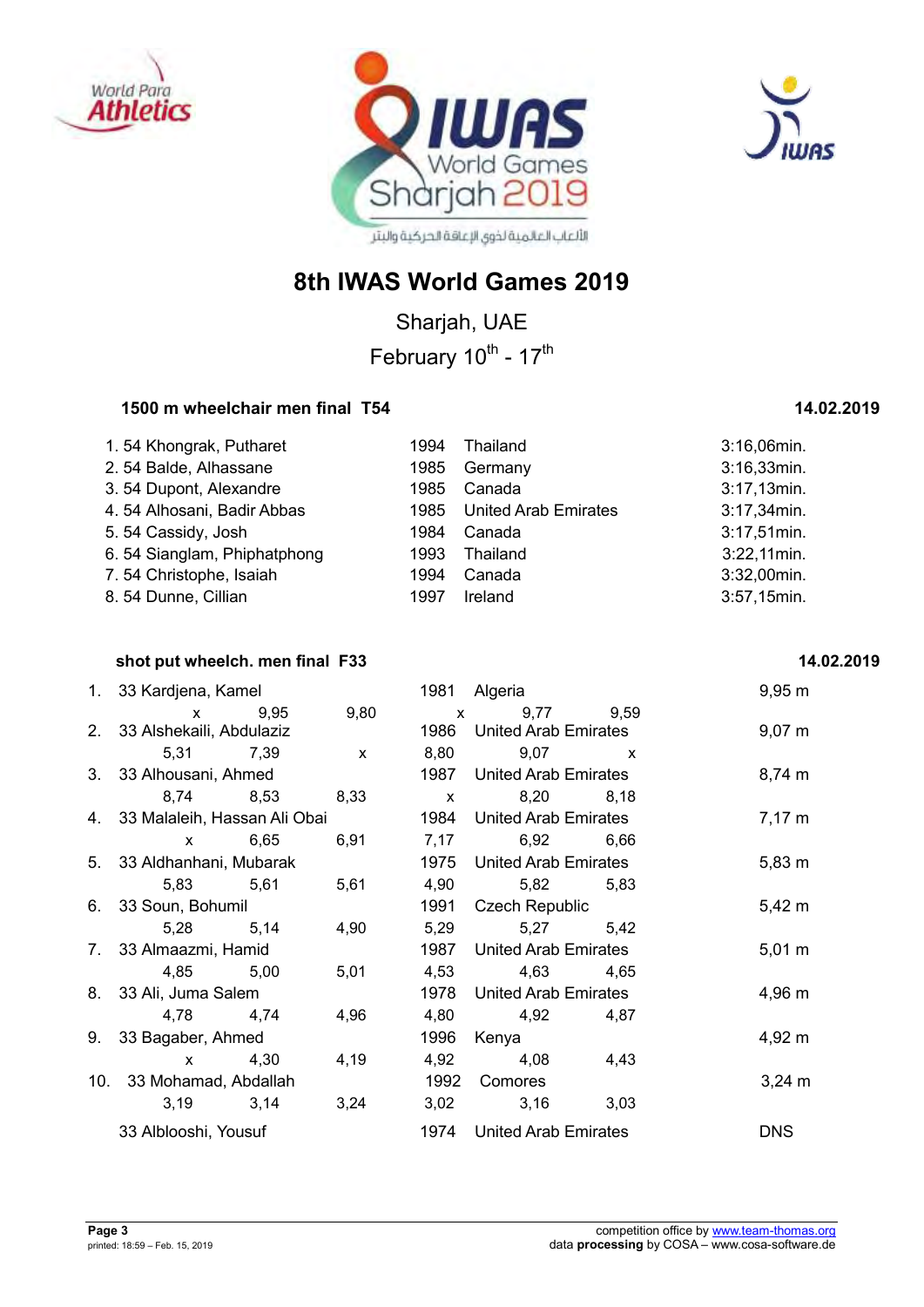





Sharjah, UAE February 10<sup>th</sup> - 17<sup>th</sup>

#### **shot put wheelch. men final F34** 14.02.2019

## 1. 34 Dvorak, Martin 1994 Czech Republic 7,54 m 7,39 7,26 7,54 7,01 7,06 7,21 2. 34 Douda, Marek 1999 Czech Republic 6,17 m 6,17 5,90 6,17 6,15 6,12 5,44 3. 34 Alnaqbi, Ahmed 1985 United Arab Emirates 6,12 m 5,84 6,12 x 5,24 5,53 6,00 4. 34 Majo, Jan 1981 Czech Republic 5,49 m 5,09 x 5,34 x 5,49 5,33 5. 34 Teichmann, Jaroslav 1992 Czech Republic 4,61 m 4,60 x 4,50 x 4,61 x 6. 34 Horsky, Marek 1992 Czech Republic 3,74 m x 3,22 3,71 3,74 x x 7. 34 Alkhayat, Essa 1988 United Arab Emirates 3,70 m 3,43 3,49 3,34 3,60 3,32 3,70

### **shot put wheelch. U20 men final F34/57** 14.02.2019 **14.02.2019**

## 1. 34 Hussain, Ali 2000 United Arab Emirates 6,91 m <sup>393</sup> <sup>P</sup> 6,76 6,83 6,46 6,80 6,91 6,91 2. 57 Curran, Shane 2001 Ireland 5,97 m 122 P 5,45 5,64 5,96 5,97 5,89 5,41 3. 57 Abdulaziz Rahmatalla, Saud 2001 United Arab Emirates 4,80 m 33 P 4,47 4,20 4,66 4,35 4,78 4,80 34 Almarri, Mohammad 2003 United Arab Emirates DNS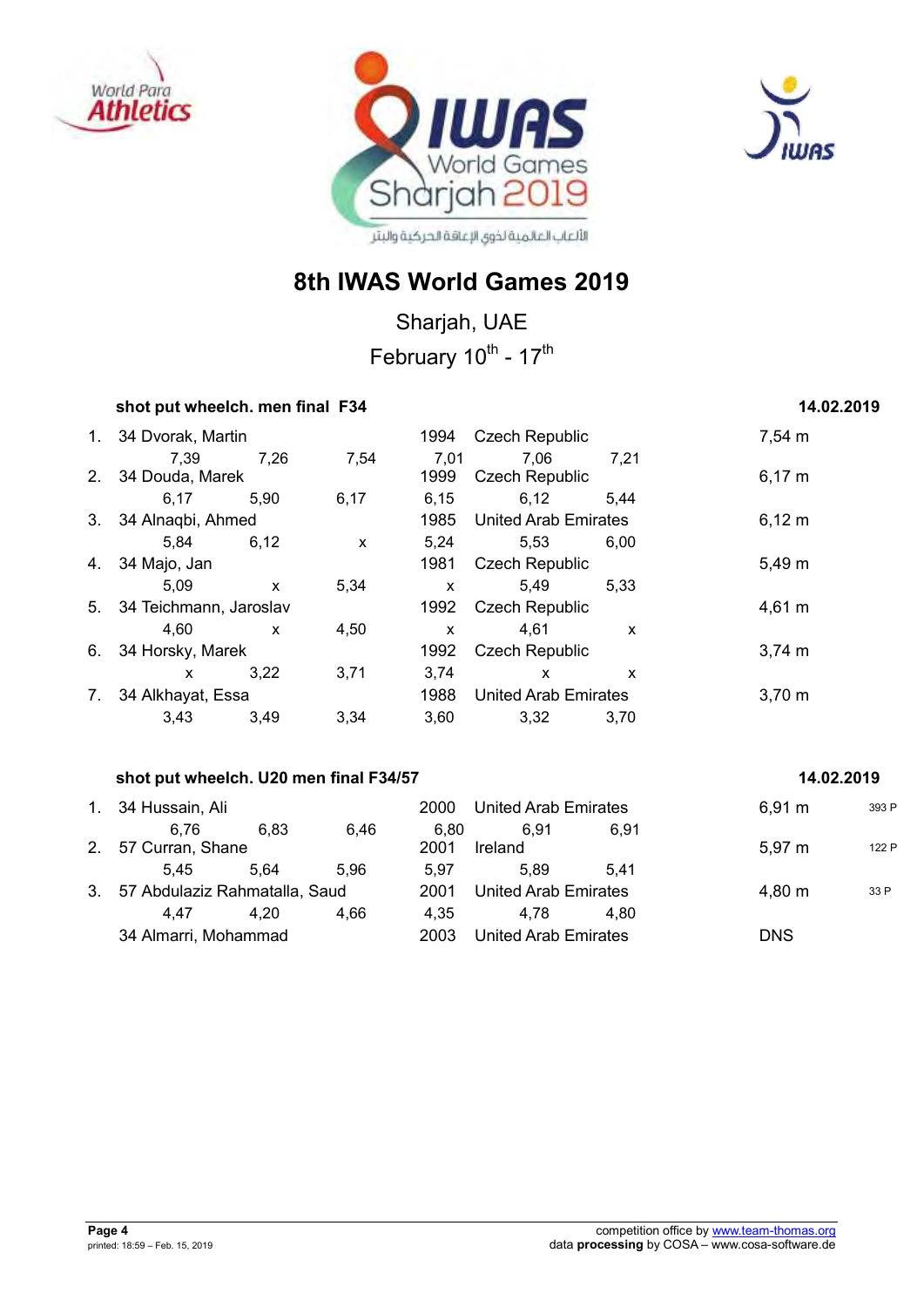





## **8th IWAS World Games 2019**

Sharjah, UAE February 10<sup>th</sup> - 17<sup>th</sup>

## *iavelin men final F40/F41* **<b>14.02.2019 14.02.2019**

| 1. 40 Alagappan, Selvaraj           |              |              | 1996         | India                |              | $26,68 \, \text{m}$ | 618 P |
|-------------------------------------|--------------|--------------|--------------|----------------------|--------------|---------------------|-------|
| 24,81                               | $\mathsf{X}$ | 24,48        | 25,51        | $\mathsf{x}$         | 26,68        |                     |       |
| 2. 41 Gaspar, Vladimir              |              |              | 1991         | Croatia              |              | $31,11 \; m$        | 561 P |
| $\mathsf{x}$                        | $\mathsf{x}$ | 25,80        |              | 30,10 31,11          | 30,67        |                     |       |
| 3. 41 Karuppaiah, Ganesan           |              |              | 1981         | India                |              | $23,19 \text{ m}$   | 222 P |
| $\mathbf{x}$ and $\mathbf{x}$       | 20,43        | 16,81        |              | 22,76 23,19          | X            |                     |       |
| 4. 41 Singaraja, Manoj              |              |              | 1994         | India                |              | $22,85 \; m$        | 209 P |
| 22,85 21,92                         |              | 19,97        |              | 18,49 22,28          | 20,43        |                     |       |
| 5. 40 Maniraju, Prakash             |              |              | 1989         | India                |              | 17,05 m             | 139 P |
| 13,58 12,36                         |              | 14, 11       |              | 12,91 14,27          | 17,05        |                     |       |
| 6. 40 Narayanappa, Nagesh           |              |              | 1984         | India                |              | 12,36 m             | 26 P  |
| 12,36                               | $\mathsf{x}$ | $\mathsf{x}$ | 8,95         | 12,25                | $\mathsf{x}$ |                     |       |
| 7. 40 Alhosani, Anas                |              |              | 1982         | United Arab Emirates |              | 7,34 m              | 1P    |
| 7.25                                | $\mathsf{x}$ | 5,39         | $\mathsf{x}$ | 7,34                 | 6.65         |                     |       |
| 8. 40 Kollangi Rajashetty,          |              |              | 1990         | India                |              | $5,77 \; m$         | 0P    |
| X                                   | X            | 5,08         | $\mathsf{x}$ | 5,77                 | X            |                     |       |
| 40 Chamanahalli Venkataram, Rajanna |              |              | 1974         | India                |              | <b>DNS</b>          |       |
| 41 Gangondahalli, Thulasidhara      |              |              |              | India                |              | <b>DNS</b>          |       |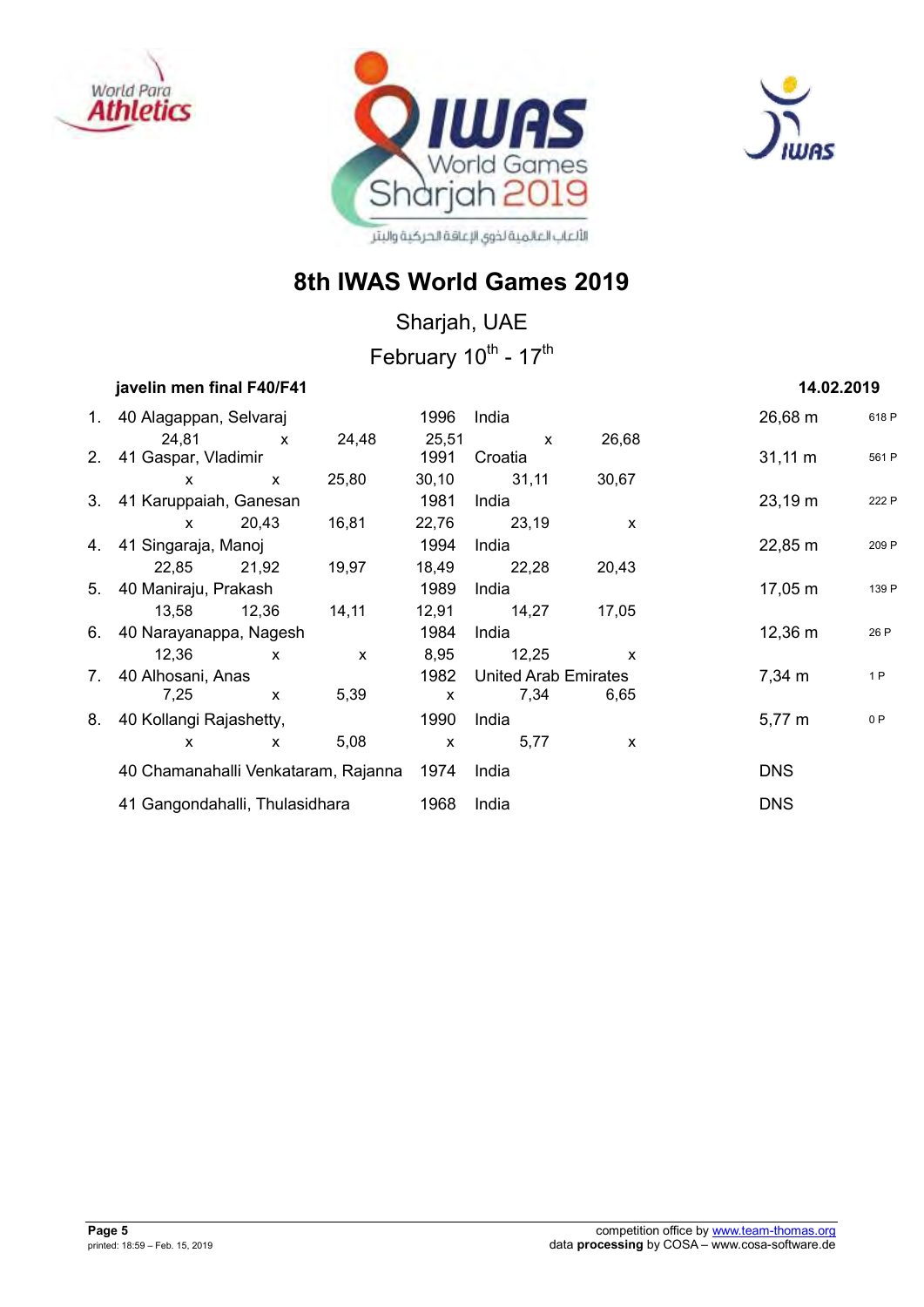





Sharjah, UAE February 10<sup>th</sup> - 17<sup>th</sup>

## **javelin men final F37/38/43-64 14.02.2019**

| 1. 38 Silovs, Dmitrijs                           |                           |       |       | 1989 Latvia                |              | 44,12 m           | 794 P |
|--------------------------------------------------|---------------------------|-------|-------|----------------------------|--------------|-------------------|-------|
|                                                  |                           |       |       |                            |              |                   |       |
| 2. 42 Bassam Sawsan, Bassam                      | 41,39 44,12 x             |       | 1977  | 43,50 42,77 42,87<br>Syria |              | 42,13 m           | 762 P |
|                                                  | 41,75 39,64 40,05         |       |       | 41,96 40,70 42,13          |              |                   |       |
| 3. 64 Burgers, Emile                             |                           |       | 2003  | Rep. of South Africa       |              | 47,23 m           | 749 P |
|                                                  | 46,06 47,23 44,98         |       |       | 42,74 45,21 41,47          |              |                   |       |
| 4. 38 Vratil, Petr                               |                           |       |       | 1983 Czech Republic        |              | 39,86 m           | 664 P |
|                                                  | 36,80 36,85               | 36,42 |       | 37,18 37,50                | 39,86        |                   |       |
| 5. 37 Zholaman, Yelaman                          |                           |       | 1995  | Kazakhstan                 |              | $34,58 \; m$      | 561 P |
| 34,58 34,20                                      |                           | 30,24 |       | x 29,76 x                  |              |                   |       |
| 6. 46 Bakbergen, Kolganat                        |                           |       | 1996  | Kazakhstan                 |              | $39,39 \text{ m}$ | 509 P |
|                                                  | x 31,94                   | 33,67 |       | 35,19 39,39 31,50          |              |                   |       |
| 7. 46 Iqbal, Farhan                              |                           |       | 1997  | Pakistan                   |              | $34,21 \text{ m}$ | 336 P |
|                                                  | 30,90 28,82               | 34,04 |       | 34,21 31,96                | 32,45        |                   |       |
| 8. 46 Tumkur Venkateshappa,                      |                           |       | 1979  | India                      |              | 26,89 m           | 129 P |
|                                                  | 25,42 21,19 26,89         |       |       | 24,81 23,34                | $\mathsf{x}$ |                   |       |
| 9. 62 Sevdikalis, Ioannis                        |                           |       | 1991  | Greece                     |              | $26,03 \; m$      | 110 P |
| 25,90 26,03                                      |                           | 25,55 | 25,25 |                            |              |                   |       |
| 10. 44 Thangaraj, Kumar                          |                           |       | 1981  | India                      |              | $22,98 \text{ m}$ | 59 P  |
|                                                  | 20,91 21,04 22,98 x 20,10 |       |       |                            |              |                   |       |
| 11. 43 Kappaarekoppalu, Shivalingaiah 1974 India |                           |       |       |                            |              | 16,77 m           | 9 P   |
|                                                  |                           |       |       | 15,87 16,77                |              |                   |       |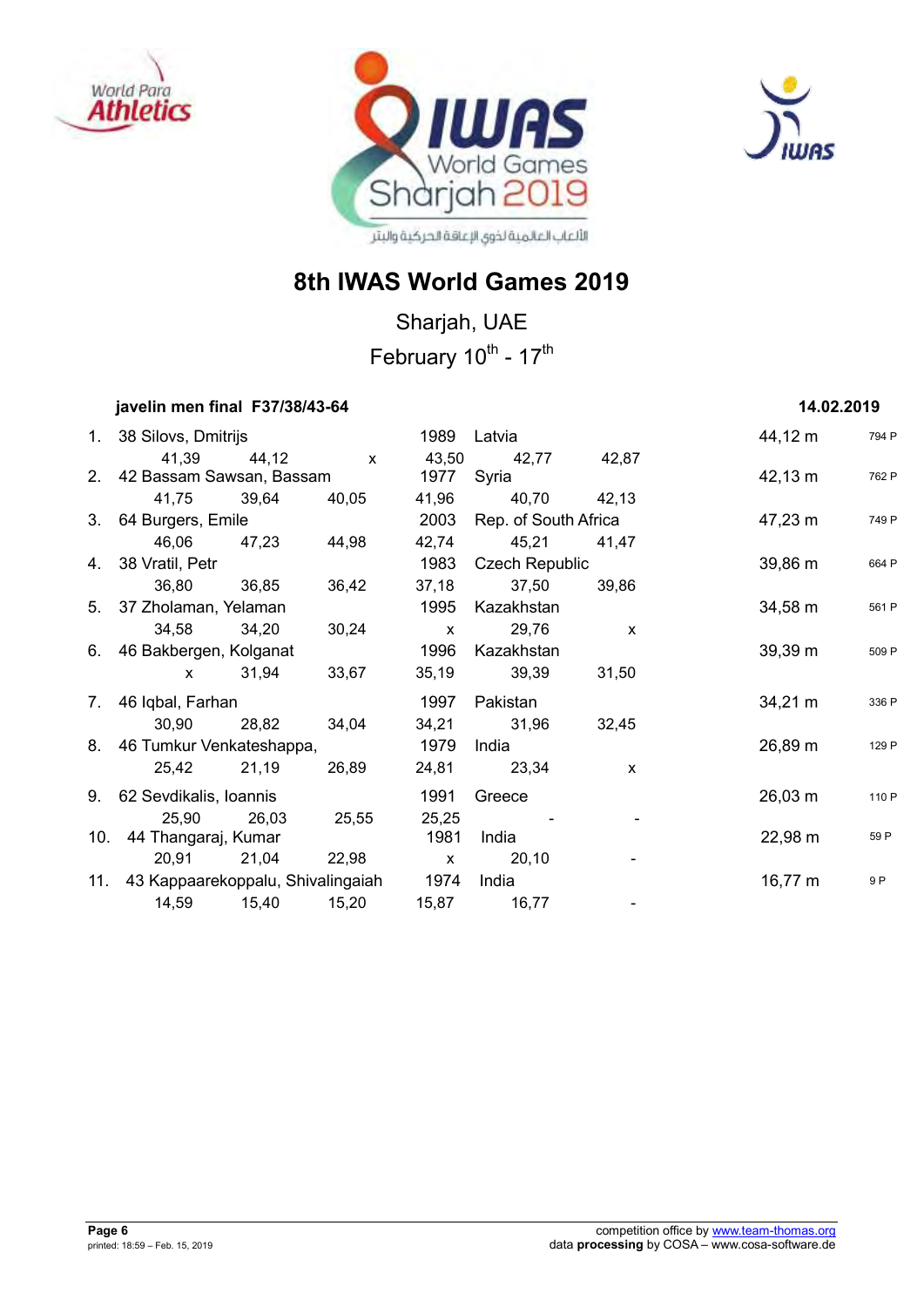





Sharjah, UAE February 10<sup>th</sup> - 17<sup>th</sup>

## *club* **397g men final F32/F51 <b>14.02.2019 14.02.2019**

| 1. 32 Bahlaz, Lahouari            |              |              |               | 1979 Algeria                   |       | $30,54 \, \text{m}$ | 826 P |
|-----------------------------------|--------------|--------------|---------------|--------------------------------|-------|---------------------|-------|
| 30,18 30,01<br>2. 51 Beles, Radim |              | 26,80        | 30,54<br>1973 | 29,26<br><b>Czech Republic</b> | 28,57 | $25,35 \, \text{m}$ | 796 P |
| 24,15 23,44                       |              | 24,50        | 24,02         | 23,88                          | 25,35 |                     |       |
| 3. 32 Serbus, Frantisek           |              |              | 1985          | Czech Republic                 |       | $27,91 \text{ m}$   | 709 P |
| 25,88 x                           |              | 26,05        |               | 23,09 27,04                    | 27,91 |                     |       |
| 4. 51 Enge, Michal                |              |              | 1985          | Czech Republic                 |       | $21,70 \; m$        | 586 P |
| 12,59                             | 17,89        | 18,79        | 18,96         | 17,85                          | 21,70 |                     |       |
| 5. 32 Alharthi, Zeyad             |              |              | 1995          | United Arab Emirates           |       | $23,68 \text{ m}$   | 482 P |
| 22,82 23,07                       |              | 21,42        |               | 21,71 21,44                    | 23,68 |                     |       |
| 6. 32 Alsalamat, Ahmad            |              |              | 1999          | Syria                          |       | 17,69 m             | 163 P |
| 14,39 17,69                       |              | 16,84        |               | 13,68 16,36 15,20              |       |                     |       |
| 7. 32 Alraesi, Ali                |              |              | 1978          | United Arab Emirates           |       | $15,14 \; m$        | 74 P  |
| 12,82                             | $\mathsf{X}$ | 14,11        |               | 3,20 15,14                     | 8,41  |                     |       |
| 8. 32 Kisela, Artur               |              |              | 2002          | Czech Republic                 |       | 14,75 m             | 64 P  |
| 14,26 14,75                       |              | $\mathbf{x}$ | $\mathsf{X}$  | 14,42                          | 14,03 |                     |       |
| 9. 32 Khan, Aimal                 |              |              | 2007          | Pakistan                       |       | $12,89 \; m$        | 29 P  |
| 12,42 10,62                       |              | 12,26        |               | 11,47 11,95 12,89              |       |                     |       |
| 32 Almansoori, Nasir              |              |              | 1997          | United Arab Emirates           |       | $10,22 \, \text{m}$ | 6 P   |
| 9,52 10,14                        |              | 10,22        | 9,88          | $\mathsf{x}$                   | 8,87  |                     |       |
|                                   |              |              |               |                                |       |                     |       |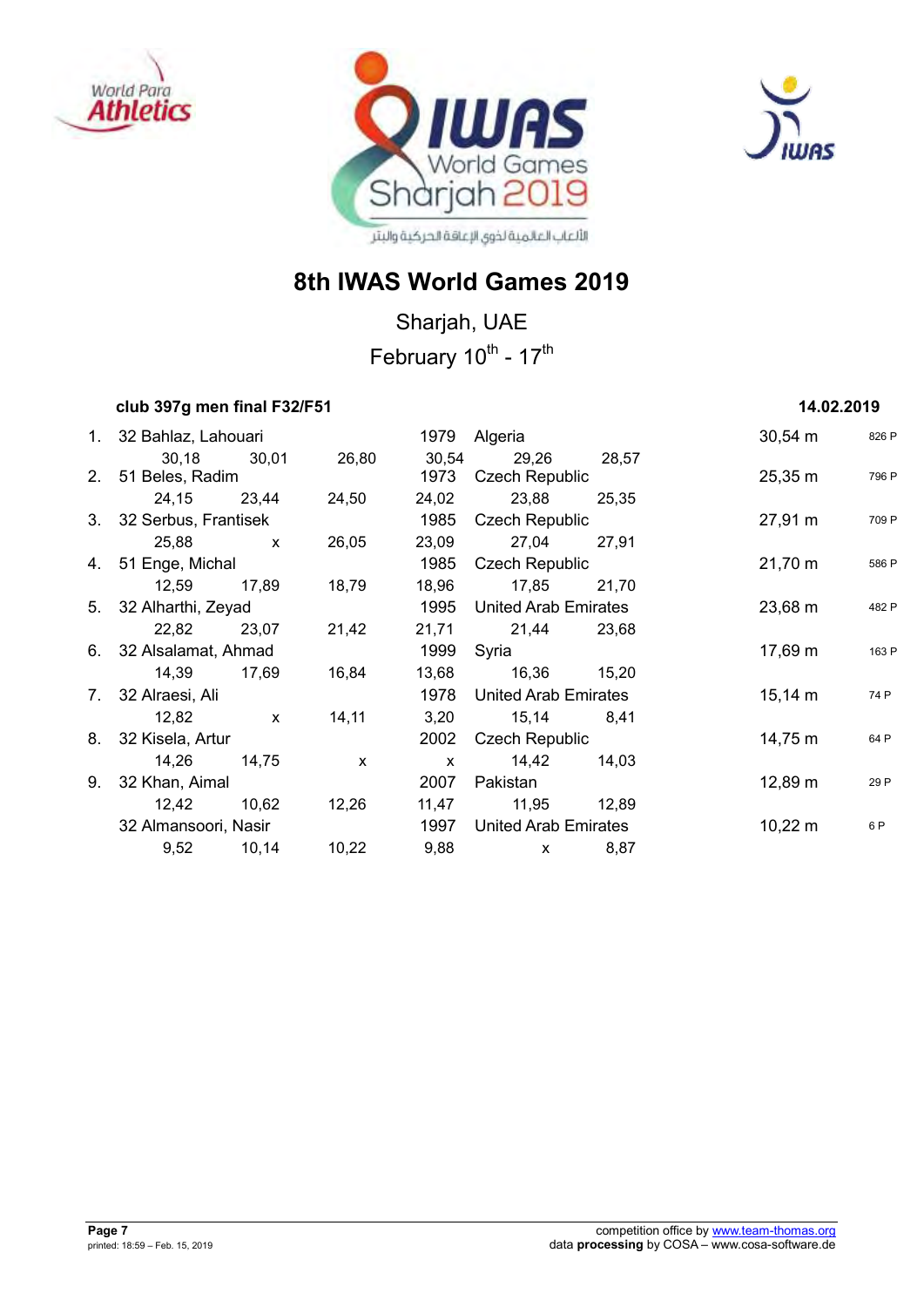





Sharjah, UAE

February 10<sup>th</sup> - 17<sup>th</sup>

|    | 200 m women final T37/38/45               |              |              |              |                      | $+0,3$ |                  | 14.02.2019 |  |
|----|-------------------------------------------|--------------|--------------|--------------|----------------------|--------|------------------|------------|--|
|    | 1.38 Ave, Lindy                           |              |              | 1998         | Germany              |        | 27,36 sec.       | 950 P.     |  |
|    | 2.37 James, Sheryl                        |              |              | 1986         | Rep. of South Africa |        | 31,99 sec.       | 616 P.     |  |
|    | 3. 37 Foerder, Isabelle                   |              |              | 1979         | Germany              |        | 34,04 sec.       | 377 P.     |  |
|    | 4.47 Marggraf, Jessica                    |              |              | 2004         | Rep. of South Africa |        | 31,01 sec.       | 308 P.     |  |
|    | Out of ranking                            |              |              |              |                      |        |                  |            |  |
|    | . 13 Engeleiter, Janne Sophie             |              |              | 1995         | Germany              |        | 28,33 sec.       | 524 P.     |  |
|    | shot put wheelch. women final F54/F56/F57 |              |              |              |                      |        |                  | 14.02.2019 |  |
|    |                                           |              |              |              |                      |        |                  |            |  |
| 1. | 56 Medjmedj, Nadia                        |              |              | 1974         | Algeria              |        | $9,95 \, m$      | 1094 F     |  |
| 2. | 9,09<br>57 Djelal, Safia                  | 9,39         | $\mathsf{x}$ | 9,95<br>1983 | 9,70<br>Algeria      | 9,65   | $10,32 \; m$     | 959 P      |  |
|    | 9,95                                      | 10, 11       | 10,32        | $\mathsf{x}$ | 10, 11               | X      |                  |            |  |
| 3. | 57 Saifi, Nassima                         |              |              | 1988         | Algeria              |        | $9,56 \, m$      | 876 P      |  |
|    | $\mathsf{x}$                              | 9,17         | $\mathsf{x}$ | 9,53         | $\mathsf{x}$         | 9,56   |                  |            |  |
| 4. | 56 Willing, Martina                       |              |              | 1959         | Germany              |        | $7,21 \text{ m}$ | 790 P      |  |
|    | 7,16                                      | $\mathsf{x}$ | 7,17         | 7,21         | X                    | 7,11   |                  |            |  |
| 5. | 54 Mallick, Sadhana                       |              |              | 1977         | India                |        | 4,98 m           | 409 P      |  |
|    | 4,96                                      | 4,87         | 4,74         | $\pmb{\chi}$ | 4,81                 | 4,98   |                  |            |  |
|    |                                           |              |              |              |                      |        |                  |            |  |

New World Record by Nadia Medjmedj, ALG

|    | javelin wheelchair women final F33     | 14.02.2019 |              |               |                                      |       |              |
|----|----------------------------------------|------------|--------------|---------------|--------------------------------------|-------|--------------|
| 1. | 33 Boudjadar, Asmahan                  |            |              | 1980          | Algeria                              |       | $11,99 \; m$ |
|    | 11.83<br>2. 33 Alkhaaldi, AISHAH SALEM | 11.76      | $\mathsf{x}$ | 11.99<br>1975 | 10.87<br><b>United Arab Emirates</b> | 10.70 | $9,39 \; m$  |
|    | X                                      | 9.39       | 9.39         | 9.07          | 9.01                                 | 9.23  |              |
| 3. | 33 Alsenani, Sara                      |            |              | 1992          | <b>United Arab Emirates</b>          |       | $8,68 \; m$  |
|    | 7.94                                   | x          | 8.68         | x             | x                                    | 8.43  |              |
| 4. | 33 Thabit, Tasneen                     |            |              | 2000          | Egypt                                |       | 7,64 m       |
|    | x                                      | 6.06       | 7.64         | 7.29          | 7.03                                 | 7.30  |              |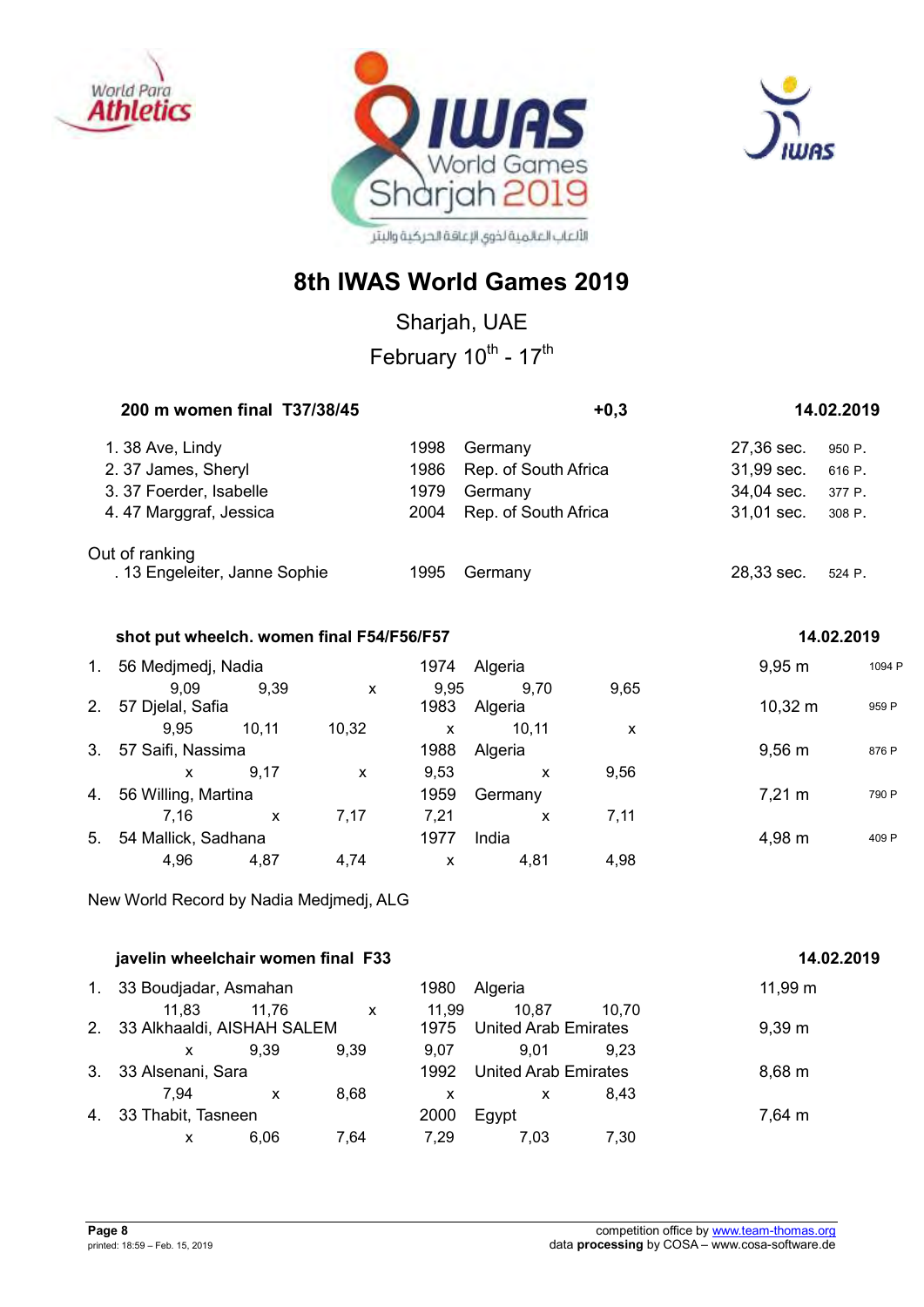





## **8th IWAS World Games 2019**

Sharjah, UAE February 10<sup>th</sup> - 17<sup>th</sup>

## *iavelin wheelchair women final F34* **14.02.2019**

| 1. 34 Alzaabi, Thuraya<br>United Arab Emirates<br>1970 |       |       |               |                                      | $11,23 \; m$ |             |
|--------------------------------------------------------|-------|-------|---------------|--------------------------------------|--------------|-------------|
| 10.36<br>2. 34 Alhammadi, Suaad                        | 10.00 | 11,21 | 10.44<br>1990 | 11.23<br><b>United Arab Emirates</b> | 9.00         | $8,42 \; m$ |
| 5.18                                                   | 8.42  | 7.66  | 7.53          | 7.56                                 | 7.80         |             |
| 3. 34 Sheik, Eman                                      |       |       | 1990          | Yemen                                |              | $6,12 \; m$ |
| 5.46                                                   | 6.03  | 5.88  | 5.75          | 6.12                                 | 6.01         |             |
| 4. 34 Bin Dhawi, Afraa                                 |       |       | 1997          | <b>United Arab Emirates</b>          |              | $3,82 \, m$ |
| X                                                      | 3.13  | 3,72  | 3.45          | 2.84                                 | 3.82         |             |

#### *iavelin women final F38/44/46* **14.02.2019 14.02.2019**

| 1.             | 44 Nesse, Ida                 |       |       | 1992          | Norway                               |                           | $33,10 \; m$      | 819 P |
|----------------|-------------------------------|-------|-------|---------------|--------------------------------------|---------------------------|-------------------|-------|
| 2.             | 29,93<br>46 Matroushi, Mariam | 31,54 | 33,10 | 32,42<br>1986 | 31,78<br><b>United Arab Emirates</b> | $\boldsymbol{\mathsf{x}}$ | $31,06 \; m$      | 702 P |
|                | 31.06                         | 26.73 | 26,37 | x             | x                                    |                           |                   |       |
| 3 <sub>1</sub> | 38 Kruger, Simone             |       |       | 2005          | Rep. of South Africa                 |                           | $21,02 \, m$      | 607 P |
|                | X                             | 21.02 | X     | X             | 20.59                                | 19.55                     |                   |       |
|                | 4. 44 Hoffmann, Mandilene     |       |       | 2003          | Rep. of South Africa                 |                           | $16,59 \text{ m}$ | 167 P |
|                | 14.35                         | 15.79 | 16,51 | 16,49         | 16,59                                | 14.53                     |                   |       |
| 5.             | 37 Shuhud, Sheikh             |       |       | 1999          | Yemen                                |                           | $10,50 \; m$      | 73 P  |
|                | x                             | 10.50 | X     | 9.75          | X                                    | x                         |                   |       |
|                | 46 Elbechani, Hafida          |       |       | 1988          | Morocco                              |                           | <b>DNS</b>        |       |

#### *club* **397g women final F32 14.02.2019 <b>14.02.2019**

| 1. 32 Gasmi, Mounia   |       |       | 1990  | Algeria                     |       | 23,88 m |
|-----------------------|-------|-------|-------|-----------------------------|-------|---------|
| X                     | 22.74 | 23,88 | 22,94 | 22,81                       | 21,62 |         |
| 2. 32 Alktebi, Noura  |       |       | 1992  | <b>United Arab Emirates</b> |       | 17,54 m |
| 17.35                 | 16.88 | 15,70 | 16.09 | 17.54                       | 17.21 |         |
| 3. 32 Muzikova, Anna  |       |       | 1997  | <b>Czech Republic</b>       |       | 16,67 m |
| 15.33                 | 16.67 | 15.47 | 16.26 | 16,34                       | 16.57 |         |
| 4. 32 Wichmann, Hanna |       |       | 1996  | Germany                     |       | 14,59 m |
| 14.45                 | 13.65 | 13.90 | 12.78 | 14.59                       | x     |         |
| 5. 32 Albraiki, Zenab |       |       | 1996  | <b>United Arab Emirates</b> |       | 8,48 m  |
| 6,58                  | x     | 6,81  | 7.99  | 8,08                        | 8.48  |         |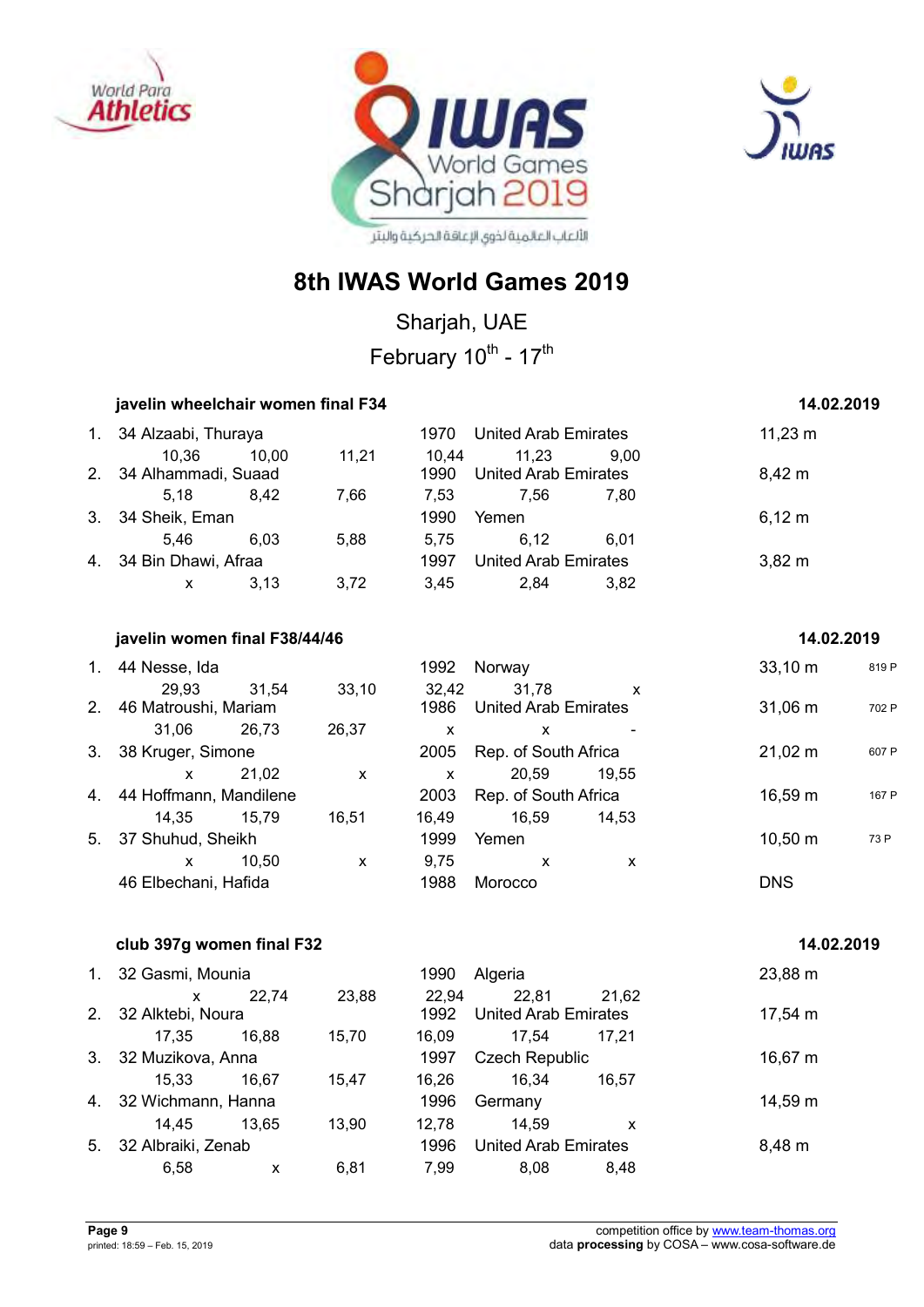





Sharjah, UAE February 10<sup>th</sup> - 17<sup>th</sup>

## **RESULTS DAY 3**

#### **400 m wheelchair men final T33/34 15.02.2019**

| 1.34 Hammadi, Mohamed | 1985 United Arab Emirates | 52,72 sec. 860 P.  |  |
|-----------------------|---------------------------|--------------------|--|
| 2. 34 Smeenk, Austin  | 1997 Canada               | 55.59 sec. 697 P.  |  |
| 3.34 Leclerc, Lee     | 1987 Canada               | 56.95 sec. 612 P.  |  |
| 4.33 Schmitz, Denis   | 1991 Germany              | 1:12,86min. 208 P. |  |

### **400 m men final T37/43/62 15.02.2019**

| 1.37 Hamdi, Sofiane      |      | 1989 Algeria              | 55,16 sec.        | 800 P. |
|--------------------------|------|---------------------------|-------------------|--------|
| 2.62 Du Plessis, Daniel  |      | 1993 Rep. of South Africa | 56,62 sec.        | 144 P. |
| 3.62 Sevdikalis, Ioannis | 1991 | Greece                    | $1:00,53$ min.    | 26 P.  |
| .43 Mofokeng, Tebogo     |      | 2000 Rep. of South Africa | <b>DNF</b>        |        |
| Out of ranking           |      |                           |                   |        |
| . 20 Hohl, Johannes      | 1998 | Germany                   | 52,81 sec. 716 P. |        |

### **400 m wheelchair men final T51/52 15.02.2019**

| 1.52 Rungsri, Peth         | 1982 Thailand | 1:06,61min.           | 560 P. |
|----------------------------|---------------|-----------------------|--------|
| 2.52 Wongnonthaphum, Napat | 1991 Thailand | 1:07,88min.           | 489 P. |
| 3.51 Mestre, Helder        | 1967 Portugal | $1:30,51$ min. 473 P. |        |
| 4.52 Trindade, Mario       | 1975 Portugal | 1:11,88min.           | 284 P. |

#### **400 m wheelchair men final T53 15.02.2019**

| 1.53 Paeyo, Pongsakorn      | 1996 | Thailand     | $50,02$ sec. |
|-----------------------------|------|--------------|--------------|
| 2.53 Arsae, Masaberee       | 1998 | Thailand     | 53,11 sec.   |
| 3.53 Algurashi, Adbulrahmen | 1997 | Saudi Arabia | 53,25 sec.   |
| 4.53 Saksiripongsa, Jirawat | 1989 | Thailand     | 54,69 sec.   |
| 5.53 Yaena, Sahar-Dam       | 1977 | Thailand     | 57,52 sec.   |
| .53 Algnaidl, Fahad         | 1984 | Saudi Arabia | <b>DNF</b>   |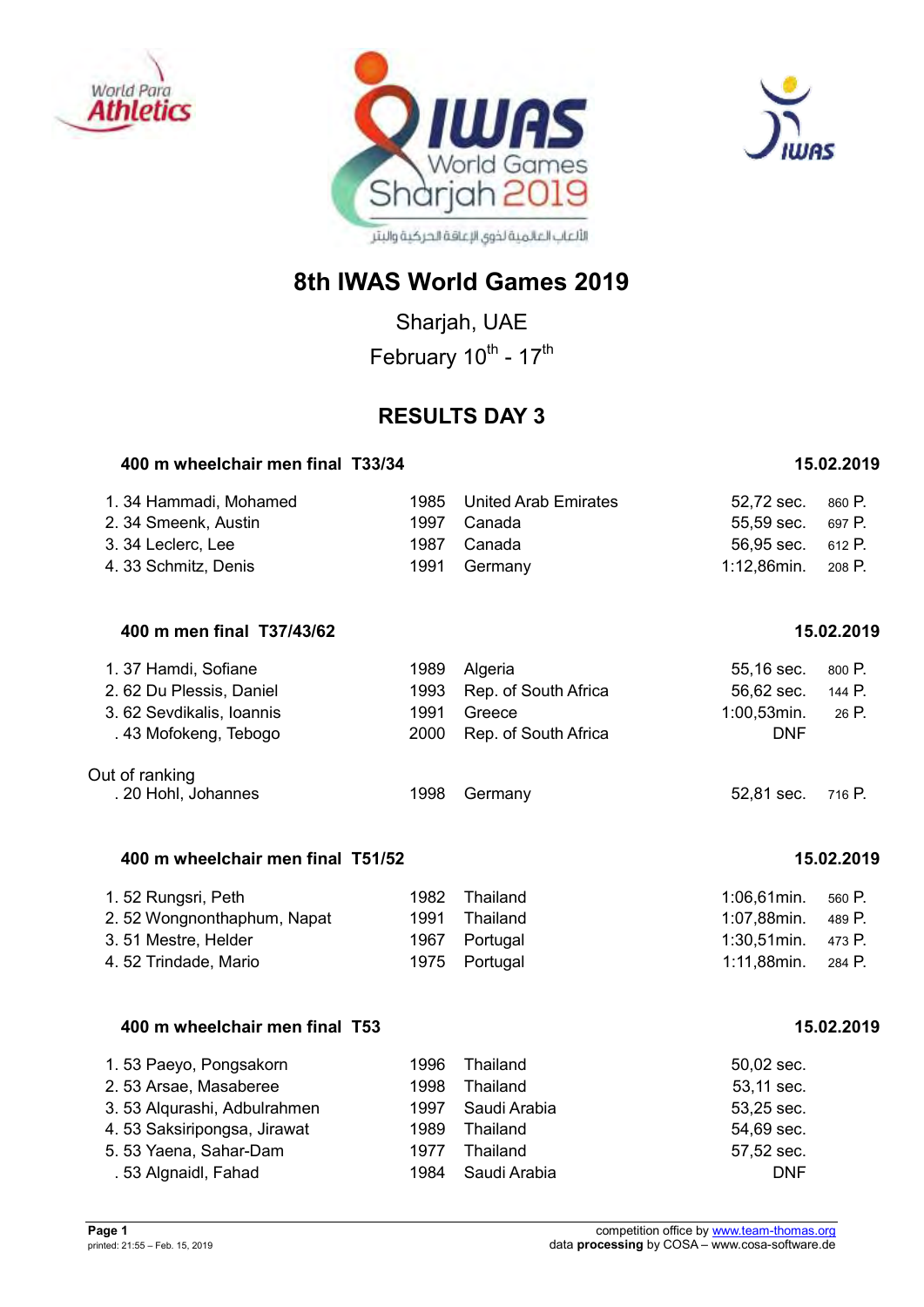





Sharjah, UAE February 10<sup>th</sup> - 17<sup>th</sup>

#### **400 m wheelchair men time-race 1 T54 15.02.2019**

| 1.54 Khongrak, Putharet     | 1994 | Thailand          | 56.40 sec.     |
|-----------------------------|------|-------------------|----------------|
| 2.54 Sianglam, Phiphatphong |      | 1993 Thailand     | 59,27 sec.     |
| 3. 54 Jothi, Manikandan     | 1994 | India             | $1:05.41$ min. |
| . 54 Alzahrani, Jamaan      |      | 1995 Saudi Arabia | <b>DNF</b>     |

## **400 m wheelchair men time-race 2 T54 15.02.2019**

| 1.54 Balde, Alhassane      |      | 1985 Germany              | 51,20 sec. |
|----------------------------|------|---------------------------|------------|
| 2.54 Dupont, Alexandre     |      | 1985 Canada               | 51,76 sec. |
| 3.54 Christophe, Isaiah    |      | 1994 Canada               | 53,15 sec. |
| 4.54 Alhosani, Badir Abbas |      | 1985 United Arab Emirates | 53,33 sec. |
| 5.54 Dunne, Cillian        | 1997 | Ireland                   | 57,89 sec. |

#### **400 m wheelchair men ranking time races 15.02.2019**

| 1.54 Balde, Alhassane<br>2.54 Dupont, Alexandre | 1985<br>1985 | Germany<br>Canada           | 51,20 sec.<br>51,76 sec. |
|-------------------------------------------------|--------------|-----------------------------|--------------------------|
| 3.54 Christophe, Isaiah                         | 1994         | Canada                      | 53,15 sec.               |
| 4.54 Alhosani, Badir Abbas                      | 1985         | <b>United Arab Emirates</b> | 53,33 sec.               |
| 5.54 Khongrak, Putharet                         | 1994         | Thailand                    | 56,40 sec.               |
| 6.54 Dunne, Cillian                             | 1997         | Ireland                     | 57,89 sec.               |
| 7.54 Sianglam, Phiphatphong                     | 1993         | Thailand                    | 59,27 sec.               |
| 8.54 Jothi, Manikandan                          | 1994         | India                       | 1:05,41min.              |
| .54 Alzahrani, Jamaan                           | 1995         | Saudi Arabia                | <b>DNF</b>               |

### **1500 m men final T37/46 15.02.2019**

| 1.46 Nouioua, Samir   | 1985 Algeria              | 4:07.18min. 748 P. |      |
|-----------------------|---------------------------|--------------------|------|
| 2. 37 Djemai, Madjid  | 1983 Algeria              | 4:33.51min. 603 P. |      |
| 3.46 Alblooshi, Yahya | 1994 United Arab Emirates | 6:48.00min.        | 0 P. |

#### **Page 2** competition office by [www.team-thomas.org](http://www.team-thomas.org/) printed: 21:55 – Feb. 15, 2019 data **processing** by COSA – www.cosa-software.de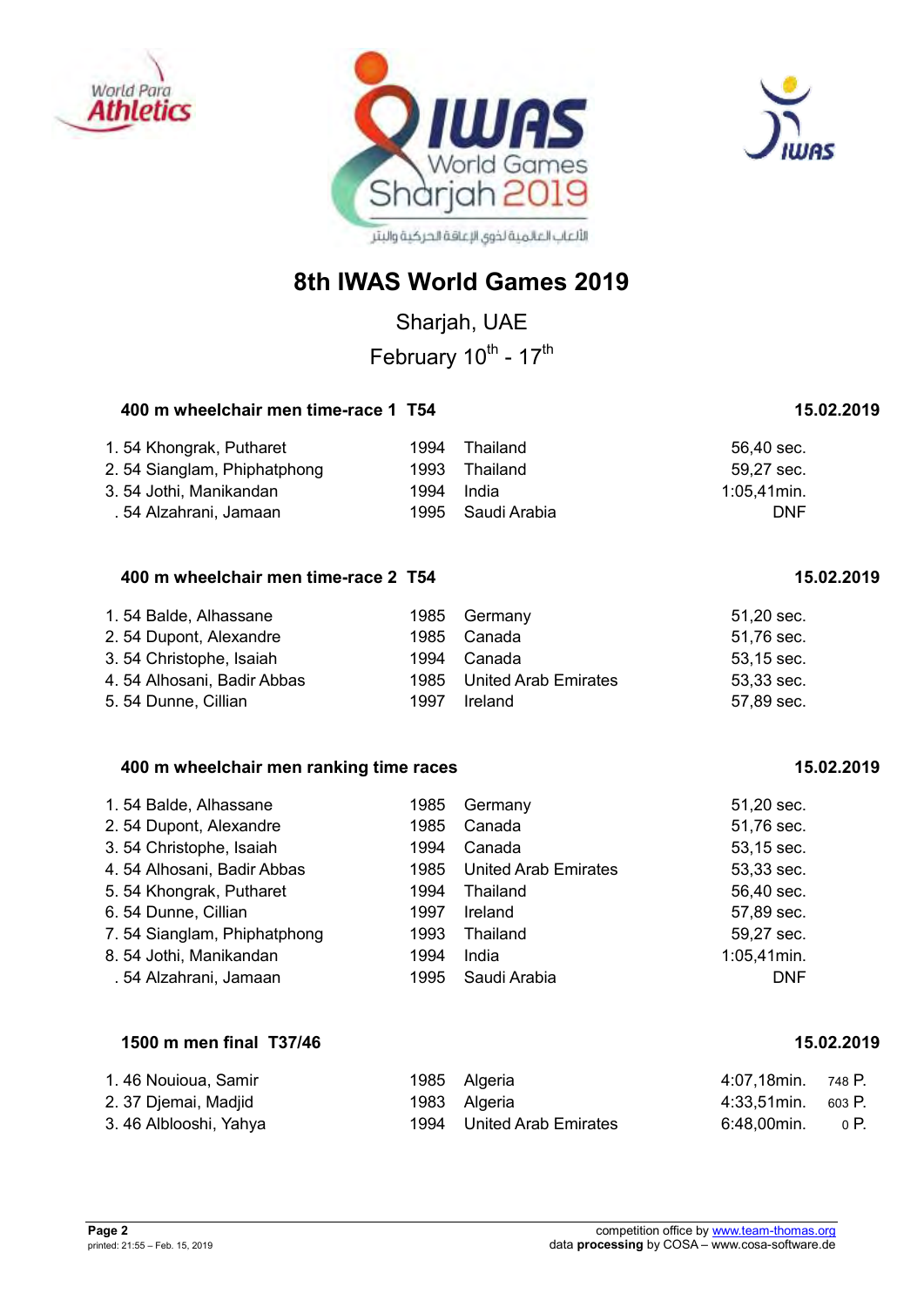





Sharjah, UAE

February 10<sup>th</sup> - 17<sup>th</sup>

|         | long jump men final T42/46/62                  |                              | 15.02.2019    |                      |  |
|---------|------------------------------------------------|------------------------------|---------------|----------------------|--|
| $1_{-}$ | 46 Muengprathum, Teppitak                      | 1999<br>Thailand             |               | $5.62 \; m$<br>492 P |  |
|         | $5,62$ (-1,7) $5,18$ (-2,9)<br>$5,38$ (-1,4)   | $5,23$ (-2,0) $5,30$ (-1,1)  | $5,44$ (-2,8) |                      |  |
|         | 2. 46 Bakbergen, Kolganat                      | 1996<br>Kazakhstan           |               | 5.03 m<br>231 P      |  |
|         | $4,96(-1,4)$ $4,89(-1,4)$<br>$\mathsf{X}$      | $4,53$ (-1,5) $5,00$ (-1,6)  | $5,03(-2,1)$  |                      |  |
| 3.      | 42 Varkad, Dattatray Kesha                     | 1985<br>India                |               | 4,65 m<br>207 P      |  |
|         | $4,56$ (-2,2)<br>$4,26$ (-1,7)<br>$\mathsf{X}$ | 4,39 (-1,6)<br>$4,39$ (-2,2) | $4,65$ (-1,6) |                      |  |
|         | 62 Sevdikalis, Ioannis                         | 1991<br>Greece               |               | <b>DNS</b>           |  |
|         |                                                |                              |               |                      |  |

|             | long jump U20 men final T44/46/63 |                                           |               |                           |                                        |               |  | 15.02.2019       |       |  |
|-------------|-----------------------------------|-------------------------------------------|---------------|---------------------------|----------------------------------------|---------------|--|------------------|-------|--|
| $1_{\cdot}$ | 46 Singh, Gurveer                 |                                           |               | 2000                      | India                                  |               |  | $5.56 \text{ m}$ | 780 P |  |
|             |                                   | $5,45$ (-1,2) $5,56$ (-0,8) $5,54$ (-0,8) |               |                           | $5,25(-1,0)$ $5,34(-1,1)$              | $5,24(-0,4)$  |  |                  |       |  |
|             | 2. 44 Kotcharang, Denpoom         |                                           |               | 2000                      | Thailand                               |               |  | $5,50 \; m$      | 682 P |  |
|             |                                   | $5,05$ (-1,2) $5,50$ (-1,1) $4,32$ (-0,9) |               | $5,15(-0,9)$ $4,52(-2,1)$ |                                        | $4,63$ (-0.4) |  |                  |       |  |
|             | 3. 63 Khumphong, Kantinan         |                                           |               | 2000                      | Thailand                               |               |  | 4,58 m           | 464 P |  |
|             |                                   | $4,22$ (-1,2) $4,28$ (-1,5) $4,58$ (-0,7) |               |                           | $3,85(-2,1)$ $4,45(-1,5)$ $4,42(-0,5)$ |               |  |                  |       |  |
|             | 4. 63 Mabote, Puseletso           |                                           |               | 2005                      | Rep. of South Africa                   |               |  | 4,17 m           | 244 P |  |
|             | $3,88(-1,2)$ $4,17(-1,6)$         |                                           | $3,84$ (-0,8) |                           | $3,72$ (-3,0) $3,71$ (-2,5)            | $3.64$ (-0.4) |  |                  |       |  |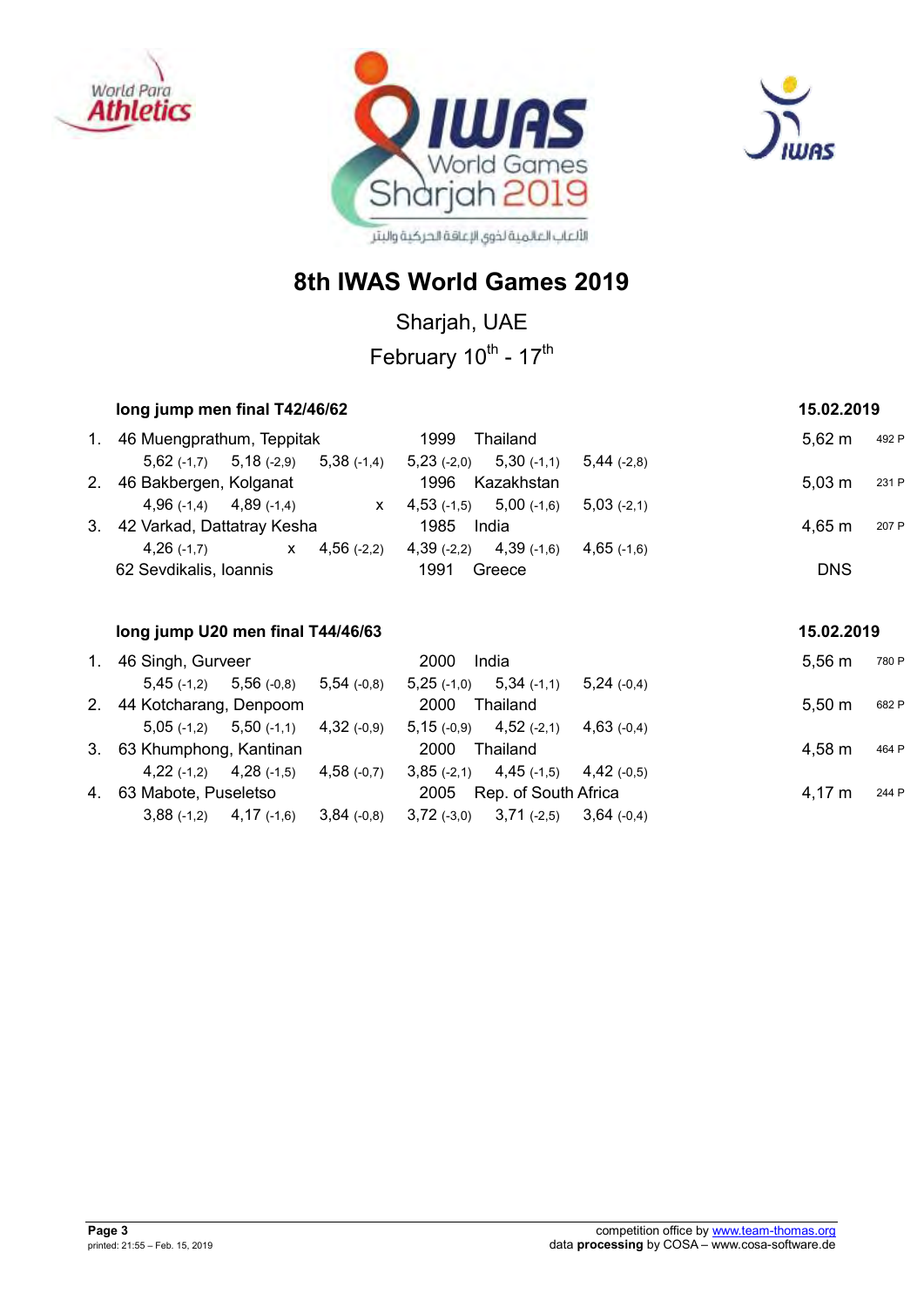





## **8th IWAS World Games 2019**

Sharjah, UAE February 10<sup>th</sup> - 17<sup>th</sup>

#### **shot put men final F35/36/37/38** 15.02.2019

| 1. 38 Silovs, Dmitrijs           |               |                |              | 1989 Latvia                 |                                                                                                                                                                                                                                                                                                                  | $11,93 \; m$       | 634 P |
|----------------------------------|---------------|----------------|--------------|-----------------------------|------------------------------------------------------------------------------------------------------------------------------------------------------------------------------------------------------------------------------------------------------------------------------------------------------------------|--------------------|-------|
|                                  | x 11,29 11,01 |                |              | x 11,93 x                   |                                                                                                                                                                                                                                                                                                                  |                    |       |
| 2. 36 Al Kaabi, Mohammed         |               |                |              | 1996 United Arab Emirates   |                                                                                                                                                                                                                                                                                                                  | $11,49 \text{ m}$  | 633 P |
| 11,12 11,46                      |               | 11,34          |              | x 11,49 11,15               |                                                                                                                                                                                                                                                                                                                  |                    |       |
| 3. 35 Bergs, Edgars              |               |                |              | 1984 Latvia                 |                                                                                                                                                                                                                                                                                                                  | $12,24 \text{ m}$  | 627 P |
| 11,51 11,34                      |               | 11,33          |              | 11,14 12,24 10,75           |                                                                                                                                                                                                                                                                                                                  |                    |       |
| 4. 37 Pallag, Michal             |               |                | 1989         | Czech Republic              |                                                                                                                                                                                                                                                                                                                  | $10,94 \; m$       | 534 P |
| 10,40 10,94                      |               | 10,63          |              | 10,52 10,60 x               |                                                                                                                                                                                                                                                                                                                  |                    |       |
| 5. 36 Mubarak, Saeed             |               |                | 1983         | <b>United Arab Emirates</b> |                                                                                                                                                                                                                                                                                                                  | $9,75 \text{ m}$   | 347 P |
| 9,03 8,69                        |               | 9,61           |              | 9,75 x 9,20                 |                                                                                                                                                                                                                                                                                                                  |                    |       |
| 6. 37 Abbad Ali, Abbad           |               |                | 1992         | <b>United Arab Emirates</b> |                                                                                                                                                                                                                                                                                                                  | 9,79 m             | 344 P |
| 9,77 9,62                        |               | 9,79           | $\mathsf{X}$ | $\mathsf{X}$ $\mathsf{X}$   |                                                                                                                                                                                                                                                                                                                  |                    |       |
| 7. 38 Vratil, Petr               |               |                |              | 1983 Czech Republic         |                                                                                                                                                                                                                                                                                                                  | $9,98 \, \text{m}$ | 326 P |
| $\mathsf{x}$                     | $\mathsf{X}$  | 9,98           | $\mathsf{X}$ |                             | $\mathsf{X}$ and $\mathsf{X}$ and $\mathsf{X}$ are $\mathsf{X}$ and $\mathsf{X}$ are $\mathsf{X}$ and $\mathsf{X}$ are $\mathsf{X}$ and $\mathsf{X}$ are $\mathsf{X}$ and $\mathsf{X}$ are $\mathsf{X}$ and $\mathsf{X}$ are $\mathsf{X}$ are $\mathsf{X}$ and $\mathsf{X}$ are $\mathsf{X}$ and<br>$\mathsf{x}$ |                    |       |
| 8. 37 Zholaman, Yelaman          |               |                | 1995         | Kazakhstan                  |                                                                                                                                                                                                                                                                                                                  | 8,49 m             | 155 P |
| 7,85 8,49                        |               | $\mathsf{X}$   |              | 8,04 8,24 x                 |                                                                                                                                                                                                                                                                                                                  |                    |       |
| 9. 35 Dallam, Hassan             |               |                | 1999         | <b>United Arab Emirates</b> |                                                                                                                                                                                                                                                                                                                  | 7,97 m             | 61 P  |
| x 7,97 7,31                      |               |                |              | 7,93 x                      | $\mathsf{X}$                                                                                                                                                                                                                                                                                                     |                    |       |
| 10. 35 O' Dwyer, Raymond         |               |                | 1990         | Ireland                     |                                                                                                                                                                                                                                                                                                                  | $7,21 \text{ m}$   | 24 P  |
|                                  |               | 6,99 6,93 7,21 |              | 6,73 7,11 6,77              |                                                                                                                                                                                                                                                                                                                  |                    |       |
| 11. 37 AL MALLAHI, OBAID MOBARAK |               |                | 1983         | <b>United Arab Emirates</b> |                                                                                                                                                                                                                                                                                                                  | 6,48 m             | 15 P  |
| 6,40 x                           |               | $\mathsf{X}$   |              | 6,09 6,48 x                 |                                                                                                                                                                                                                                                                                                                  |                    |       |
| 12. 36 Flouris, Andreas          |               |                |              | 2000 Cyprus                 |                                                                                                                                                                                                                                                                                                                  | 5,62 m             | 3P    |
| $\mathsf{X}$                     | 5,62          | $\mathsf{x}$   |              | $x = 5,34$                  | 5,44                                                                                                                                                                                                                                                                                                             |                    |       |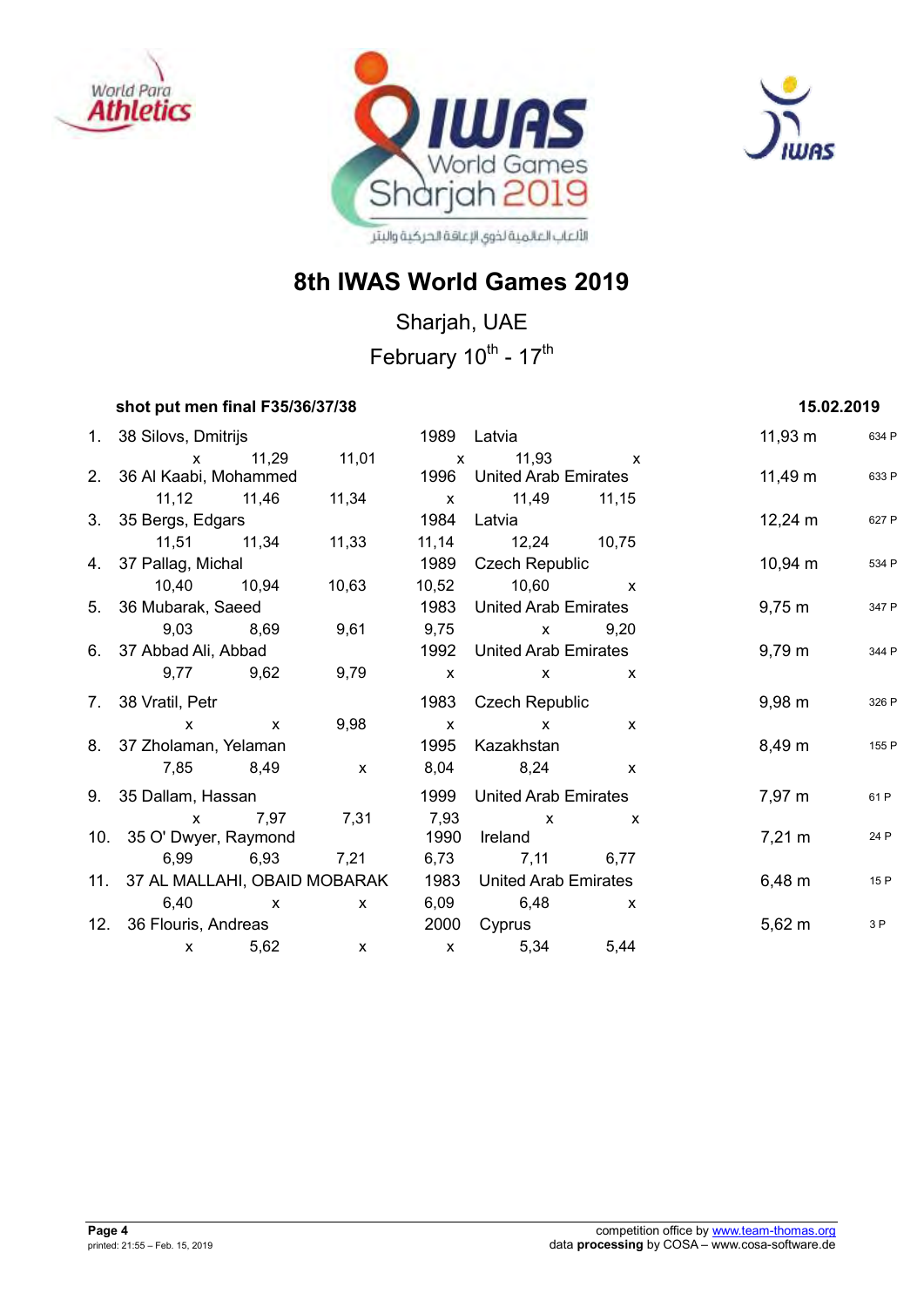





## **8th IWAS World Games 2019**

Sharjah, UAE February 10<sup>th</sup> - 17<sup>th</sup>

### *shot put men final F40/F41* **<b>15.02.2019 15.02.2019**

| 1. 40 Sloup, Matija             |              |              | 1996 | Croatia              |              | $9,68 \, \text{m}$ | 824 P |
|---------------------------------|--------------|--------------|------|----------------------|--------------|--------------------|-------|
| 9,68                            | 9,34         | 9,67         | 9,10 | 9,47                 | 9,44         |                    |       |
| 2. 41 Gaspar, Vladimir          |              |              | 1991 | Croatia              |              | $8,14 \, m$        | 221 P |
| 7.36                            | 7,09         | 7,81         | 7,60 | 7,57                 | 8,14         |                    |       |
| 3. 41 Singaraja, Manoj          |              |              | 1994 | India                |              | 7,88 m             | 182 P |
| 7,46                            | 7,33         | 7,41         | 7,12 | 7,88                 | X            |                    |       |
| 4. 41 Karuppaiah, Ganesan       |              |              | 1981 | India                |              | 7,49 m             | 130 P |
| $\mathsf{x}$                    | $\mathsf{x}$ | 6,95         | 7,00 | 7,49                 | 7,48         |                    |       |
| 5. 40 Maniraju, Prakash         |              |              | 1989 | India                |              | $5,86 \; m$        | 89 P  |
| 5,86                            | $\mathsf{x}$ | 4,38         | 5,09 | 4,14                 | 5,14         |                    |       |
| 6. 40 Alagappan, Selvaraj       |              |              | 1996 | India                |              | $5,60 \; m$        | 62 P  |
| 5,53                            | 5,52         | 5,60         | 5,59 | $\mathsf{x}$         | 5,45         |                    |       |
| 7. 40 Narayanappa, Nagesh       |              |              | 1984 | India                |              | $4,13 \; m$        | 2P    |
| $\mathsf{x}$                    | $\mathsf{x}$ | 3,49         | 3,28 | 4,13                 | $\mathsf{x}$ |                    |       |
| 8. 40 Alhosani, Anas            |              |              | 1982 | United Arab Emirates |              | $3,53 \, \text{m}$ | 0     |
| 3,45                            | 3,19         | $\mathsf{x}$ | 3,53 | 3,23                 | X            |                    |       |
| 40 Devarajagowda, Madhusoodhana |              |              | 1976 | India                |              | <b>DNS</b>         |       |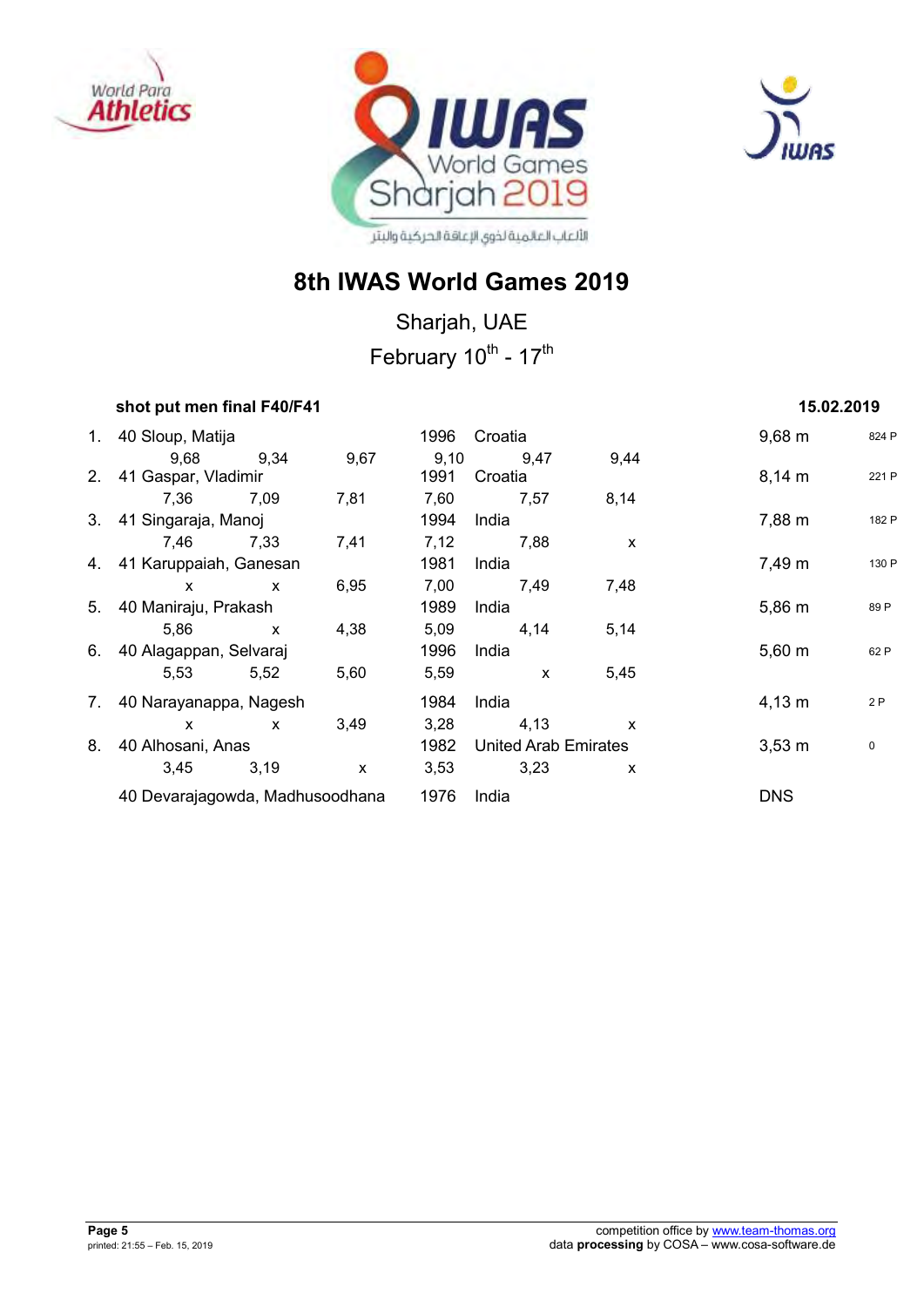





## **8th IWAS World Games 2019**

Sharjah, UAE February 10<sup>th</sup> - 17<sup>th</sup>

#### *shot put men final F42/43/44* **15.02.2019 <b>15.02.2019**

|    | 1. 42 Bassam Sawsan, Bassam            |       |              | 1977          | Syria          |       | 11,49 m            | 579 P     |
|----|----------------------------------------|-------|--------------|---------------|----------------|-------|--------------------|-----------|
|    | 10.36<br>2. 44 Gahlot, Devendra        | 10.85 | 11,49        | 11,49<br>1992 | 11.21<br>India | 11,19 | $10,71 \text{ m}$  | 326 P     |
|    | 9,98                                   | 10.64 | 10,71        | 10,06         | 10,46          | 10,39 |                    |           |
|    | 3. 42 Singh, Surjeet                   |       |              | 1973          | India          |       | $9,59 \; m$        | 276 P     |
|    | 9.59                                   | 8,76  | 9,55         | 8,65          | 9,27           | 8,99  |                    |           |
|    | 4. 42 Hosanagara Nagarajegowd, Girisha |       |              | 1988          | India          |       | 8,19 m             | 102 P     |
|    | 8.19                                   | 7,70  | 8.08         | 7,72          | 8,15           | 8,06  |                    |           |
|    | 5. 44 Thangaraj, Kumar                 |       |              | 1981          | India          |       | $7,30 \; \text{m}$ | 18 P      |
|    | 7.15                                   | 7,22  | 6,61         | 7,04          | 7,30           | 7,06  |                    |           |
|    | 6. 43 Kappaarekoppalu, Shivalingaiah   |       |              | 1974          | India          |       | $6,02 \; m$        | 1P        |
|    | 6,02                                   | 5,76  | $\mathsf{x}$ | 5,83          | 5,60           | 5,93  |                    |           |
| 7. | 44 Seege Mallappa, Devaraju            |       |              | 1962          | India          |       | $5,28 \; m$        | 0         |
|    | 5.09                                   | 4,53  | 5.21         | 5,28          | 4,84           | 4,92  |                    |           |
|    | 8. 43 Karadakere Nagesh, Nagegowda     |       |              | 1988          | India          |       | $4,34 \, m$        | $\pmb{0}$ |
|    | X                                      | 4,34  | X            | X             | 3,48           | X     |                    |           |

New Asian Record by Shivalingaiah Kappaarekoppalu, IND

|             | shot put men final F46   |       |       |       |          |       | 15.02.2019   |
|-------------|--------------------------|-------|-------|-------|----------|-------|--------------|
| $1_{\cdot}$ | 46 Martis, Evangelos     |       |       | 1993  | Cyprus   |       | $12,11 \; m$ |
|             | 11.83                    | 12.07 | 10.93 | 11.50 | 12.11    | 11.61 |              |
| 2.          | 46 Iqbal, Farhan         |       |       | 1997  | Pakistan |       | 7,80 m       |
|             | X                        | 7.13  | 7.48  | 7.34  | 7.80     | 7.38  |              |
| 3.          | 46 Tumkur Venkateshappa, |       |       | 1979  | India    |       | $6,86 \; m$  |
|             | 6.86                     | x     | 6.34  | 6.47  |          | 6.81  |              |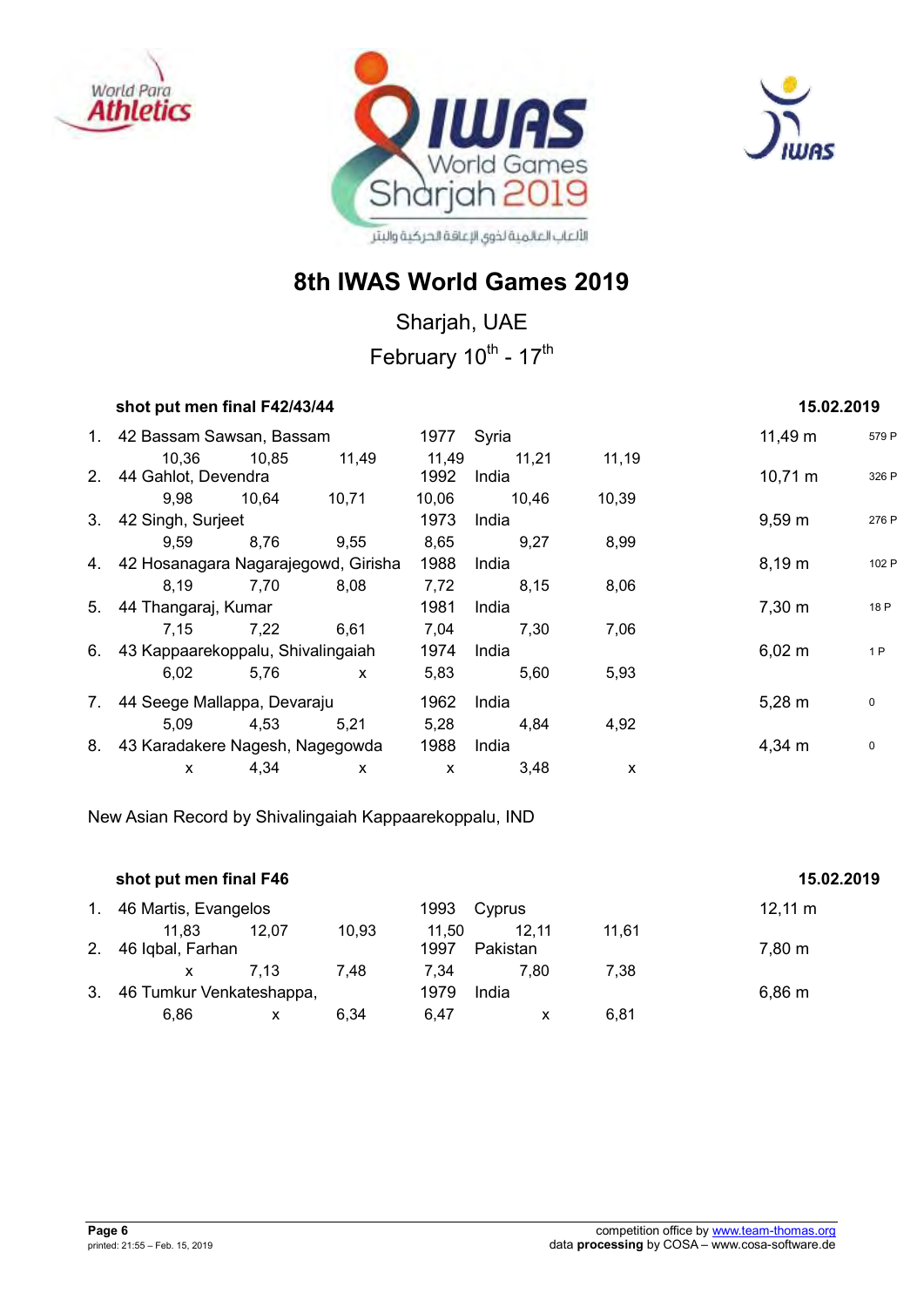

,





## **8th IWAS World Games 2019**

Sharjah, UAE

February 10<sup>th</sup> - 17<sup>th</sup>

|             |                                             | shot put men final F62/63/64 |               |                      |       |              |       |  |  |  |
|-------------|---------------------------------------------|------------------------------|---------------|----------------------|-------|--------------|-------|--|--|--|
| $1_{\cdot}$ | 64 Katanusic, Ivan                          |                              | 1991          | Croatia              |       | $15,35 \; m$ | 918 P |  |  |  |
|             | 15.35<br>14.11<br>2. 63 Al-Joburi, Mohammad | X                            | 14.40<br>1968 | 14.26<br>Sweden      | 14.34 | 10,76 m      | 462 P |  |  |  |
|             | 10.25<br>10.39                              | 10.76                        | x             | x                    | x     |              |       |  |  |  |
| 3.          | 64 Burgers, Emile                           |                              | 2003          | Rep. of South Africa |       | 7,98 m       | 43 P  |  |  |  |
|             | 7.98<br>7.90                                |                              |               |                      |       |              |       |  |  |  |
| 4.          | 62 Sevdikalis, Ioannis                      |                              | 1991          | Greece               |       | 7,83 m       | 36 P  |  |  |  |
|             | 7.83<br>7.83                                |                              |               |                      |       |              |       |  |  |  |

New World Record by Ioanni Sevdikalis, GRE

| discus wheelchair men final F32/F33 |         |              |                             |                             |              | 15.02.2019        |       |
|-------------------------------------|---------|--------------|-----------------------------|-----------------------------|--------------|-------------------|-------|
| 1. 32 Bahlaz, Lahouari              |         |              | 1979                        | Algeria                     |              | 16,74 m           | 772 P |
|                                     | x 16,18 | 16,74        | 15,96                       | 16,54                       | $\mathsf{x}$ |                   |       |
| 2. 33 Kardjena, Kamel               |         |              | 1981                        | Algeria                     |              | $25,41 \text{ m}$ | 747 P |
| 21,57 20,97                         |         | 23,72        | 23,49                       | 24,99 25,41                 |              |                   |       |
| 3. 33 Alhousani, Ahmed              |         |              | 1987                        | United Arab Emirates        |              | $25,31 \text{ m}$ | 743 P |
| 23,16 23,76                         |         | 25,08        | 24,19                       | 25,31 23,48                 |              |                   |       |
| 4. 32 Serbus, Frantisek             |         |              | 1985                        | Czech Republic              |              | 15,98 m           | 717 P |
| 14,67                               | 14,52   | 15,07        | 15,29                       | 15,98                       | 15,19        |                   |       |
| 5. 32 Alharthi, Zeyad               |         |              | 1995                        | <b>United Arab Emirates</b> |              | $12,79 \text{ m}$ | 448 P |
| 12,16 10,55                         |         | 12,28        | 12,79                       | 12,62 12,42                 |              |                   |       |
| 6. 33 Aldhanhani, Mubarak           |         |              | 1975                        | <b>United Arab Emirates</b> |              | $13,19 \; m$      | 114 P |
| 11,11 13,19                         |         | $\mathsf{x}$ | 13,08                       | 13,19                       | 12,75        |                   |       |
| 7. 32 Kisela, Artur                 |         |              | 2002                        | Czech Republic              |              | 8,45 m            | 111 P |
| 7,88                                | 8,30    | 8,45         | $\mathsf{x}$                | 7,59                        | $\mathsf{X}$ |                   |       |
| 8. 33 Ali, Juma Salem               |         |              | 1978                        | <b>United Arab Emirates</b> |              | $12,70 \; m$      | 97 P  |
| 11,87 11,88                         |         | 11,52        | 12,39                       | 12,25                       | 12,70        |                   |       |
| 9. 32 Almansoori, Nasir             |         | 1997         | <b>United Arab Emirates</b> |                             | $4,26 \; m$  | 4 P               |       |
|                                     | 3,36    | 3,50         |                             | 2,99                        | 4,26         | $\mathsf{x}$      |       |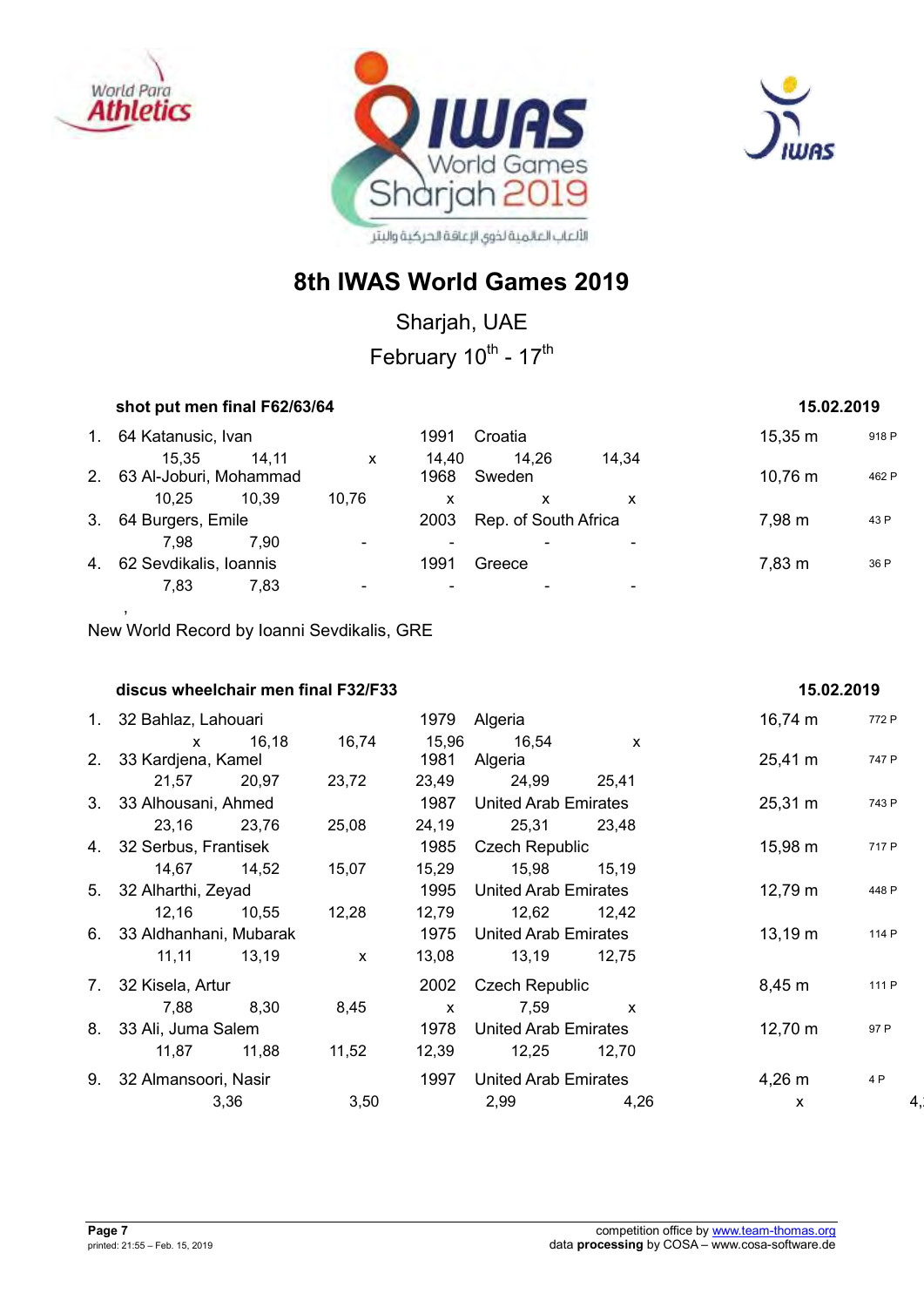





Sharjah, UAE February 10<sup>th</sup> - 17<sup>th</sup>

## **discus wheelchair men final F34** 15.02.2019 **15.02.2019**

## 1. 34 Dvorak, Martin 1994 Czech Republic 22,70 m 18,55 19,61 22,02 22,12 22,70 20,22 2. 34 Douda, Marek 1999 Czech Republic 20,36 m 12,90 20,01 20,36 19,73 19,71 20,23 3. 34 Alnaqbi, Ahmed 1985 United Arab Emirates 18,13 m 18,13 17,92 17,52 16,88 18,12 17,47 4. 34 Almarqzooqi, Khalid 1967 United Arab Emirates 13,71 m 13,56 13,55 12,77 13,71 13,30 12,63 5. 34 Teichmann, Jaroslav 1992 Czech Republic 13,59 m 11,89 x 13,59 12,25 12,13 12,47 6. 34 Majo, Jan 1981 Czech Republic 11,20 m 10,80 10,66 10,68 x 10,65 11,20 7. 34 Horsky, Marek 1992 Czech Republic 8,44 m 6,39 x 8,44 7,67 7,82 7,29

#### **discus wheelchair men final F51/52/53 15.02.2019**

## 1. 52 Apinis, Aigars 1973 Latvia 21,22 m <sup>971</sup> <sup>P</sup> 19,32 20,41 21,22 21,19 20,82 20,77 2. 51 Beles, Radim **1973** Czech Republic 9,13 m 692 P x 8,32 x 8,50 8,36 9,13 3. 51 Enge, Michal 1985 Czech Republic 5,75 m 201 P 5,75 5,74 5,71 5,64 5,57 5,33 4. 53 Basappa Chikkannavar, 1983 India 12,23 m 197 P 9,73 10,09 9,65 9,96 12,23 10,44 51 Berrahal, Mohamed 1979 Algeria DNS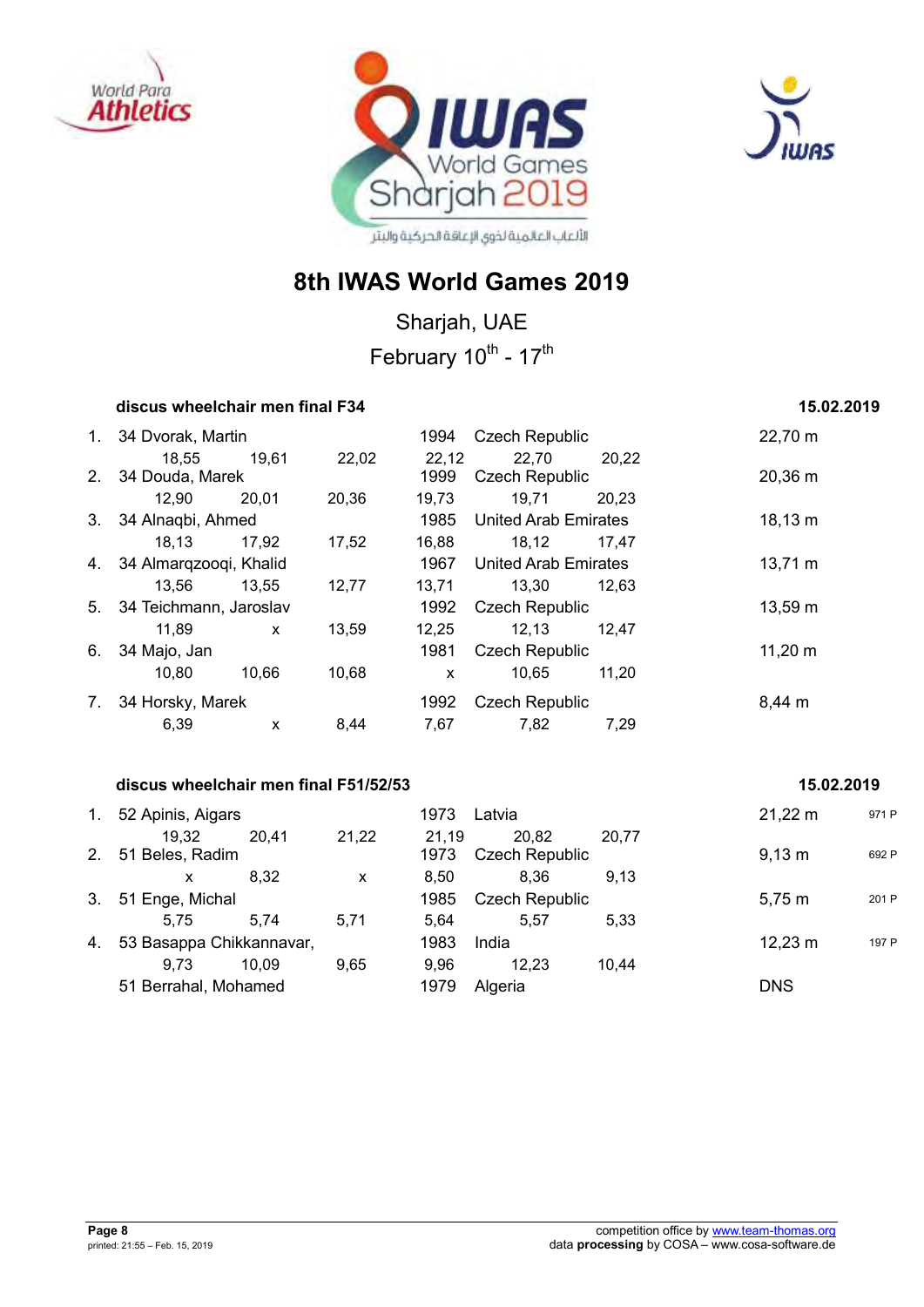





Sharjah, UAE February 10<sup>th</sup> - 17<sup>th</sup>

#### **discus wheelchair men final F54/55** 15.02.2019 **15.02.2019**

|    | 1. 55 Alrezk, Wasim                 |       |              | 1980  | Syria                       |       | $30,39 \text{ m}$ | 773 P |
|----|-------------------------------------|-------|--------------|-------|-----------------------------|-------|-------------------|-------|
|    | $\mathsf{x}$                        | 21.35 | $\mathsf{x}$ | 30,39 | 26,36                       | 29,73 |                   |       |
|    | 2. 55 Bappunji Giddegowda, Sandesha |       |              | 1984  | India                       |       | 27,56 m           | 656 P |
|    | 27.12                               | 24,68 | 27.56        | 27,44 | $\mathsf{x}$                | 27,48 |                   |       |
|    | 3. 54 Gopikrishnan, Vijayasarathy   |       |              | 1984  | India                       |       | $21,18 \; m$      | 605 P |
|    | $\mathsf{x}$                        | 19,13 | 21,18        | 19,42 | $\mathsf{x}$                | 18,47 |                   |       |
|    | 4. 54 Al Masbahi, Abdulla           |       |              | 1985  | <b>United Arab Emirates</b> |       | 20,25 m           | 550 P |
|    | 20.23                               | 19,83 | 20,25        | X     | X                           | 20.10 |                   |       |
|    | 5. 54 Nacin, Stanislav              |       |              | 1960  | <b>Czech Republic</b>       |       | 16,68 m           | 331 P |
|    | 16,68                               | 14,14 | 14,28        | 16.00 | 15,32                       | 15.10 |                   |       |
|    | 6. 55 Dhanhani, Saeed               |       |              | 1980  | United Arab Emirates        |       | $16,34 \; m$      | 143 P |
|    | 15,34                               | 15.61 | 15,71        | 16,34 | $\mathsf{x}$                | 15.41 |                   |       |
| 7. | 54 Alblooshi, Ali                   |       |              | 1993  | United Arab Emirates        |       | $12,64 \; m$      | 124 P |
|    | 10,85                               | 10,99 | 11,43        | 11,60 | 12,23                       | 12,64 |                   |       |

#### **discus wheelchair men final F56/F57 15.02.2019**

## 1. 57 Petrous, Jaroslav **1977** Czech Republic **1. 57 Petrous, Jaroslav** 1977 Czech Republic 44,79 m 929 P 43,47 42,61 44,79 x 43,49 43,00 2. 57 Aldhanhani, Abdulla Ahmed 1979 United Arab Emirates 32,57 m 567 P 30,30 28,38 27,34 30,41 30,67 32,57 3. 56 TENAIJY, JUMAH SAEED 1979 United Arab Emirates 29,77 m 566 P 23,48 29,77 29,23 28,88 29,05 28,66 4. 56 Albakur, Abd Allhakem 1993 Syria 29,00 m <sup>534</sup> <sup>P</sup> 27,28 28,61 27,97 28,07 28,71 29,00 5. 56 ZEYOUDI, RASHED AHMED 1982 United Arab Emirates 21,48 m 225 P 17,99 x 17,93 20,76 21,33 21,48 6. 56 O' Neill, Cian Matthew 1998 Ireland 1998 Ireland 20,12 m 178 P x x 19,54 19,39 20,12 19,51 7. 56 Kamzari, Abdulazeiz 1988 United Arab Emirates 16,07 m  $71\text{ P}$ 13,22 13,18 14,45 x 15,95 16,07 8. 57 Curran, Shane 14,35 m 2001 Ireland 14,35 m 28 P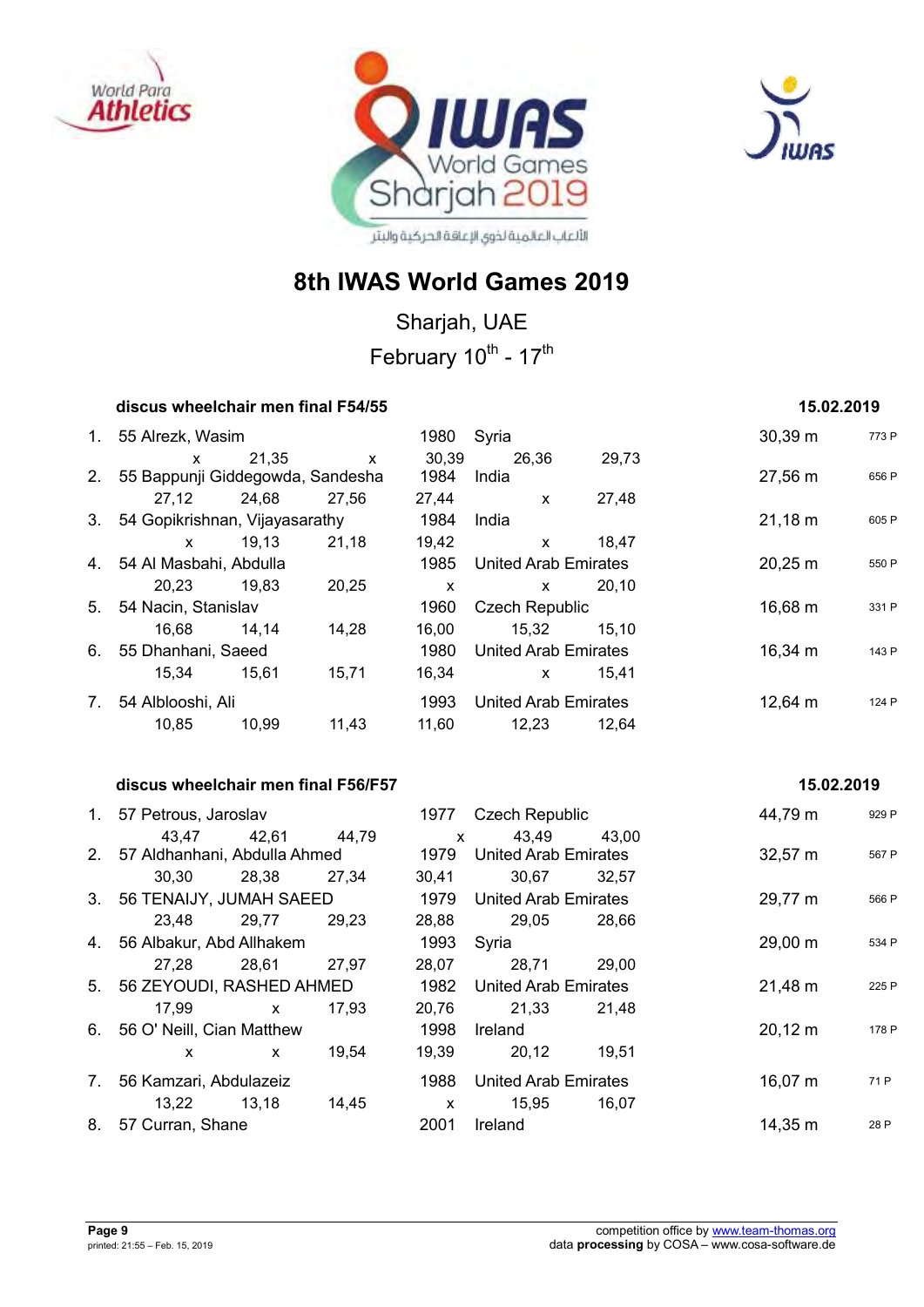





Sharjah, UAE February 10<sup>th</sup> - 17<sup>th</sup>

|             | javelin wheelchair men final F53/54/55 |              |                           | 15.02.2019   |                             |       |              |        |
|-------------|----------------------------------------|--------------|---------------------------|--------------|-----------------------------|-------|--------------|--------|
| $1_{\cdot}$ | 54 Tryputs, Aliaksandr                 |              |                           | 1982         | <b>Belarus</b>              |       | $31,10 \; m$ | 1054 P |
|             | 31,10<br>2. 53 Abdulsalam, Alaa        | $\mathsf{X}$ | $\boldsymbol{\mathsf{x}}$ | X<br>1993    | Syria                       |       | $18,63 \; m$ | 820 P  |
|             | 17,42                                  | $\mathsf{x}$ | 18,07                     | $\mathsf{x}$ | 18,63                       | X     |              |        |
|             | 3. 55 Scambura, Dusan                  |              |                           | 1966         | <b>Czech Republic</b>       |       | $21,93 \; m$ | 611 P  |
|             | $\mathsf{x}$                           | 20,25        | $\mathsf{x}$              | 20,18        | 21,93                       | 21.56 |              |        |
|             | 4. 54 Al Masbahi, Abdulla              |              |                           | 1985         | <b>United Arab Emirates</b> |       | 18,30 m      | 498 P  |
|             | 17.37                                  | 18,30        | 15,84                     | $\mathsf{x}$ | $\mathsf{x}$                | 17,67 |              |        |
| 5.          | 55 Dhanhani, Saeed                     |              |                           | 1980         | <b>United Arab Emirates</b> |       | 18,10 m      | 383 P  |
|             | 18,10                                  | $\mathsf{x}$ | $\boldsymbol{\mathsf{x}}$ | X            | X                           | X     |              |        |
| 6.          | 54 Alblooshi, Ali                      |              |                           | 1993         | <b>United Arab Emirates</b> |       | 13,56 m      | 200 P  |
|             | 13,06                                  | 13,30        | 12,82                     | 13,56        | 13,02                       | 12,53 |              |        |
| 7.          | 54 Nacin, Stanislav                    |              |                           | 1960         | <b>Czech Republic</b>       |       | $12,98 \; m$ | 170 P  |
|             | 12,37                                  | 12,98        | X                         | $\mathsf{x}$ | 12,53                       | 12,14 |              |        |
|             | 53 Basappa Chikkannavar,               |              |                           | 1983         | India                       |       | nm           |        |
|             | X                                      | X            | X                         | X            | X                           | х     |              |        |
|             |                                        |              |                           |              |                             |       |              |        |

New European Record by Aliaksandr Tryputs, BLR

,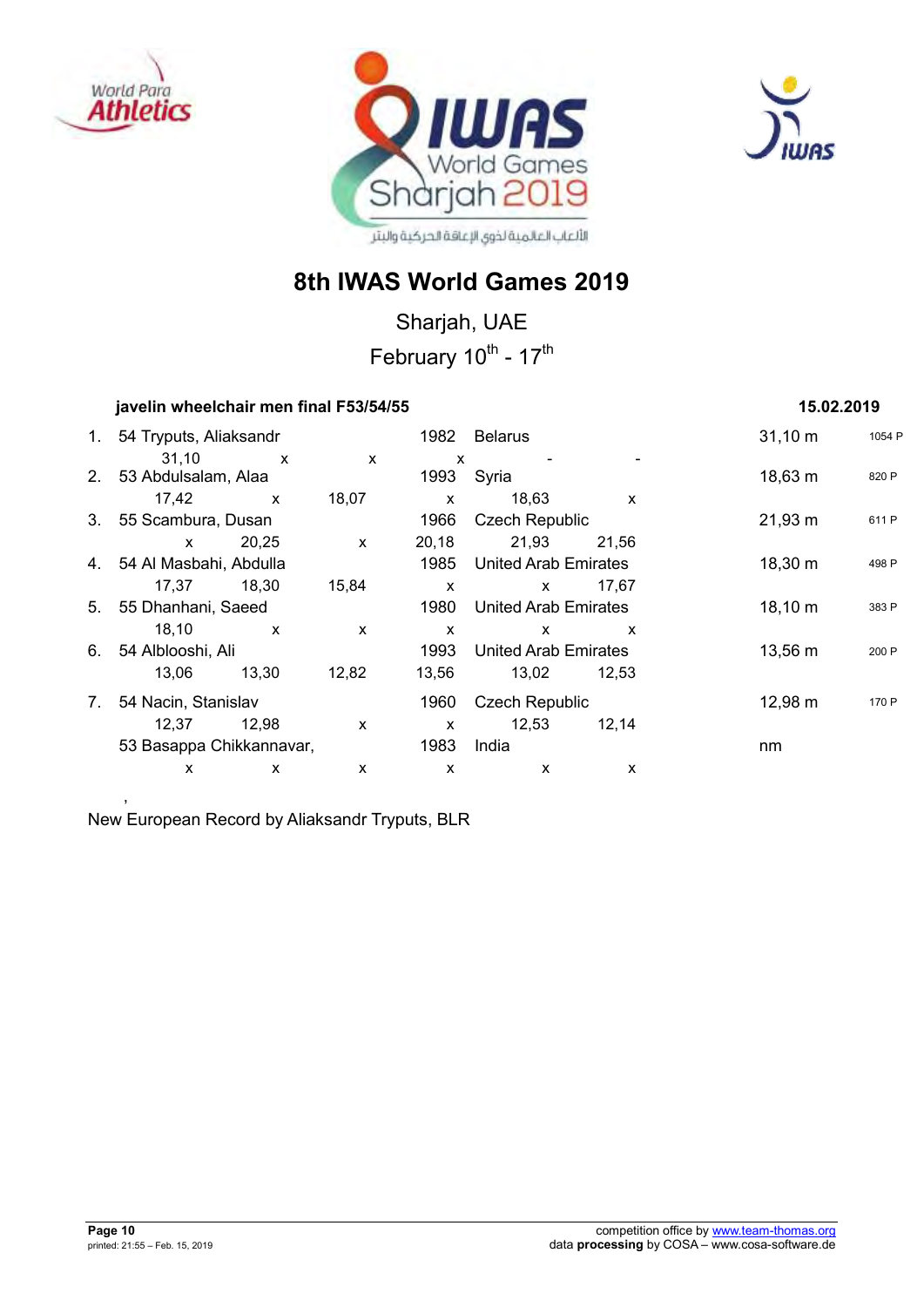





Sharjah, UAE

February 10<sup>th</sup> - 17<sup>th</sup>

## **400 m women final T37/38/47 15.02.2019**

| 1.37 James, Sheryl     | 1986 Rep. of South Africa |
|------------------------|---------------------------|
| 2.47 Marggraf, Jessica | 2004 Rep. of South Africa |
| 3.37 Foerder, Isabelle | 1979 Germany              |

Due to a technical issue at the start of the race the time is unreliable and has been removed. The ranking however stands.

|         | shot put wheelch. women final F34 |                    |      | 15.02.2019 |                             |      |                  |
|---------|-----------------------------------|--------------------|------|------------|-----------------------------|------|------------------|
| $1_{-}$ |                                   | 34 Alnuaimi, Ansaf |      | 1980       | United Arab Emirates        |      | $5,63 \; m$      |
|         | 5.38                              | 5.18               | 5,19 | 5.63       | 5.50                        | x    |                  |
|         | 2. 34 Alzaabi, Thuraya            |                    |      | 1970       | <b>United Arab Emirates</b> |      | 4.41 m           |
|         | 4.20                              | 4.09               | X    | 4.41       | X                           | 4.26 |                  |
|         | 3. 34 Alhammadi, Suaad            |                    |      | 1990       | <b>United Arab Emirates</b> |      | 3.75 m           |
|         | 3.51                              | 3.71               | 3.30 | 3.75       | 3.55                        | 3.55 |                  |
|         | 4. 34 Bin Dhawi, Afraa            |                    |      | 1997       | <b>United Arab Emirates</b> |      | $3.32 \text{ m}$ |
|         | 3.09                              | 3.28               | X    | 2.92       | 2.54                        | 3,32 |                  |

|                | shot put women final F37/F38/F44/F46 |       |       |       |                             |       | 15.02.2019   |       |
|----------------|--------------------------------------|-------|-------|-------|-----------------------------|-------|--------------|-------|
| 1.             | 38 Kruger, Simone                    |       |       | 2005  | Rep. of South Africa        |       | $9,79 \; m$  | 843 P |
|                | 9.19                                 | X     | X     | 9,79  | 9,48                        | 9.51  |              |       |
| 2 <sub>1</sub> | 37 Datinska, Eva                     |       |       | 1986  | <b>Czech Republic</b>       |       | 10,39 m      | 828 P |
|                | X                                    | 10.02 | 10,28 | 9,92  | X                           | 10.39 |              |       |
| 3.             | 46 Matroushi, Mariam                 |       |       | 1986  | <b>United Arab Emirates</b> |       | $10,23 \; m$ | 823 P |
|                | X                                    | 9,77  | 9,63  | 10,23 |                             |       |              |       |
| 4.             | 44 Nesse, Ida                        |       |       | 1992  | Norway                      |       | $9,47 \; m$  | 604 P |
|                | 9.06                                 | 8,76  | 8,94  | 8,81  | 9.45                        | 9,47  |              |       |
| 5.             | 44 ., Suman                          |       |       | 1990  | India                       |       | 7,45 m       | 297 P |
|                | 6.39                                 | 7,33  | 7,43  | 7,45  | 7,35                        | 7,41  |              |       |
| 6.             | 37 Pavlou, Eleni                     |       |       | 2002  | Cyprus                      |       | $6,05 \; m$  | 174 P |
|                | 6,05                                 | 5,62  | X     | 5.36  | X                           | 5,00  |              |       |

New African Record by Simone Kruger, RSA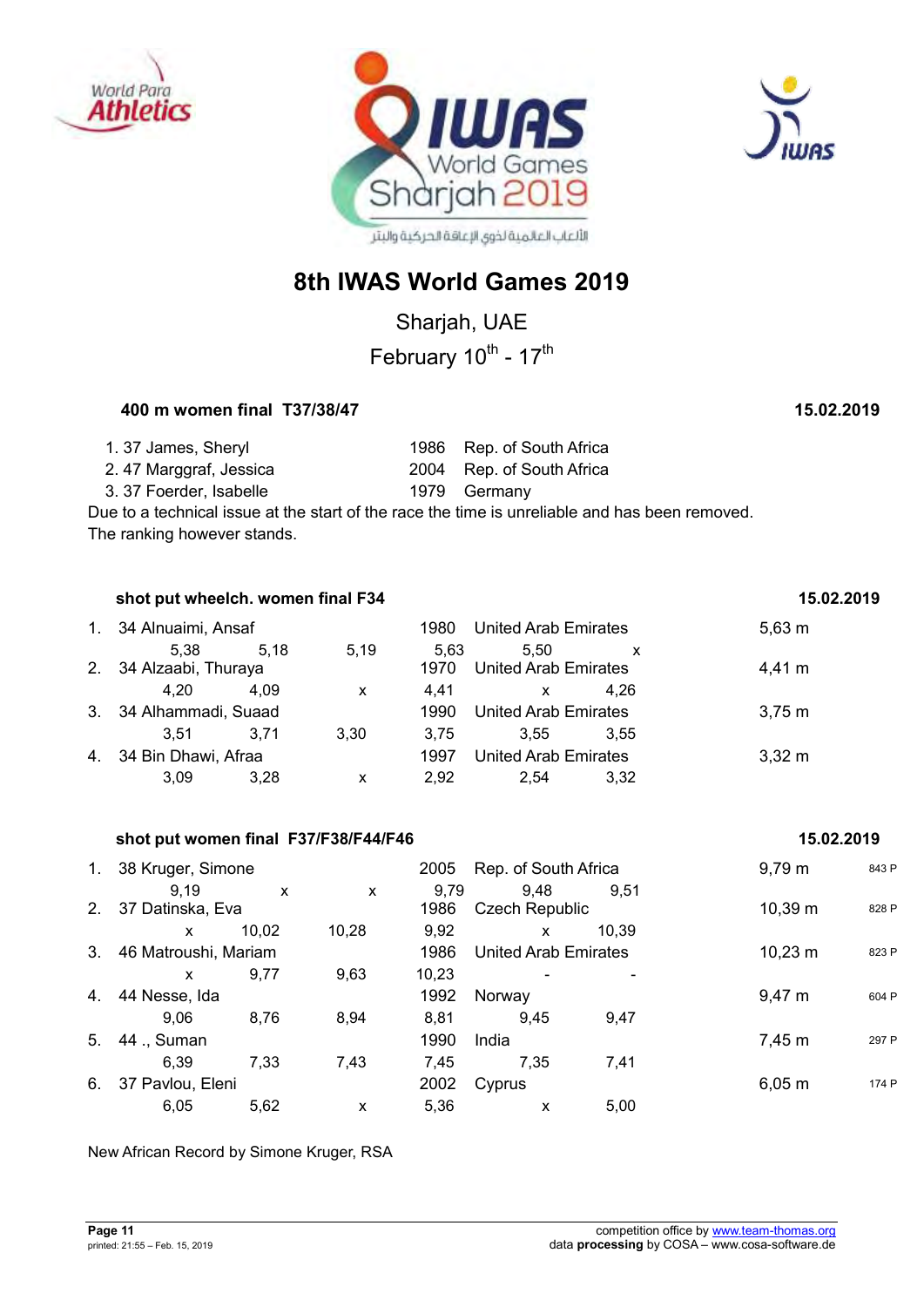





## **8th IWAS World Games 2019**

Sharjah, UAE February 10<sup>th</sup> - 17<sup>th</sup>

|                | shot put women final F40/F41                |      |              | 15.02.2019   |                             |      |             |       |
|----------------|---------------------------------------------|------|--------------|--------------|-----------------------------|------|-------------|-------|
|                | 1. 40 Fitzgerald, Mary                      |      |              | 1999         | Ireland                     |      | $6,27 \; m$ | 710 P |
|                | 6,27                                        | 6,21 | $\mathsf{x}$ | $\mathsf{x}$ | 5,84                        | 6,02 |             |       |
|                | 2. 40 Fitzsimons, Hayley                    |      |              | 1995         | Ireland                     |      | $6,13 \; m$ | 680 P |
|                | 5,50 6,13                                   |      | 5,53         | 5,43         | 4,97                        | 5,34 |             |       |
|                | 3. 41 Gradecak, Ana                         |      |              | 1990         | Croatia                     |      | $6,07 \; m$ | 471 P |
|                | 5,05                                        | 4,86 | 5,04         | 6,07         | 5,85                        | 5,47 |             |       |
|                | 4. 40 Alzeyoudi, Maryam                     |      |              | 1995         | <b>United Arab Emirates</b> |      | $5,22 \, m$ | 461 P |
|                | 5,16                                        | 5,22 | 4,83         | 4,55         | 4,46                        | 4,32 |             |       |
|                | 5. 41 Keon, Sinead                          |      |              | 1997         | Ireland                     |      | 4,86 m      | 217 P |
|                | 4,55                                        | 4,27 | 4,86         | 4,78         | 4,77                        | 4,76 |             |       |
|                | shot put U17 women final F43/44/46          |      |              |              |                             |      | 15.02.2019  |       |
|                | 1. 44 Hoffmann, Mandilene                   |      |              | 2003         | Rep. of South Africa        |      | 8,93 m      | 699 P |
|                | 8,06                                        | 8,61 | 8,37         | 8,93         | 8,57                        | 7,99 |             |       |
| 2 <sup>1</sup> | 46 Marggraf, Jessica                        |      |              | 2004         | Rep. of South Africa        |      | $6,78 \; m$ | 444 P |
|                | 6,45                                        | 6,49 | 6,78         | 6,64         | 6,40                        | 6,33 |             |       |
|                | 43 O'Regan, Aisling                         |      |              | 2003         | Ireland                     |      | <b>SO</b>   |       |
|                | discus wheelchair U20 women final F32/33/34 |      |              |              |                             |      | 15.02.2019  |       |

| 1. 33 Sultan, Shaikha        |       |      | 2001         | United Arab Emirates         |      | $5,62 \; m$        | 157 P |
|------------------------------|-------|------|--------------|------------------------------|------|--------------------|-------|
| 4.74<br>2. 33 Sultan, Shamma | -5.62 | 5.15 | 4.62<br>2001 | 5.10<br>United Arab Emirates | 4.95 | $5,24 \, \text{m}$ | 119 P |
| 4.71                         | 4.04  | 3.76 | 2.70         | 5.24                         | 5.15 |                    |       |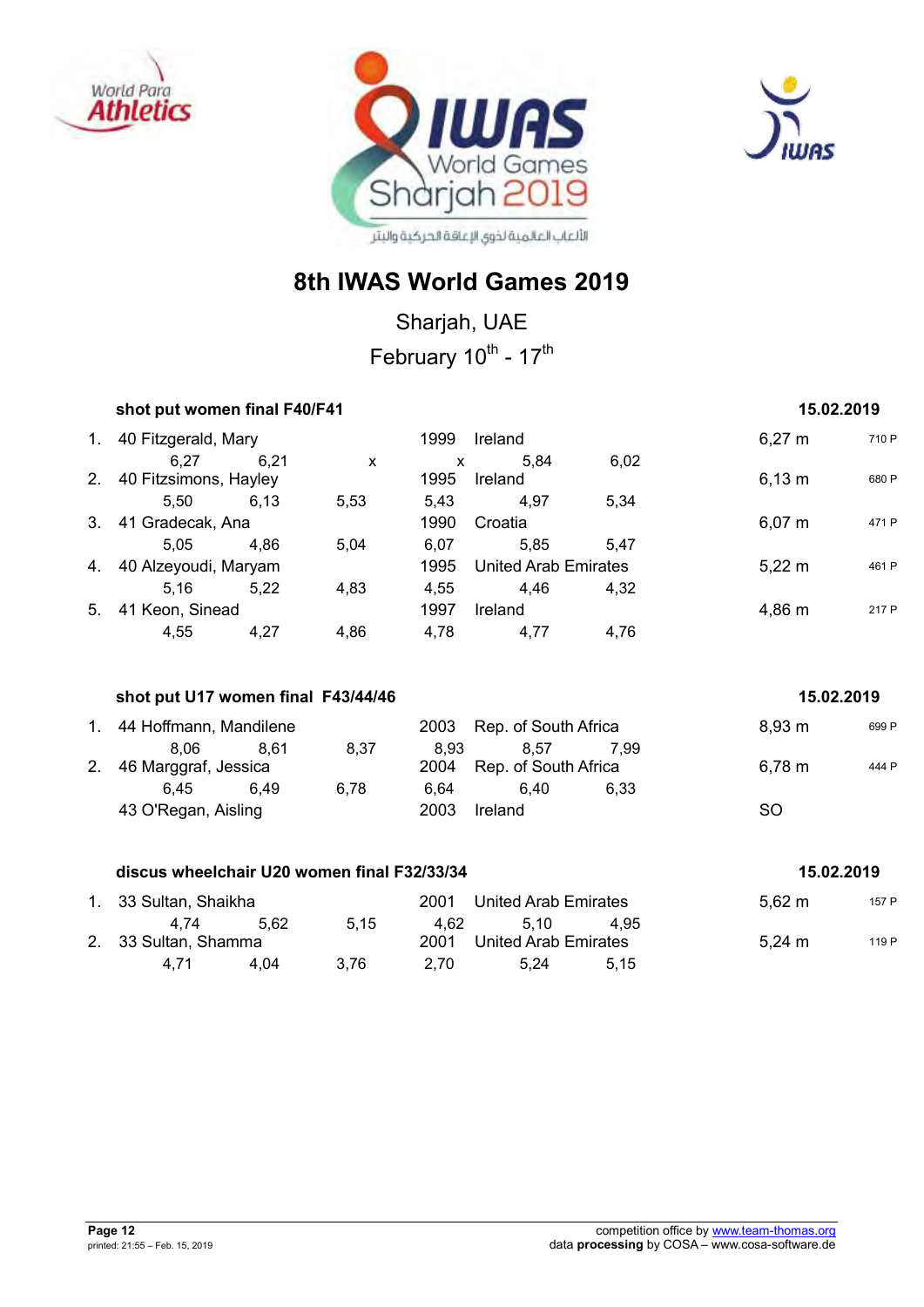





## **8th IWAS World Games 2019**

Sharjah, UAE February 10<sup>th</sup> - 17<sup>th</sup>

| discus wheelchair women final F56/F57      | 15.02.2019   |              |              |                             |       |                     |        |
|--------------------------------------------|--------------|--------------|--------------|-----------------------------|-------|---------------------|--------|
| 1. 56 Medjmedj, Nadia                      |              |              |              | 1974 Algeria                |       | 24,73 m             | 1034 P |
|                                            | 23,28 24,45  | 24,73        | 24,50        | $\mathsf{X}$                | X     |                     |        |
| 2. 57 Saifi, Nassima                       |              |              |              | 1988 Algeria                |       | $31,95 \; m$        | 996 P  |
| 29,23 30,45                                |              | 29,66        |              | 31,79 31,95                 | 31,43 |                     |        |
| 3. 56 Willing, Martina                     |              |              | 1959         | Germany                     |       | $20,23 \, \text{m}$ | 856 P  |
| 19,54 20,23                                |              | 20,05        |              | 19,69 19,95                 | 18,67 |                     |        |
| 4. 57 Djelal, Safia                        |              |              | 1983         | Algeria                     |       | $26,54 \, m$        | 817 P  |
| 26,54 22,42                                |              | $\mathsf{x}$ | $\mathsf{x}$ | $\mathsf{x}$                | 23,98 |                     |        |
| 5. 57 Alrasheedy, Siham                    |              |              | 1982         | <b>United Arab Emirates</b> |       | 23,62 m             | 679 P  |
| $\mathsf{X}$ and $\mathsf{X}$              | 22,62        | 23,62        |              | 23,04 22,88                 | 23,27 |                     |        |
| 6. 56 Blazevic, Eva                        |              |              | 1997         | Croatia                     |       | 12,90 m             | 332 P  |
| 11,11 12,42                                |              | 12,90        |              | 12,06 12,43 12,29           |       |                     |        |
| javelin wheelchair women final F54/F56/F57 |              |              |              |                             |       | 15.02.2019          |        |
| 1. 57 Djelal, Safia                        |              |              | 1983         | Algeria                     |       | 24,82 m             | 1018 P |
| 23,87                                      | 21,60        | $\mathsf{x}$ | 24,82        | 24,16                       | X     |                     |        |
| 2. 56 Willing, Martina                     |              |              | 1959         | Germany                     |       | $21,44 \, m$        | 938 P  |
| 20,26 20,56                                |              | 21,44        |              | 19,64 20,60                 | X     |                     |        |
| 3. 56 Medjmedj, Nadia                      |              |              | 1974         | Algeria                     |       | 18,61 m             | 780 P  |
| 18,36                                      | $\mathsf{x}$ | 17,49        | $\mathsf{x}$ | 18,61                       | 17,65 |                     |        |
| 4. 57 Alrasheedy, Siham                    |              |              | 1982         | <b>United Arab Emirates</b> |       | 14,81 m             | 415 P  |
| 13,89 14,31                                |              | 14,81        |              | 14,50<br>$\mathsf{x}$       | 14,63 |                     |        |
| 5. 56 Blazevic, Eva                        |              |              | 1997         | Croatia                     |       | $13,02 \; m$        | 328 P  |
| $\mathsf{x}$                               | 12,80        | 12,48        | 12,63        | $\boldsymbol{\mathsf{x}}$   | 13,02 |                     |        |

6. 54 Mallick, Sadhana 1977 India 1977 India 10,45 m 307 P

x x 10,45 x 10,13 x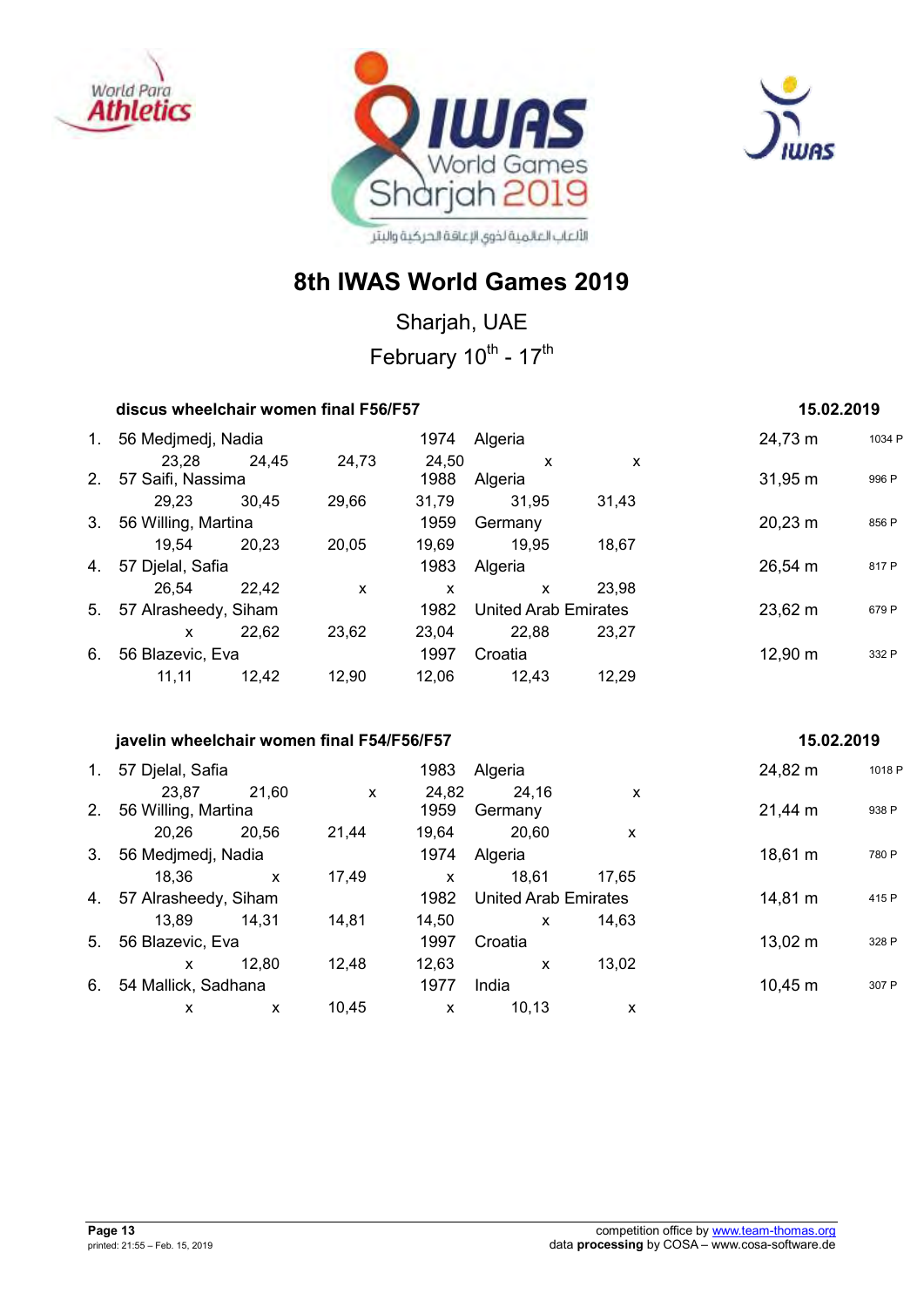





Sharjah, UAE February 10<sup>th</sup> - 17<sup>th</sup>

#### javelin wheelchair masters final F54/F56/F57 **15.02.2019** 15.02.2019

## 1. 56 Obrova, Miroslava 1975 Czech Republic 13,80 m  $395 P$ 13,30 13,71 11,30 x 13,65 13,80 2. 54 Kacanu, Eva **1965** Czech Republic 8,98 m 172 P 8,98 8,30 8,71 8,04 8,61 8,77 3. 57 Potgieter, Martha 1963 Rep. of South Africa 11,17 m 147 P x 9,26 11,17 x 10,26 10,99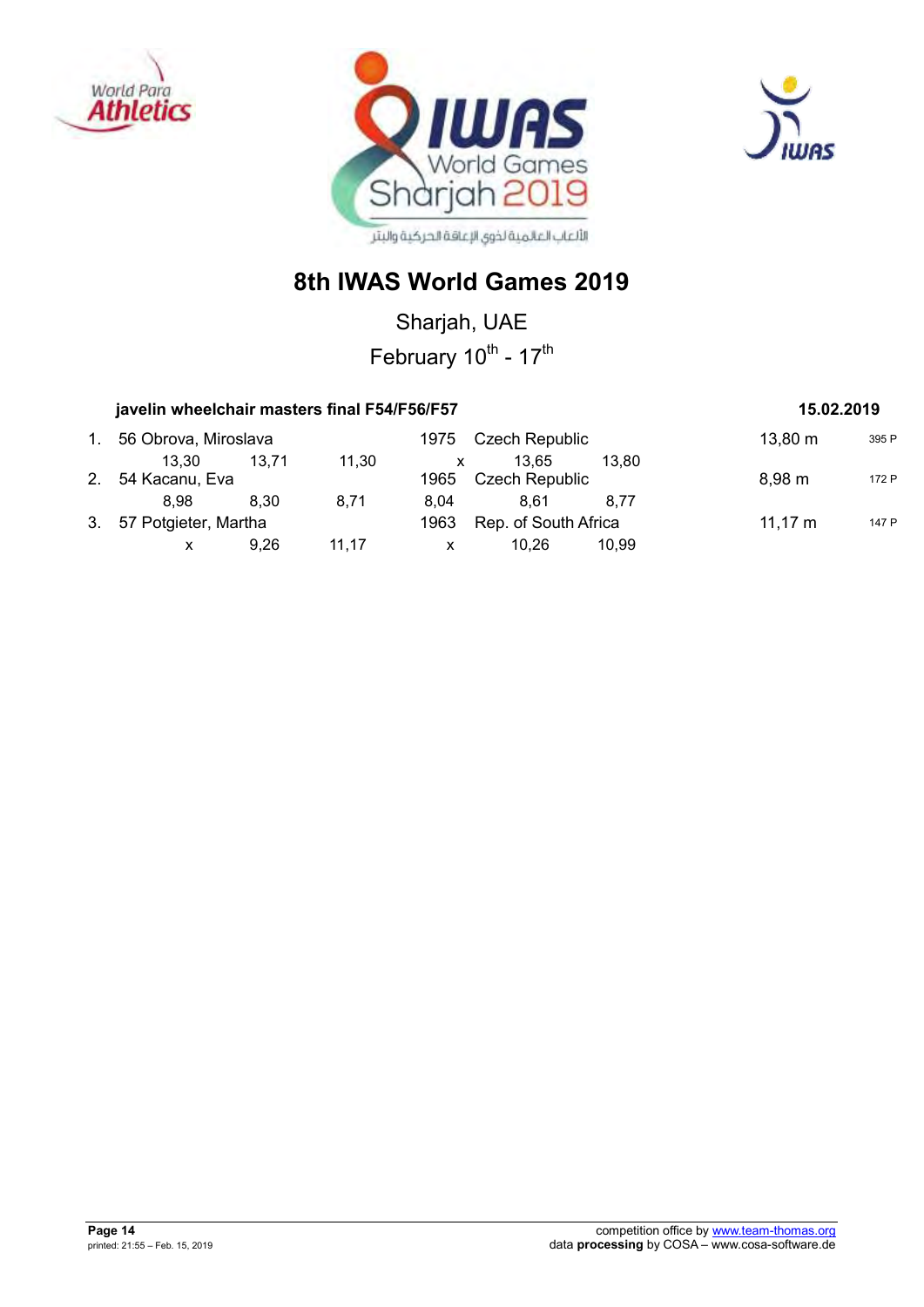





Sharjah, UAE February 10<sup>th</sup> - 17<sup>th</sup>

## **RESULTS DAY 4**

| 100 m wheelchair men final T51/52 |      | $-1,7$                      |            | 16.02.2019 |
|-----------------------------------|------|-----------------------------|------------|------------|
| 1.52 Ito, Tatsuya                 | 1986 | Japan                       | 18,96 sec. | 628 P.     |
| 2.52 Trindade, Mario              | 1975 | Portugal                    | 19,49 sec. | 518 P.     |
| 3.52 Rungsri, Peth                | 1982 | Thailand                    | 20,19 sec. | 375 P.     |
| 4.52 Wongnonthaphum, Napat        | 1991 | Thailand                    | 20,44 sec. | 327 P.     |
| 5.51 Mestre, Helder               | 1967 | Portugal                    | 24,94 sec. | 259 P.     |
| 100 m wheelchair men final T53    |      | $-2,2$                      |            | 16.02.2019 |
| 1.53 Paeyo, Pongsakorn            | 1996 | Thailand                    | 15,75 sec. |            |
| 2.53 Algnaidl, Fahad              | 1984 | Saudi Arabia                | 16,02 sec. |            |
| 3.53 Algurashi, Adbulrahmen       | 1997 | Saudi Arabia                | 16,12 sec. |            |
| 4.53 Arsae, Masaberee             | 1998 | Thailand                    | 16,67 sec. |            |
| 5.53 Saksiripongsa, Jirawat       | 1989 | Thailand                    | 17,53 sec. |            |
| 6.53 Yaena, Sahar-Dam             | 1977 | Thailand                    | 17,88 sec. |            |
| . 53 Gopikrishnan, Vijayasarathy  | 1984 | India                       | <b>DNS</b> |            |
| 100 m wheelchair men final T54    |      | $-1,6$                      |            | 16.02.2019 |
| 1.54 Alzahrani, Jamaan            | 1995 | Saudi Arabia                | 14,88 sec. |            |
| 2. 54 Khongrak, Putharet          | 1994 | Thailand                    | 15,38 sec. |            |
| 3.54 Christophe, Isaiah           | 1994 | Canada                      | 15,50 sec. |            |
| 4.54 Alhosani, Badir Abbas        | 1985 | <b>United Arab Emirates</b> | 16,36 sec. |            |
| 5.54 Dunne, Cillian               | 1997 | Ireland                     | 17,03 sec. |            |
| 6.54 Jothi, Manikandan            | 1994 | India                       | 18,25 sec. |            |
| . 54 Alshehhi, Mohammed           | 1979 | <b>United Arab Emirates</b> | <b>DNS</b> |            |
| 200 m wheelchair men final T33/34 |      | $-2,9$                      |            | 16.02.2019 |
| 1.34 Hammadi, Mohamed             | 1985 | <b>United Arab Emirates</b> | 28,63 sec. | 810 P.     |
| 2. 34 Smeenk, Austin              | 1997 | Canada                      | 29,07 sec. | 761 P.     |
| 3. 34 Leclerc, Lee                | 1987 | Canada                      | 32,24 sec. | 374 P.     |
| 4. 33 Schmitz, Denis              | 1991 | Germany                     | 38,88 sec. | 65 P.      |
|                                   |      |                             |            |            |

**Page 1** competition office by [www.team-thomas.org](http://www.team-thomas.org/) printed: 17:27 – Feb. 16, 2019 data **processing** by COSA – www.cosa-software.de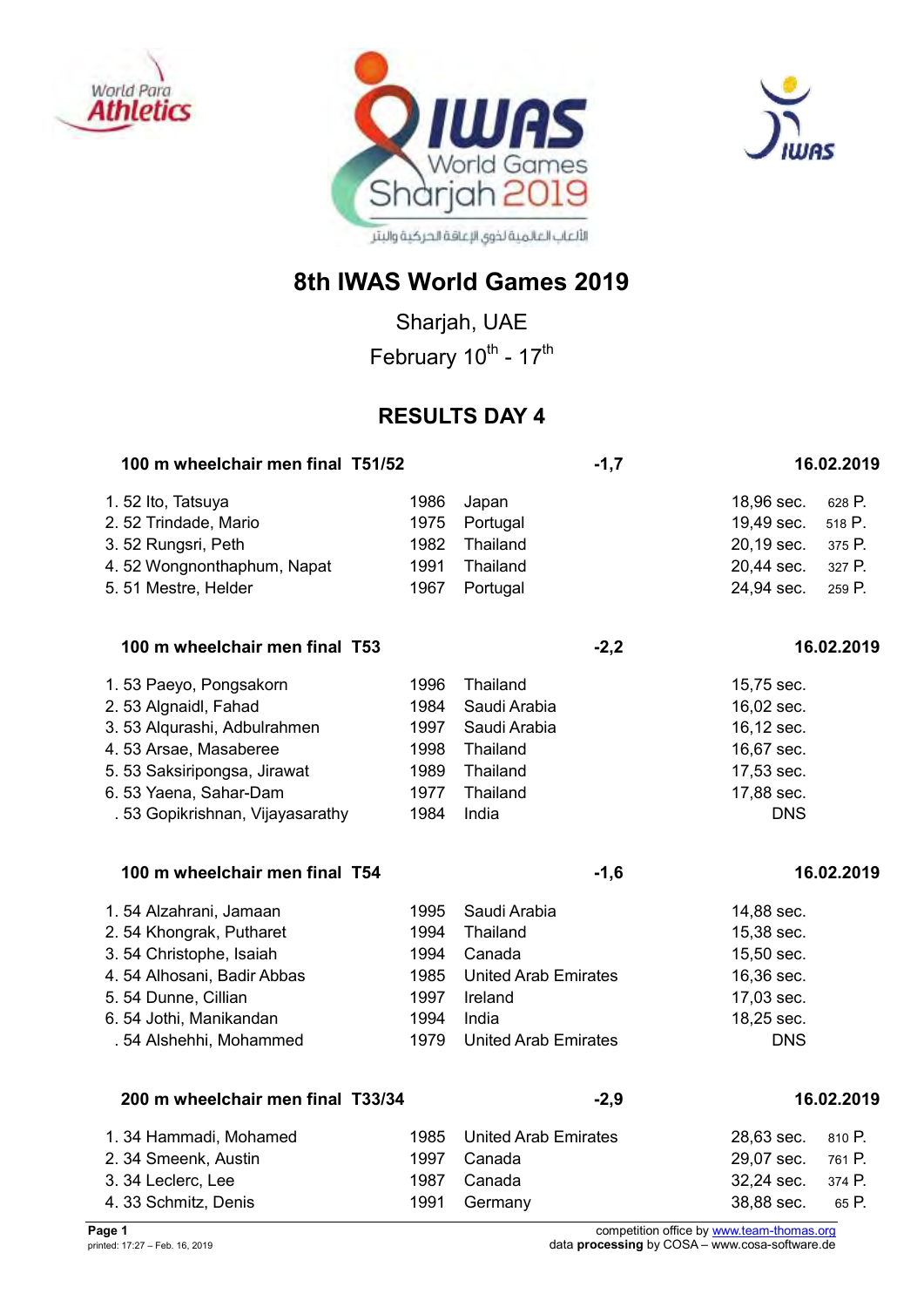





Sharjah, UAE February 10<sup>th</sup> - 17<sup>th</sup>

| 200 m wheelchair U20 men final T34/54 |      | $-1,5$                      | 16.02.2019            |  |
|---------------------------------------|------|-----------------------------|-----------------------|--|
| 1.34 Nawad, Ahmed                     | 2003 | <b>United Arab Emirates</b> | 30,67 sec. 1006 P.    |  |
| 2. 34 Alkindi, Abdulaziez             |      | 2002 United Arab Emirates   | 35,23 sec. 605 P.     |  |
| 3. 34 Alblooshi, Humaid               |      | 2002 United Arab Emirates   | 35,32 sec.<br>595 P.  |  |
| 4.53 Ainkong, Damrongsak              | 2004 | Thailand                    | 34,77 sec.<br>491 P.  |  |
| 5.54 Alshehhi, Mohammed               |      | 2005 United Arab Emirates   | 38,80 sec.<br>$50P$ . |  |

#### 200 m wheelchair men final T51/52 **16.02.2019** -1,1

| 1.52 Ito, Tatsuya          | 1986 | Japan         | 33,50 sec. 733 P. |        |
|----------------------------|------|---------------|-------------------|--------|
| 2.52 Rungsri, Peth         | 1982 | Thailand      | 34,23 sec.        | 656 P. |
| 3.52 Wongnonthaphum, Napat |      | 1991 Thailand | 34,43 sec.        | 635 P. |
| 4.52 Trindade, Mario       |      | 1975 Portugal | 35,02 sec. 570 P. |        |
| 5.51 Mestre, Helder        | 1967 | Portugal      | 43,51 sec.        | 504 P. |

| 200 m wheelchair men final T53 |      | $-0,2$       | 16.02.2019 |
|--------------------------------|------|--------------|------------|
| 1.53 Paeyo, Pongsakorn         | 1996 | Thailand     | 25.98 sec. |
| 2.53 Arsae, Masaberee          | 1998 | Thailand     | 27,65 sec. |
| 3.53 Algurashi, Adbulrahmen    | 1997 | Saudi Arabia | 27,80 sec. |
| 4.53 Saksiripongsa, Jirawat    | 1989 | Thailand     | 29,74 sec. |
| 5.53 Yaena, Sahar-Dam          | 1977 | Thailand     | 30,62 sec. |
| .53 Algnaidl, Fahad            | 1984 | Saudi Arabia | <b>DNS</b> |

### **800 m wheelchair men final T33/34 16.02.2019**

| 1.34 Hammadi, Mohamed | 1985 United Arab Emirates | 1:44,42min. $813$ P. |        |
|-----------------------|---------------------------|----------------------|--------|
| 2. 34 Smeenk, Austin  | 1997 Canada               | 1:49,48min.          | 668 P. |
| 3. 34 Leclerc, Lee    | 1987 Canada               | 1:53,50min. 545 P.   |        |
| 4. 33 Schmitz, Denis  | 1991 Germany              | 2:28,12min. 292 P.   |        |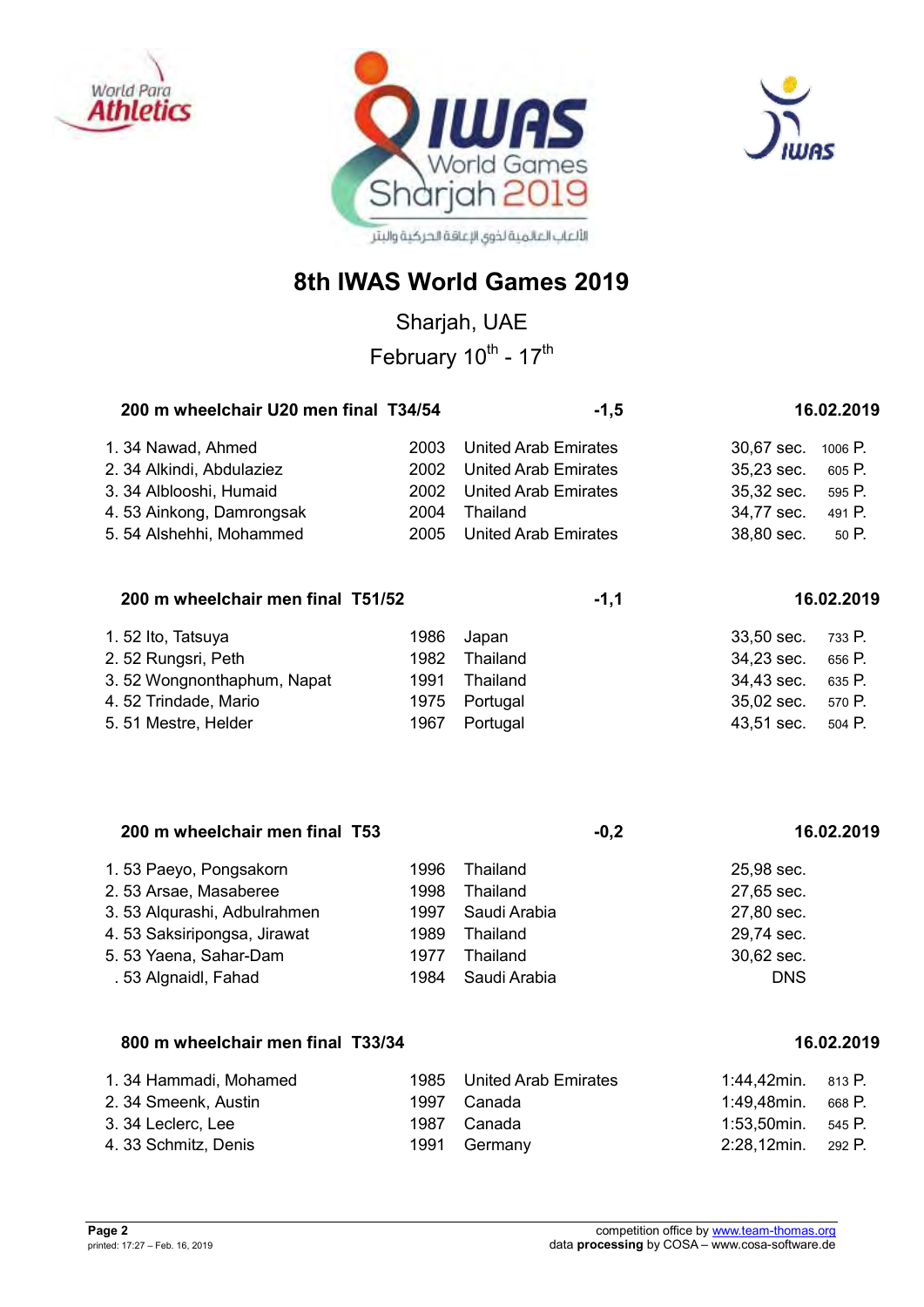





Sharjah, UAE February 10<sup>th</sup> - 17<sup>th</sup>

## 800 m wheelchair U20 men final T34/53 **16.02.2019**

| 1. 34 Nawad, Ahmed        | 2003 United Arab Emirates | 2:05.40min. 709 P. |  |
|---------------------------|---------------------------|--------------------|--|
| 2.53 Ainkong, Damrongsak  | 2004 Thailand             | 2:07,96min. 549 P. |  |
| 3. 34 Alkindi. Abdulaziez | 2002 United Arab Emirates | 2:20.62min. 319 P. |  |

## **800 m men final T37/46** 16.02.2019

| 1.46 Nouioua, Samir    | 1985 Algeria              | 2:00,77min. 776 P.     |  |
|------------------------|---------------------------|------------------------|--|
| 2. 37 Djemai, Madjid   | 1983 Algeria              | 2:12,34min. 625 P.     |  |
| 3. 46 Alblooshi, Yahya | 1994 United Arab Emirates | $3:08,96$ min. $0 P$ . |  |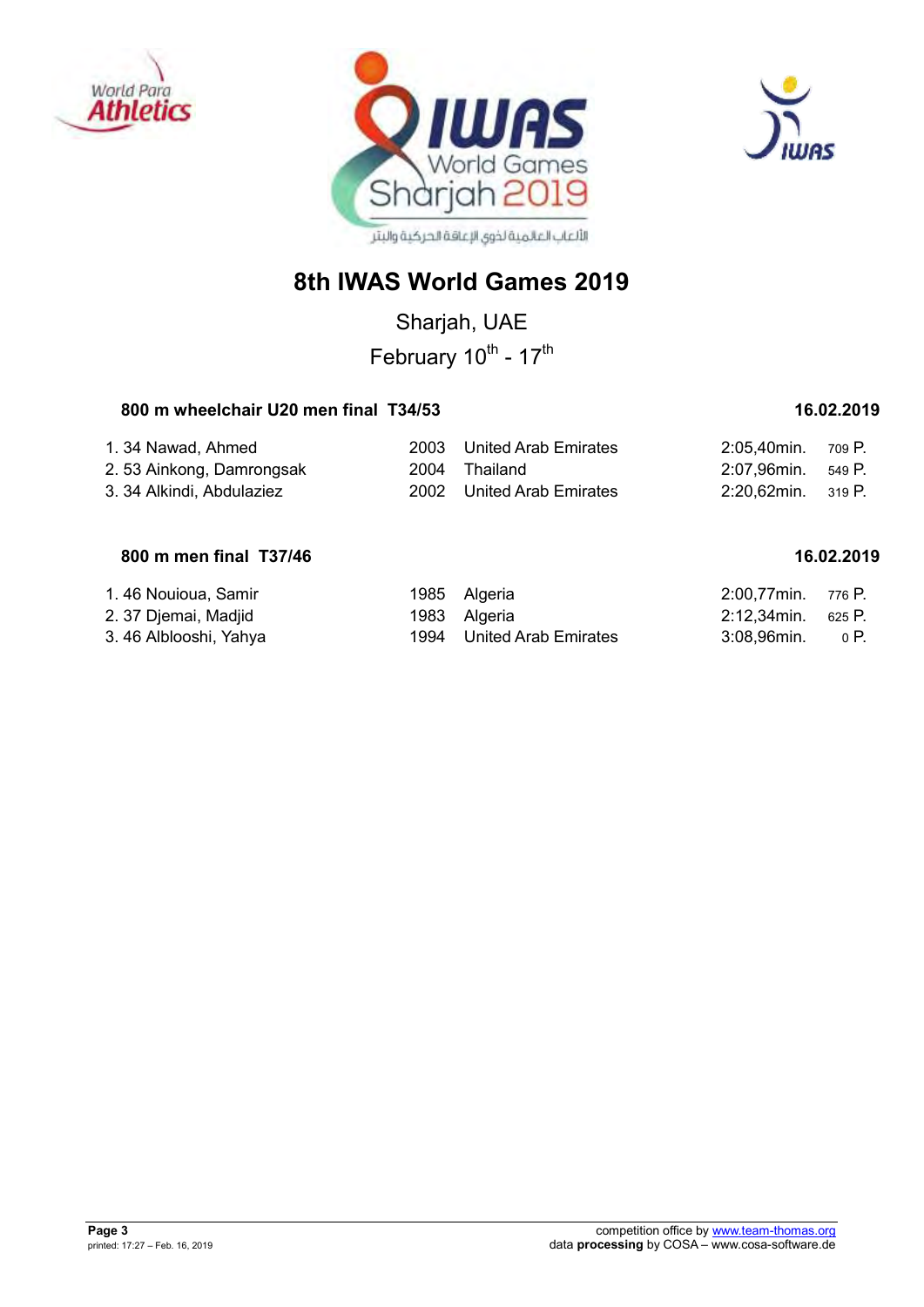





Sharjah, UAE February 10<sup>th</sup> - 17<sup>th</sup>

#### **800 m wheelchair men time-race 1 T53/54 16.02.2019**

| 1.54 Khongrak, Putharet     | 1994 | Thailand                  | 1:34,43min. | 907 P. |
|-----------------------------|------|---------------------------|-------------|--------|
| 2.53 Paeyo, Pongsakorn      | 1996 | Thailand                  | 1:39,60min. | 866 P. |
| 3.54 Balde, Alhassane       |      | 1985 Germany              | 1:40,38min. | 741 P. |
| 4.54 Cassidy, Josh          | 1984 | Canada                    | 1:40,96min. | 723 P. |
| 5. 54 Alhosani, Badir Abbas |      | 1985 United Arab Emirates | 1:42,47min. | 675 P. |
| 6.54 Dupont, Alexandre      | 1985 | Canada                    | 1:42,67min. | 669 P. |

## **800 m wheelchair men time-race 2 T53/54 16.02.2019**

| 1.54 Sianglam, Phiphatphong | 1993 | Thailand     | $1:40,62$ min. | 734 P. |
|-----------------------------|------|--------------|----------------|--------|
| 2.53 Arsae, Masaberee       | 1998 | Thailand     | 1:44,86min.    | 719 P. |
| 3.53 Saksiripongsa, Jirawat | 1989 | Thailand     | 1:46,73min.    | 661 P. |
| 4.54 Christophe, Isaiah     | 1994 | Canada       | 1:48,30min.    | 485 P. |
| 5.53 Yaena, Sahar-Dam       | 1977 | Thailand     | 1:54,46min.    | 420 P. |
| 6.54 Dunne, Cillian         | 1997 | Ireland      | 1:56,55min.    | 244 P. |
| . 53 Alqurashi, Adbulrahmen | 1997 | Saudi Arabia | <b>DNF</b>     |        |

#### **800 m wheelchair men ranking time races 16.02.2019**

| 1994 | Thailand                    | $1:34,43$ min. | 907 P. |
|------|-----------------------------|----------------|--------|
| 1996 | Thailand                    | 1:39,60min.    | 866 P. |
| 1985 | Germany                     | 1:40,38min.    | 741 P. |
| 1993 | Thailand                    | 1:40,62min.    | 734 P. |
| 1984 | Canada                      | 1:40,96min.    | 723 P. |
| 1998 | Thailand                    | 1:44,86min.    | 719 P. |
| 1985 | <b>United Arab Emirates</b> | 1:42,47min.    | 675 P. |
| 1985 | Canada                      | $1:42,67$ min. | 669 P. |
| 1989 | Thailand                    | 1:46,73min.    | 661 P. |
| 1994 | Canada                      | 1:48,30min.    | 485 P. |
| 1977 | Thailand                    | 1:54,46min.    | 420 P. |
| 1997 | Ireland                     | $1:56,55$ min. | 244 P. |
| 1997 | Saudi Arabia                | <b>DNF</b>     |        |
|      |                             |                |        |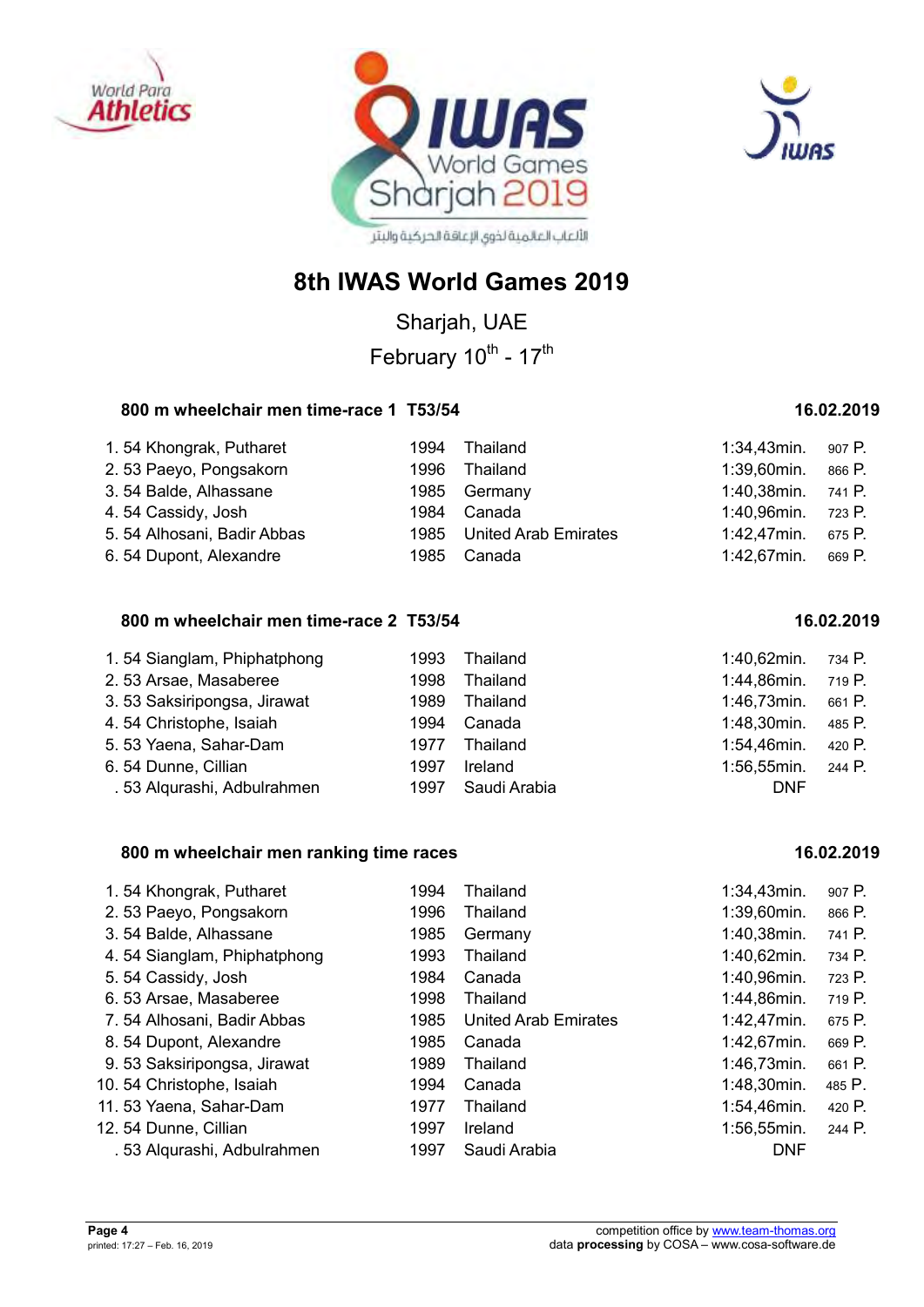





Sharjah, UAE

February 10<sup>th</sup> - 17<sup>th</sup>

|             | high jump men final T42/46/63<br>16.02.2019 |      |                      |                    |       |  |  |
|-------------|---------------------------------------------|------|----------------------|--------------------|-------|--|--|
| $1_{\cdot}$ | 42 Hosanagara Nagarajegowd, Girisha         | 1988 | India                | $1.51 \text{ m}$   | 297 P |  |  |
| 2.          | 46 Muengprathum, Teppitak                   | 1999 | Thailand             | $1.54 \text{ m}$   | 160 P |  |  |
|             | 3. 63 Khumphong, Kantinan                   | 2000 | Thailand             | 1.40 m             | 105 P |  |  |
|             | 4. 63 Mabote, Puseletso                     | 2005 | Rep. of South Africa | $1,40 \; \text{m}$ | 105 P |  |  |

|                           |              |                                                                                            | 16.02.2019                            |                 |       |                                                     |  |                                                                                   |
|---------------------------|--------------|--------------------------------------------------------------------------------------------|---------------------------------------|-----------------|-------|-----------------------------------------------------|--|-----------------------------------------------------------------------------------|
|                           |              |                                                                                            | 1973                                  | Latvia          |       |                                                     |  | 953 P                                                                             |
| 9.42                      | 9.16         | 9,59                                                                                       | 9,15<br>1979                          | 9,73<br>Algeria | 9,61  |                                                     |  | 944 P                                                                             |
| 7.94                      | $\mathsf{x}$ | 8,22                                                                                       | 9,17                                  | 8,51            | 10,23 |                                                     |  |                                                                                   |
| 53 Abdulsalam, Alaa<br>3. |              |                                                                                            | 1993                                  | Syria           |       |                                                     |  | 788 P                                                                             |
| 7,34                      | 7.39         | X                                                                                          | 7.06                                  | 7,44            | x     |                                                     |  |                                                                                   |
| Yamanappa                 |              |                                                                                            | 1983                                  | India           |       |                                                     |  | 284 P                                                                             |
| 4.77                      | 4.97         | 4.84                                                                                       | 5.12                                  | 5.15            | 4.94  |                                                     |  |                                                                                   |
|                           |              |                                                                                            | 1995                                  |                 |       |                                                     |  | 126 P                                                                             |
| X                         | 4.98         | 5,21                                                                                       | x                                     | X               | 4.54  |                                                     |  |                                                                                   |
| 32 Alraesi, Ali           |              |                                                                                            | 1978                                  |                 |       |                                                     |  |                                                                                   |
|                           |              | 52 Apinis, Aigars<br>32 Bahlaz, Lahouari<br>53 Basappa Chikkannavar,<br>32 Alharthi, Zeyad | shot put wheelch. men final F32/52/53 |                 |       | <b>United Arab Emirates</b><br>United Arab Emirates |  | $9,73 \; m$<br>$10,23 \; m$<br>7,44 m<br>$5,15 \; m$<br>$5,21 \; m$<br><b>DNS</b> |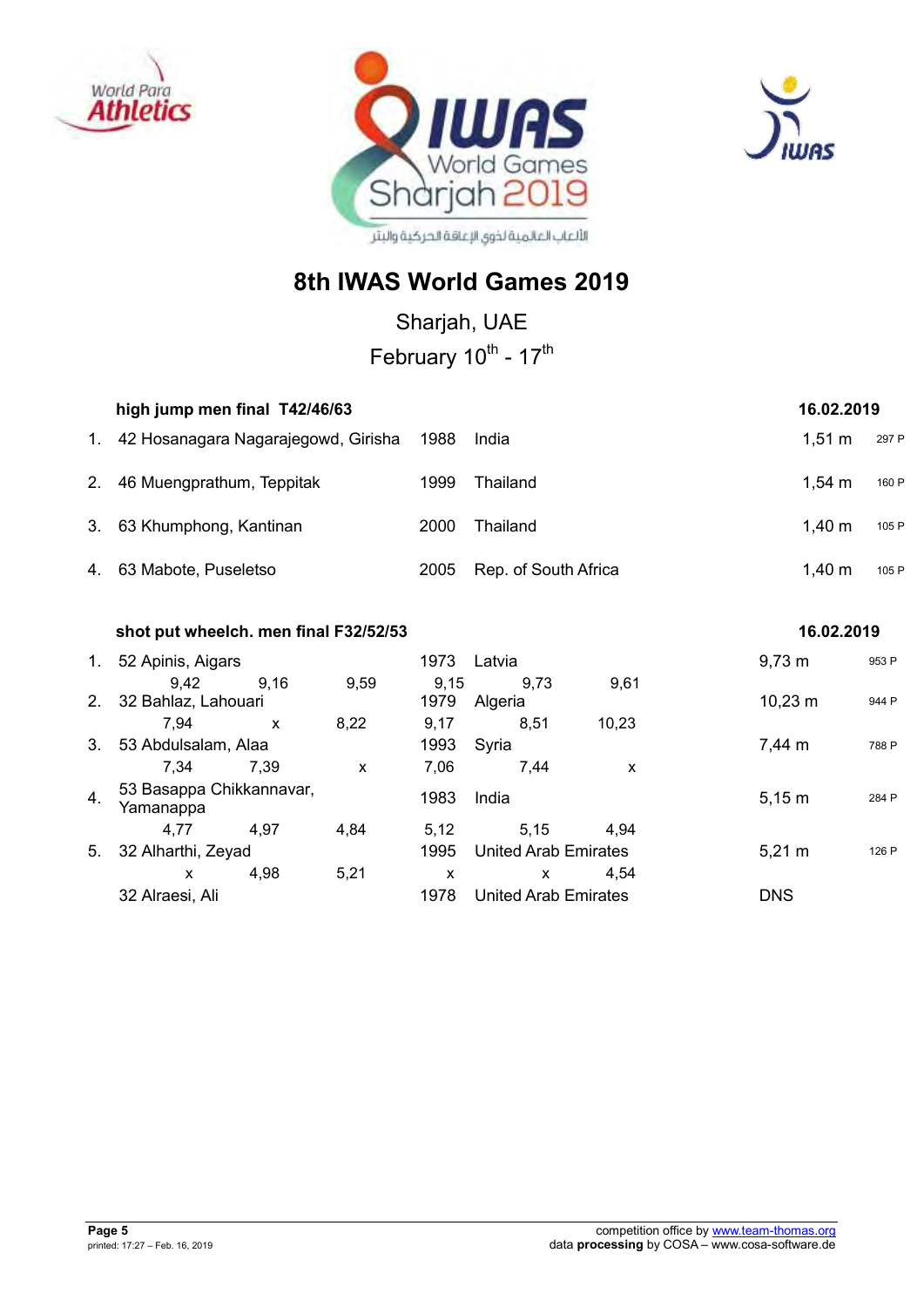





## **8th IWAS World Games 2019**

Sharjah, UAE February 10<sup>th</sup> - 17<sup>th</sup>

## **shot put wheelch. men final F54/55 16.02.2019 16.02.2019**

|    | 1. 55 Alrezk, Wasim                 |      |      |              | 1980 Syria                  |      | $8,64 \, m$        | 576 P |
|----|-------------------------------------|------|------|--------------|-----------------------------|------|--------------------|-------|
|    | 8.08                                | 8.64 | 8,46 | $\mathsf{x}$ | $\mathsf{x}$                | 8.27 |                    |       |
|    | 2. 54 Al Masbahi, Abdulla           |      |      | 1985         | <b>United Arab Emirates</b> |      | $7,10 \; m$        | 549 P |
|    | 6,49                                | 6,84 | 7,10 | 7,02         | 6,81                        | 6.94 |                    |       |
|    | 3. 54 Gopikrishnan, Vijayasarathy   |      |      | 1984         | India                       |      | $6,88 \; m$        | 503 P |
|    | 6.25                                | 6,81 | 6,63 | 6,88         | 5,46                        | X    |                    |       |
|    | 4. 55 Scambura, Dusan               |      |      | 1966         | <b>Czech Republic</b>       |      | $7,51 \; \text{m}$ | 379 P |
|    | 7.50                                | 7,32 | 7,24 | 7,37         | 7.37                        | 7.51 |                    |       |
|    | 5. 54 Nacin, Stanislav              |      |      | 1960         | <b>Czech Republic</b>       |      | $6,14 \; m$        | 349 P |
|    | 5.84                                | 5,77 | 5,92 | 5,74         | $\mathsf{x}$                | 6,14 |                    |       |
|    | 6. 55 Bappunji Giddegowda, Sandesha |      |      | 1984         | India                       |      | $7,23 \; m$        | 331 P |
|    | 6,90                                | 7.07 | 7,23 | 6,79         | 6,49                        | 6,96 |                    |       |
| 7. | 55 Dhanhani, Saeed                  |      |      | 1980         | <b>United Arab Emirates</b> |      | $5,98 \; m$        | 144 P |
|    | 5.98                                | 5.90 | 5,69 | 5,84         | 5.54                        | 5.88 |                    |       |
| 8. | 54 Alblooshi, Ali                   |      |      | 1993         | <b>United Arab Emirates</b> |      | $4,36 \; m$        | 67 P  |
|    | 4,30                                | 4,19 | 4,36 | 4.33         | 4,21                        | 4,02 |                    |       |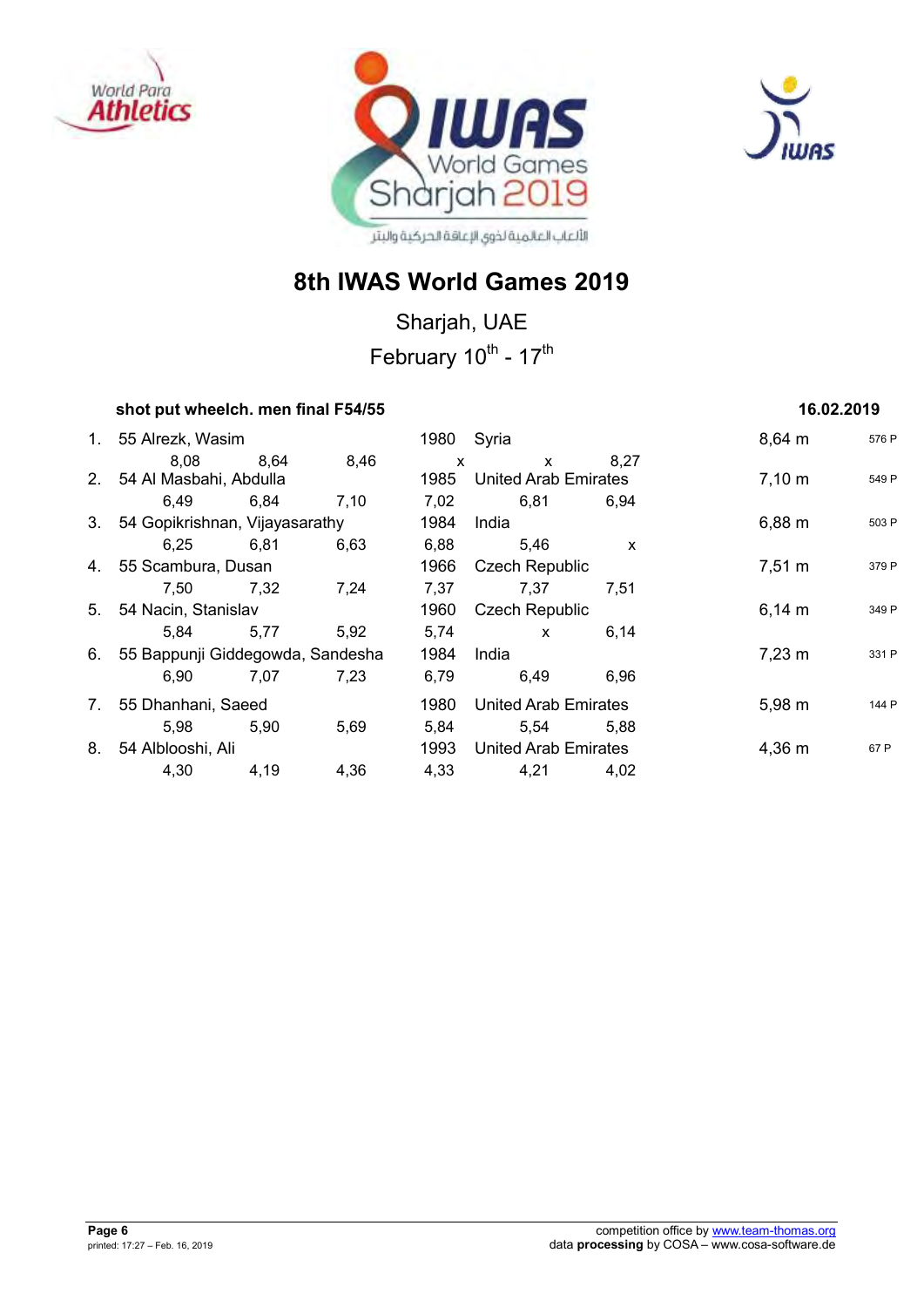





Sharjah, UAE February 10<sup>th</sup> - 17<sup>th</sup>

| discus men final F35/36/37/46        |              |              |              |                             |              | 16.02.2019          |       |
|--------------------------------------|--------------|--------------|--------------|-----------------------------|--------------|---------------------|-------|
| 1. 36 Al Kaabi, Mohammed             |              |              | 1996         | United Arab Emirates        |              | $38,37 \; m$        | 887 P |
| 36,94                                | $\mathsf{x}$ | $\mathsf{x}$ | 38,37        |                             | 33,70 31,54  |                     |       |
| 2. 37 Abbad Ali, Abbad               |              |              | 1992         | <b>United Arab Emirates</b> |              | 38,70 m             | 595 P |
| x 34,60                              |              | 35,69        | 33,10        | $\mathsf{X}$                | 38,70        |                     |       |
| 3. 37 Pallag, Michal                 |              |              | 1989         | <b>Czech Republic</b>       |              | $33,34 \, \text{m}$ | 381 P |
| x 30,42                              |              | 33,34        | 31,80        | 32,42                       | 32,59        |                     |       |
| 4. 37 Kacmarcik, Matej               |              |              | 1999         | Croatia                     |              | $31,93 \; m$        | 325 P |
| $\mathsf{x}$                         | $\mathsf{X}$ | 28,94        | $\mathsf{x}$ | 31,93                       | 25,78        |                     |       |
| 5. 37 Zholaman, Yelaman              |              |              | 1995         | Kazakhstan                  |              | $31,45 \; m$        | 306 P |
| $\mathsf{x}$                         | $\mathsf{X}$ | 28,77        | 31,45        | 30,66                       | 30,82        |                     |       |
| 6. 35 O' Dwyer, Raymond              |              |              | 1990         | Ireland                     |              | $26,09 \, \text{m}$ | 253 P |
| 25,07                                | 23,87        | $\mathsf{x}$ | 25,14        | 26,09                       | X            |                     |       |
| 7. 46 Bakbergen, Kolganat            |              |              | 1996         | Kazakhstan                  |              | $25,53 \, \text{m}$ | 150 P |
| $\mathbf x$ and $\mathbf x$          | 23,49 21,76  |              | 25,33        | 25,53                       | $\mathsf{x}$ |                     |       |
| 8. 37 AL MALLAHI, OBAID MOBARAK 1983 |              |              |              | <b>United Arab Emirates</b> |              | $25,05 \; m$        | 102 P |
| 24,25                                | 25,05        | $\mathsf{x}$ | $\mathsf{x}$ | 6,91                        | 23,77        |                     |       |
| 9. 46 Tumkur Venkateshappa,          |              |              | 1979         | India                       |              | $20,45 \; m$        | 40 P  |
| 19,21                                |              | 20,45        |              | 18,41                       | 19,30        | 19,20               | 19,   |
|                                      |              |              |              |                             |              |                     |       |

|         | discus men final F40/F41      |       |       |               |                             |       | 16.02.2019  |        |
|---------|-------------------------------|-------|-------|---------------|-----------------------------|-------|-------------|--------|
| 1.      | 40 Sloup, Matija              |       |       | 1996          | Croatia                     |       | 25,58 m     | 1003 P |
| $2_{-}$ | 25,10<br>40 Maniraju, Prakash | 25,13 | 25,22 | 25,38<br>1989 | 24,43<br>India              | 25,58 | 16,47 m     | 426 P  |
|         | 13.04                         | 14.05 | 14,98 | 16,47         | x                           | 15,61 |             |        |
| 3.      | 41 Karuppaiah, Ganesan        |       |       | 1981          | India                       |       | 23,18 m     | 242 P  |
|         | 19.08                         | 21.48 | 23,18 | 20.91         | 20.93                       | 22.58 |             |        |
| 4.      | 41 Singaraja, Manoj           |       |       | 1994          | India                       |       | 19,29 m     | 95 P   |
|         | 16.02                         | 15.83 | 17,93 | 18,88         | 18,89                       | 19.29 |             |        |
| 5.      | 40 Alhosani, Anas             |       |       | 1982          | <b>United Arab Emirates</b> |       | $8,43 \; m$ | 9 P    |
|         | 7.78                          | x     | 7.71  | 8.43          | 8.38                        | 7,33  |             |        |
|         |                               |       |       |               |                             |       |             |        |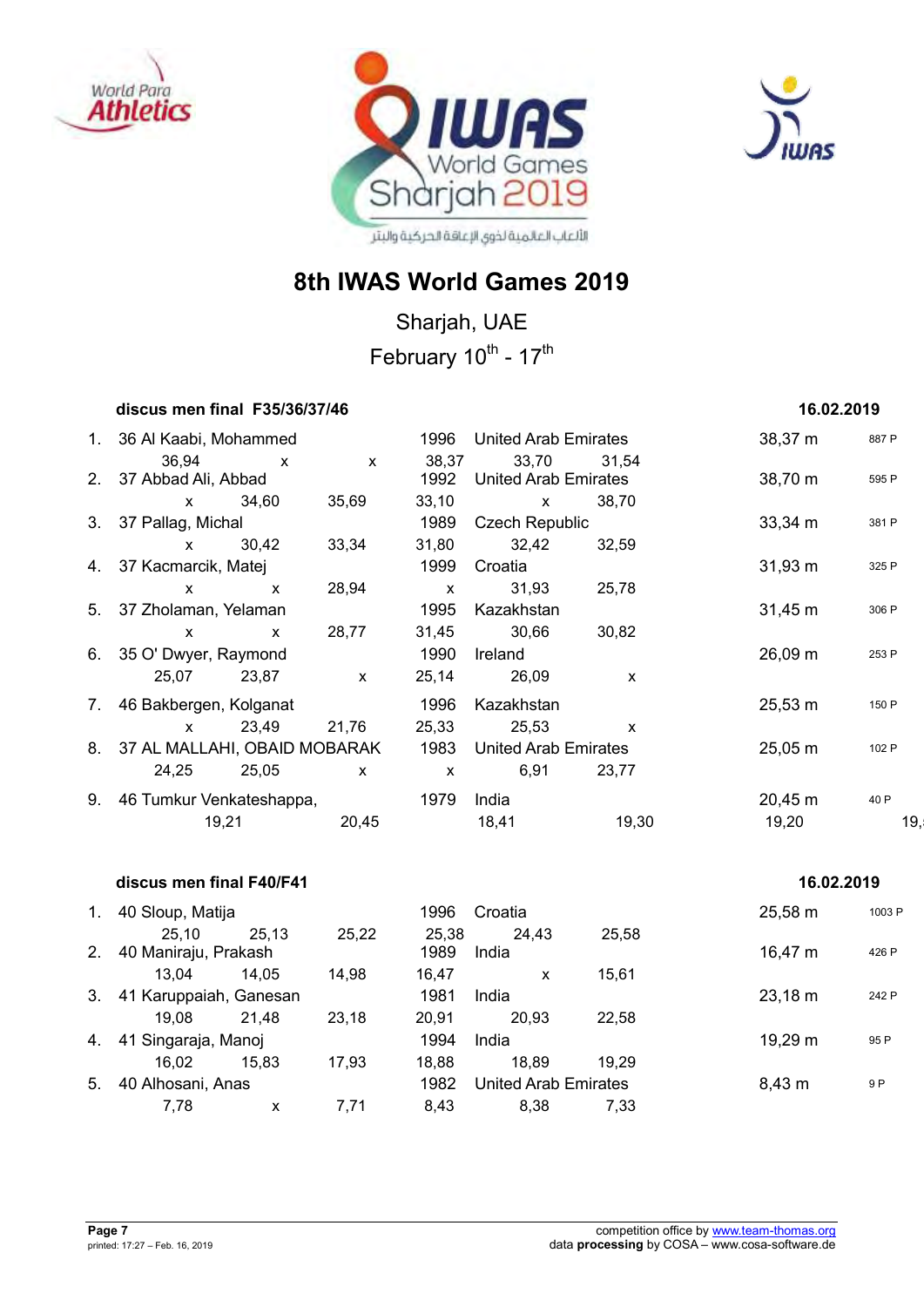





## **8th IWAS World Games 2019**

Sharjah, UAE February 10<sup>th</sup> - 17<sup>th</sup>

| discus men final F42-44/62-64             |              |                                 |       |                           |              | 16.02.2019          |       |
|-------------------------------------------|--------------|---------------------------------|-------|---------------------------|--------------|---------------------|-------|
| 1. 64 Katanusic, Ivan                     |              |                                 | 1991  | Croatia                   |              | 57,15 m             | 974 P |
| 2. 63 Al-Joburi, Mohammad                 |              | 51,65 52,54 53,74 57,15 56,72   | 1968  | Sweden                    | 53,92        | 34,73 m             | 623 P |
|                                           |              | 34,73 34,63 34,04 x 34,48 33,31 |       |                           |              |                     |       |
| 3. 42 Singh, Surjeet                      |              |                                 | 1973  | India                     |              | $30,62 \, \text{m}$ | 439 P |
|                                           |              | 30,62 x 25,14                   |       | 26,76 29,45 29,73         |              |                     |       |
| 4. 44 Gahlot, Devendra                    |              |                                 | 1992  | India                     |              | $37,25 \; m$        | 400 P |
|                                           |              | x 36,12 x                       |       | 36,97 34,81 37,25         |              |                     |       |
| 5. 42 Hosanagara Nagarajegowd, Girisha    |              |                                 | 1988  | India                     |              | 26,82 m             | 268 P |
| 25,89 25,83 21,55                         |              |                                 |       | 25,37 26,82 15,73         |              |                     |       |
| 6. 64 Burgers, Emile                      |              |                                 | 2003  | Rep. of South Africa      |              | $30,06 \; m$        | 162 P |
|                                           |              | x 27,57 27,21                   | 28,26 | 30,06 27,26               |              |                     |       |
| 7. 62 Sevdikalis, Ioannis                 |              |                                 | 1991  | Greece                    |              | 26,08 m             | 73 P  |
| $23,24$ x                                 |              | 26,08                           |       | and the second control of |              |                     |       |
| 8. 44 Thangaraj, Kumar                    |              |                                 | 1981  | India                     |              | 19,26 m             | 8 P   |
| X.                                        | $\mathsf{X}$ | $\mathsf{X}$                    |       | 18,33 19,26               | 18,03        |                     |       |
| 9. 43 Kappaarekoppalu, Shivalingaiah 1974 |              |                                 |       | India                     |              | 17,64 m             | 4 P   |
|                                           |              | 13,97 17,02 17,31 16,07         |       | 17,64                     | $\mathsf{x}$ |                     |       |
| 10. 43 Karadakere Nagesh, Nagegowda       |              |                                 | 1988  | India                     |              | $14,16 \; m$        | 0     |
| 13,62 13,39                               |              |                                 |       | 14,16 x 14,09             |              |                     |       |
| 11. 44 Seege Mallappa, Devaraju 1962      |              |                                 |       | India                     |              | $12,53 \; m$        | 0     |
| $\mathsf{x}$                              |              | 12,44 12,33 11,85 12,09 12,53   |       |                           |              |                     |       |

New World Record by Ioannis Sevdikalis, GRE New European Record by Ivan Katanusic, CRO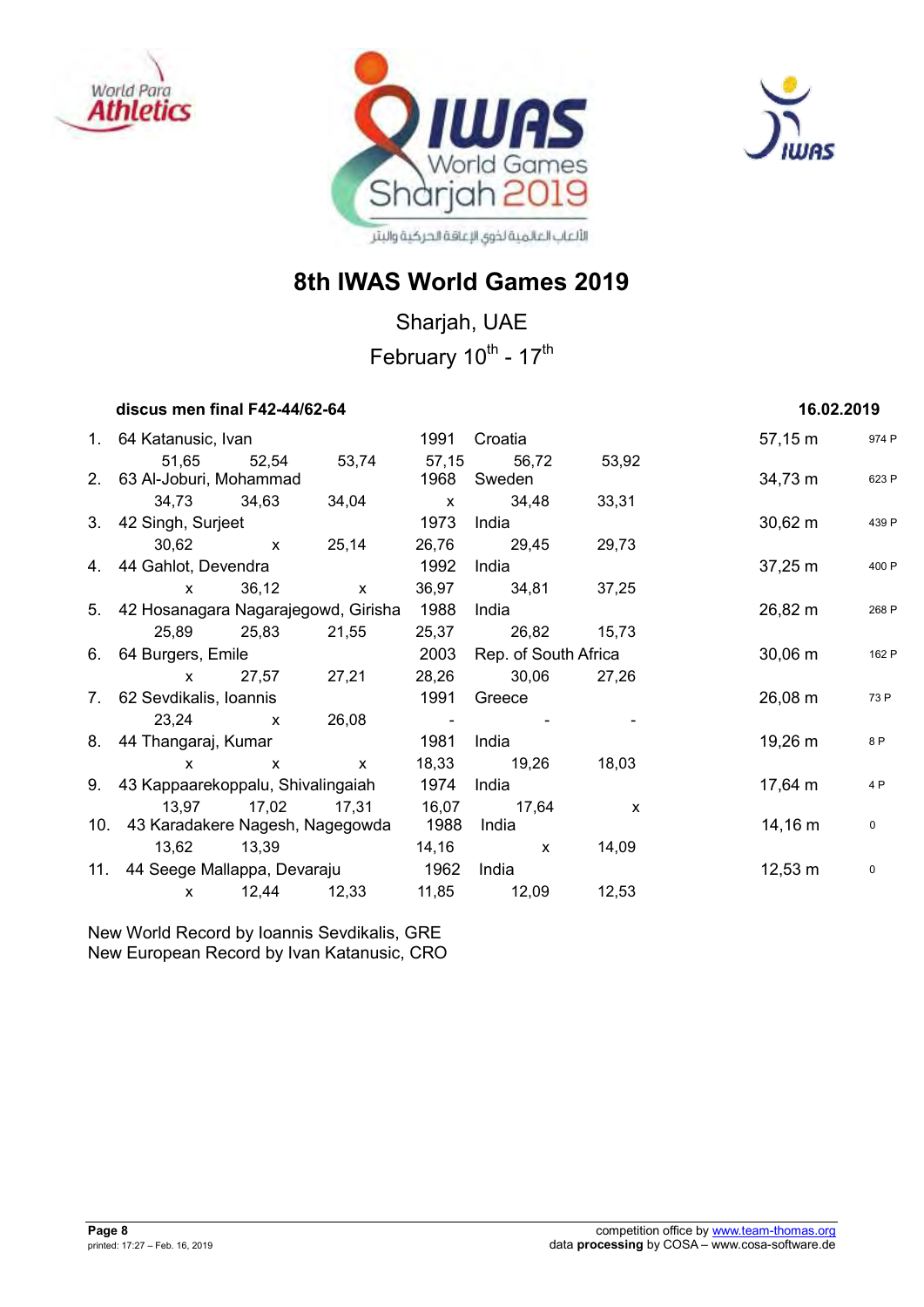





Sharjah, UAE February 10<sup>th</sup> - 17<sup>th</sup>

| javelin wheelchair men final F56/F57 |              | 16.02.2019                |                      |                             |         |                   |       |
|--------------------------------------|--------------|---------------------------|----------------------|-----------------------------|---------|-------------------|-------|
| 1. 57 Mohamad, Mohamad               |              |                           | 1984                 | Syria                       |         | 43,20 m           | 974 P |
| 36.99                                | 40,43 39,70  |                           | 43.20                | $\mathsf{x}$                | 40.62   |                   |       |
| 2. 57 Aldhanhani, Abdulla Ahmed      |              |                           | 1979                 | <b>United Arab Emirates</b> |         | $27,03 \; m$      | 443 P |
| 21.88                                | 23,77        | 27,03                     | 23,79                | 25,78                       | 26.99   |                   |       |
| 3. 56 ZEYOUDI, RASHED AHMED          |              |                           | 1982                 | <b>United Arab Emirates</b> |         | $20,31 \text{ m}$ | 416 P |
| 20,17                                | 20,31        | $\mathsf{x}$              | 19,10                | 18,71                       | 18.93   |                   |       |
| 4. 56 Kamzari, Abdulazeiz            |              | 1988                      | United Arab Emirates |                             | 17,49 m | 265 P             |       |
| 15,92                                | $\mathsf{x}$ | 17,49                     | 16,62                | $\mathsf{x}$                | X       |                   |       |
| 5. 56 O' Neill, Cian Matthew         |              |                           | 1998                 | Ireland                     |         | $17,02 \; m$      | 241 P |
| 16.41                                | 15,88        | $\mathsf{x}$              | 16,12                | $\mathsf{x}$                | 17.02   |                   |       |
| 6. 57 Curran, Shane                  |              |                           | 2001                 | Ireland                     |         | $11,92 \; m$      | 16 P  |
| 10.29                                | 10,50        | 9.59                      | 11,28                | 11,71                       | 11,92   |                   |       |
| 7. 57 Abdulaziz Rahmatalla, Saud     |              |                           | 2001                 | <b>United Arab Emirates</b> |         | $11,92 \; m$      | 16 P  |
| 11,92                                | 10,22        | $\boldsymbol{\mathsf{x}}$ | X                    | X                           | 7,97    |                   |       |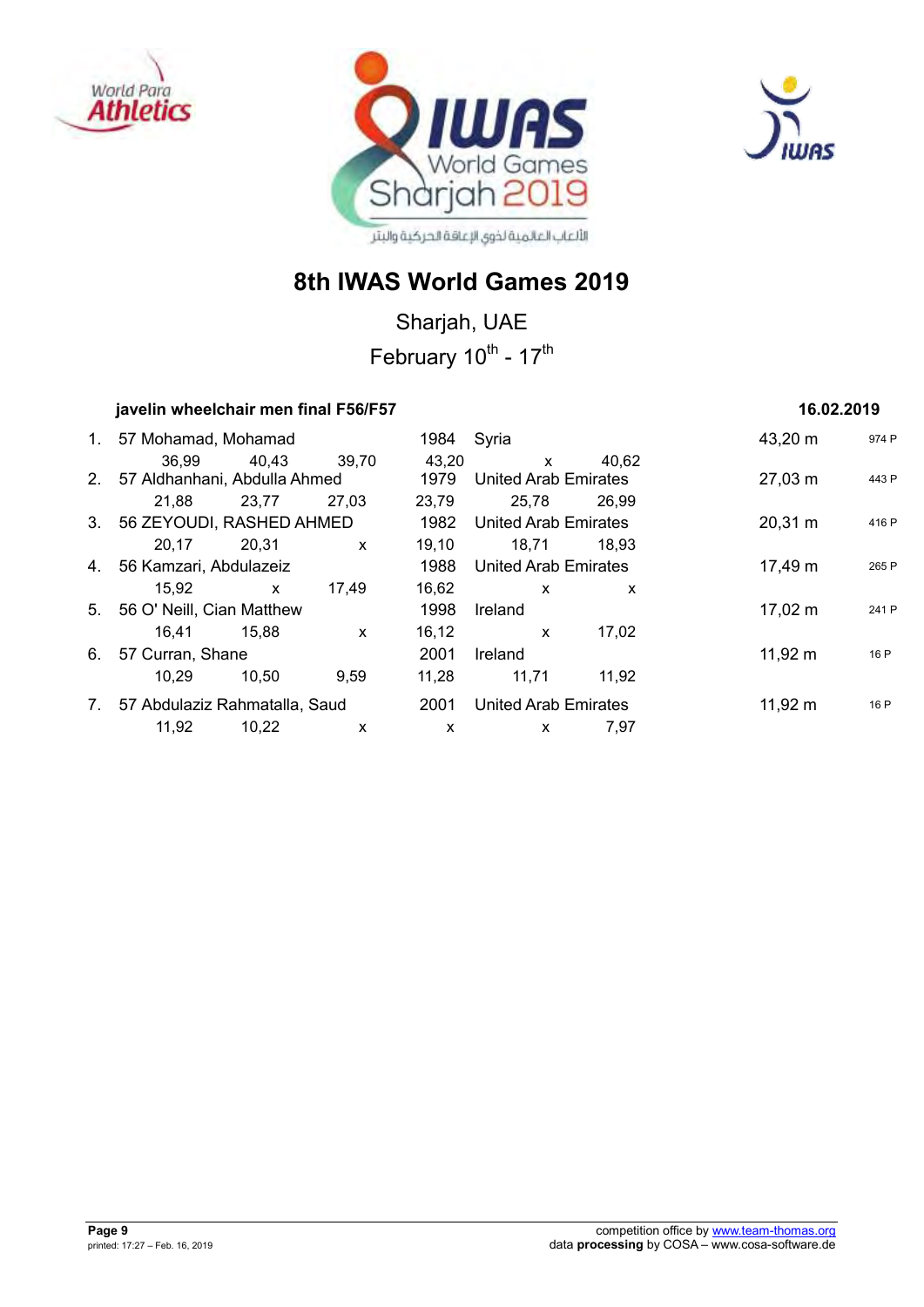





Sharjah, UAE

February 10<sup>th</sup> - 17<sup>th</sup>

| shot put wheelch. U20 women final F32/33/34 | 16.02.2019 |      |      |                             |      |                    |       |
|---------------------------------------------|------------|------|------|-----------------------------|------|--------------------|-------|
| 1. 33 Sultan, Shaikha                       |            |      | 2001 | United Arab Emirates        |      | $2,62 \, \text{m}$ | 110 P |
| 2.55                                        | -2.44      | 2.55 | 2.62 | 2.48                        | 2.43 |                    |       |
| 2. 33 Sultan, Shamma                        |            |      | 2001 | <b>United Arab Emirates</b> |      | $2,05 \; \text{m}$ | 24 P  |
| 1.87                                        | 1.89       | 1.82 | 1.95 | 1.91                        | 2.05 |                    |       |

#### **discus wheelchair women final F32-34/54** 16.02.2019 **16.02.2019**

| 1. 32 Gasmi, Mounia           |              |              | 1990  | Algeria                     |       | 11,57 $m$         | 918 P |
|-------------------------------|--------------|--------------|-------|-----------------------------|-------|-------------------|-------|
| 11,57                         | 9,71         | $\mathsf{X}$ | 8,57  | 9,06                        | 11,44 |                   |       |
| 2. 33 Alkhaaldi, AISHAH SALEM |              |              | 1975  | United Arab Emirates        |       | $12,15 \text{ m}$ | 832 P |
| 11,62 11,38                   |              | 11,21        | 11,15 | 10,98                       | 12,15 |                   |       |
| 3. 54 Mallick, Sadhana        |              |              | 1977  | India                       |       | $13,45 \; m$      | 671 P |
| 12,82                         | $\mathsf{X}$ | 12,85        | 11,00 | $\mathsf{x}$                | 13,45 |                   |       |
| 4. 33 Boudjadar, Asmahan      |              |              | 1980  | Algeria                     |       | $10,31 \; m$      | 637 P |
| X                             | $\mathsf{x}$ | 8,30         | 7,32  | 8,26                        | 10,31 |                   |       |
| 5. 32 Alktebi, Noura          |              |              | 1992  | United Arab Emirates        |       | 8,76 m            | 599 P |
| 7,71                          | 8,15         | 7,78         | 8,41  | 8,76                        | 7,97  |                   |       |
| 6. 32 Wichmann, Hanna         |              |              | 1996  | Germany                     |       | 7,86 m            | 467 P |
| 7,66                          | 7,86         | 7,33         | 7,47  | 7,31                        | 7,44  |                   |       |
| 7. 32 Muzikova, Anna          |              |              | 1997  | <b>Czech Republic</b>       |       | $6,79 \; m$       | 309 P |
| 6,27                          | 6,22         | 6,61         | 6,49  | 6,42                        | 6.79  |                   |       |
| 8. 34 Alzaabi, Thuraya        |              |              | 1970  | United Arab Emirates        |       | $12,60 \text{ m}$ | 306 P |
| 11,05                         | 11,06        | 12,01        | 12,60 | $\mathsf{x}$                | X     |                   |       |
| 33 Alsenani, Sara             |              |              | 1992  | <b>United Arab Emirates</b> |       | <b>DNS</b>        |       |
|                               |              |              |       |                             |       |                   |       |

New Asian Record by Noura Alktebi, UAE New Asian Record by Aishah Alkhaaldi, UAE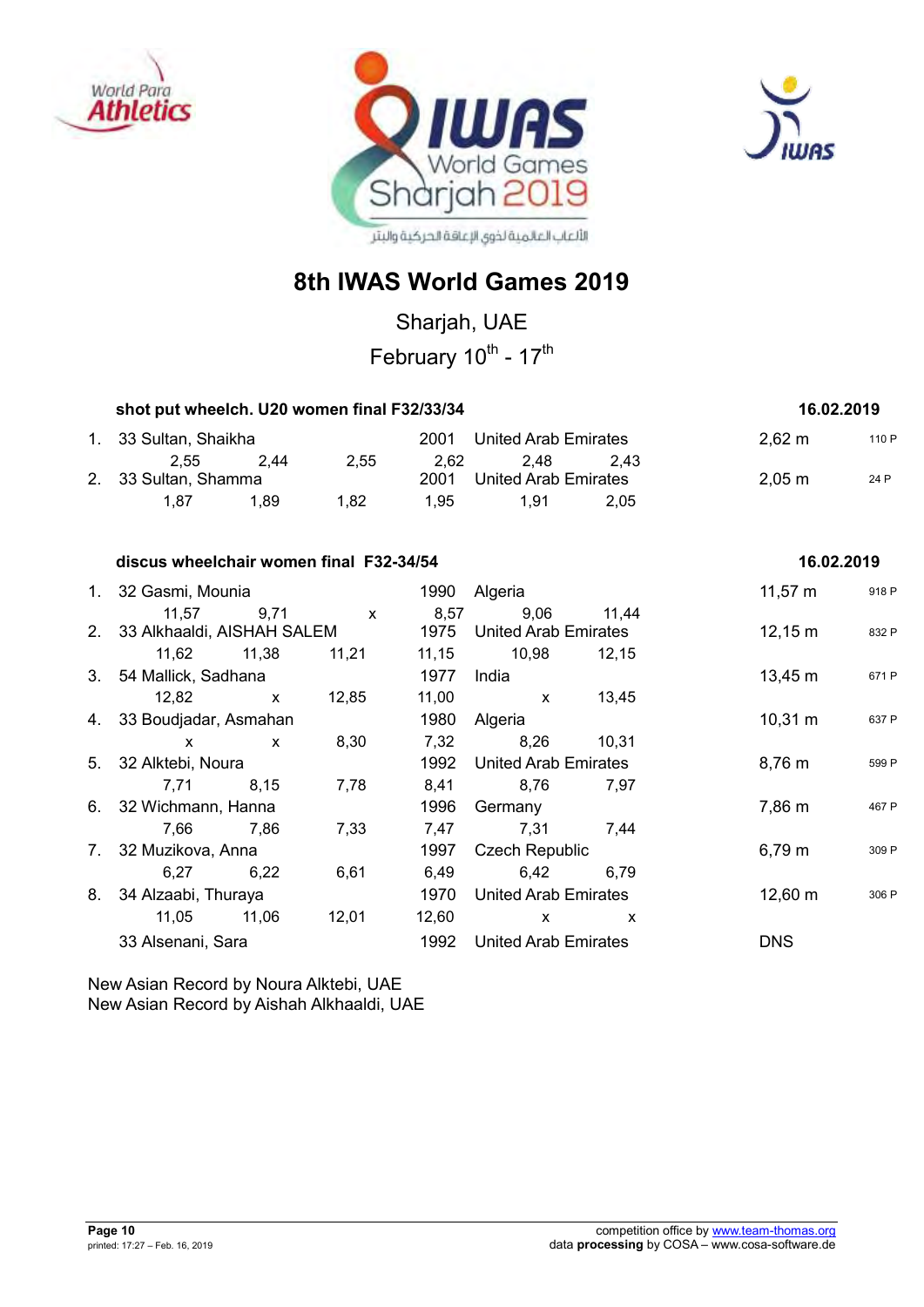





Sharjah, UAE February 10<sup>th</sup> - 17<sup>th</sup>

|    | discus women final F37/F38/F44/F46 |              |                           |                           |                             |                           | 16.02.2019          |       |
|----|------------------------------------|--------------|---------------------------|---------------------------|-----------------------------|---------------------------|---------------------|-------|
|    | 1. 38 Kruger, Simone               |              |                           |                           | 2005 Rep. of South Africa   |                           | 31,77 m             | 960 P |
|    | 31,63<br>2. 44 Nesse, Ida          | 31,19        | 31,61                     | 31,77<br>1992             | $\mathsf{x}$<br>Norway      | 29,79                     | 30,16 m             | 683 P |
|    | 28,95                              | 27,50        | $\mathsf{x}$              | $\mathsf{x}$              | 30,16                       | 28,71                     |                     |       |
|    | 3. 37 Datinska, Eva                |              |                           | 1986                      | <b>Czech Republic</b>       |                           | 24,44 m             | 573 P |
|    | $\mathsf{x}$                       | 24,44        | $\boldsymbol{\mathsf{x}}$ | $\boldsymbol{\mathsf{x}}$ | X                           | X                         |                     |       |
|    | 4. 46 Matroushi, Mariam            |              |                           | 1986                      | <b>United Arab Emirates</b> |                           | 25,79 m             | 566 P |
|    | $\mathsf{x}$                       | 23,63        | 24,06                     | $\mathsf{x}$              | 25,79                       | x                         |                     |       |
| 5. | 44 ., Suman                        |              |                           | 1990                      | India                       |                           | $22,53 \, \text{m}$ | 319 P |
|    | 21,25                              | 20,24        | 22,53                     | 19,98                     | 21,37                       | X                         |                     |       |
|    |                                    |              |                           |                           |                             |                           |                     |       |
|    | discus U17 women final F38/43/44   |              |                           |                           |                             |                           | 16.02.2019          |       |
|    | 1. 44 Hoffmann, Mandilene          |              |                           | 2003                      | Rep. of South Africa        |                           | $27,17 \; m$        | 713 P |
|    | 24,11                              | $\mathsf{x}$ | 26,57                     | 23,05                     | 26,88                       | 27,17                     |                     |       |
|    | 43 O'Regan, Aisling                |              |                           | 2003                      | Ireland                     |                           | nm                  |       |
|    | X                                  |              |                           |                           |                             |                           |                     |       |
|    |                                    |              |                           |                           |                             |                           |                     |       |
|    | discus women final F40/F41         |              |                           |                           |                             |                           | 16.02.2019          |       |
|    | 1. 40 Fitzgerald, Mary             |              |                           | 1999                      | Ireland                     |                           | $19,41 \text{ m}$   | 858 P |
|    | 18,85                              | 16,54        | 19,41                     | 18,86                     | 6,26                        | 16,76                     |                     |       |
| 2. | 40 Fitzsimons, Hayley              |              |                           | 1995                      | Ireland                     |                           | 14,87 m             | 521 P |
|    | $\mathsf{x}$                       | $\mathbf{x}$ | 13,46                     | $\mathsf{x}$              | 14,87                       | 14,56                     |                     |       |
| 3. | 40 Alzeyoudi, Maryam               |              |                           | 1995                      | <b>United Arab Emirates</b> |                           | $13,27 \; m$        | 380 P |
|    | 11,88                              | $\mathsf{x}$ | 12,00                     | 13,27                     | 12,09                       | $\boldsymbol{\mathsf{X}}$ |                     |       |
| 4. | 41 Gradecak, Ana                   |              |                           | 1990                      | Croatia                     |                           | $14,11 \; m$        | 121 P |
|    | X                                  | 12,52        | 13,00                     | 13,97                     | 14,11                       | 14,02                     |                     |       |